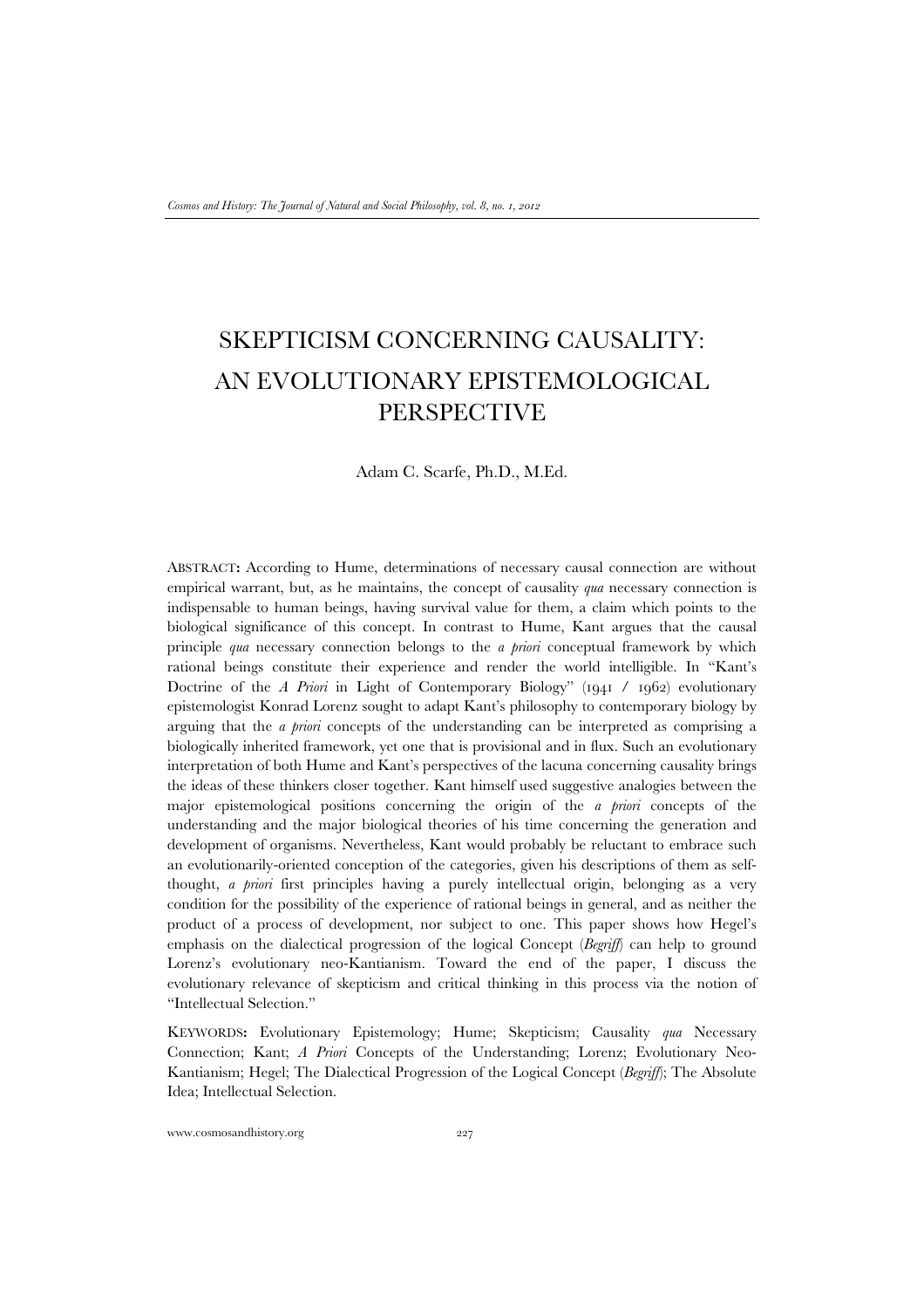#### INTRODUCTION

1

Spurred largely by the explosion of new research in philosophy of biology over the last twenty years, a current trend of scholarship in Continental philosophy is to re-evaluate or to recast the claims of major thinkers in light of evolutionary theory.<sup>[1](#page-1-0)</sup> Thus far, a good deal of the scholarly work has focused on the impact of Darwin on post-Darwinian Continental philosophers like Nietzsche. Nietzsche recognized the colossal implications of Darwin's theory of natural selection, as well as other developments of his time, for metaphysics, epistemology, and ethics, which proved that reason is not God-given, but rather a product of the evolutionary process. At the same time, Nietzsche was critical of Darwin's emphasis on mere survivability. Instead, we ought to affirm the will-to-power, namely, the will to dominate the environment, other creatures, and to have an increase in power. While overall, Nietzsche himself developed a quasi-Lamarckian standpoint, in surveying the history of Continental philosophy, it can be said that the articulation of the theory of natural selection in *The Origin of Species* (1959) was a necessary condition for Nietzsche's proclamation of the death of God, his emphasis on the will-to-power, and the existentialists' confrontation with meaninglessness, nothingness, anxiety, and absurdity. To be sure, in *The Phenomenon of Life* (1966), Hans Jonas claims that

Nietzsche's nihilism and his attempt to overcome it are demonstrably connected with the impact of Darwinism. The will to power seemed the only alternative left if the original essence of man had evaporated in the transitoriness and whimsicality of the evolutionary process.<sup>[2](#page-1-1)</sup>

Consistent with this trend in Continental philosophy, yet differing from it, in this paper, I examine the connection of pre-Darwinian philosophers to evolutionary theory. Here, I provide an evolutionary "spin" on Kant and Hegel's respective responses to Hume's skepticism concerning causality *qua* necessary connection, via the evolutionary epistemology of Konrad Lorenz. In so doing, I intend to shed light on the role of skepticism in the evolution of the conceptual structures by which rational beings constitute their experience. First, I describe Hume's lacuna concerning causality, recognizing the contemporary debates over his "final position." As he argues, there is no empirical warrant for the necessary connection between things or events that is assumed in any determination of causal relations, and, for him, asserting that one thing causes another involves a *habit* of thought, namely, a habitual

<span id="page-1-0"></span><sup>1</sup> See Jonas 1966; Dennett 1995; Critchley 2001; Moore 2002; Richardson 2004; Johnson 2010; Mader 2010; Markham 2010.

<span id="page-1-1"></span><sup>2</sup> Jonas, Hans, *The Phenomenon of Life: Toward a Philosophical Biology*, Evanston, IL, Northwestern University Press, 1966, p. 47.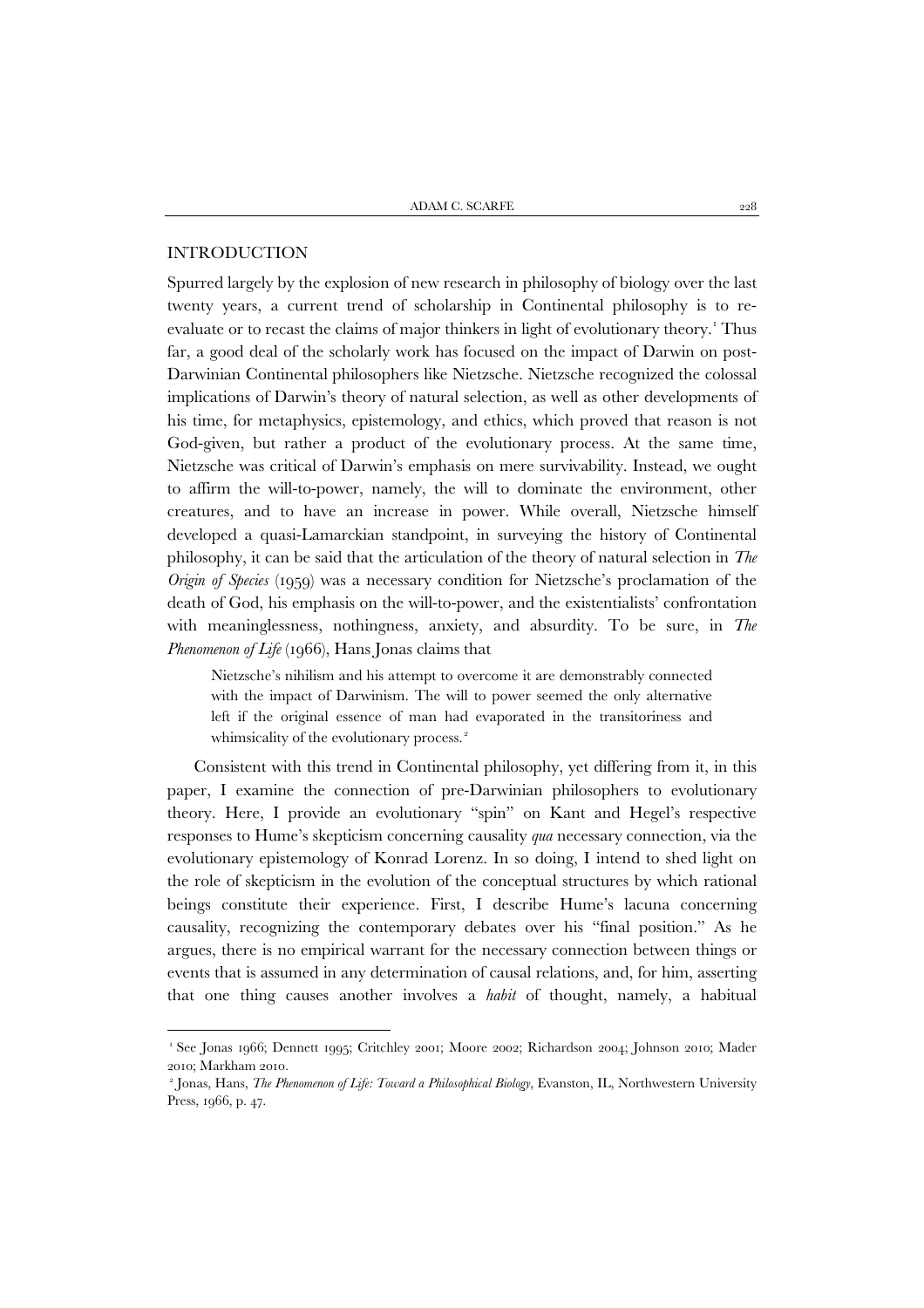conjoining of phenomena together, namely, those which we have previously experienced as accompanying one another. While Hume seeks to demonstrate that determinations of necessary causal connection are without empirical warrant, he indicates that the concept of causality is an important one for human beings in that it enables them to function successfully in their everyday lives, and it has survival value, a claim that can be said to point to its biological and evolutionary significance.

Second, I outline some of the central tenets of Kant's respective response to Hume's skepticism concerning the causal principle. Kant attempts to overcome Hume's skepticism by giving an account of how causality is an *a priori* concept of the understanding, namely, it is part of the necessary conceptual frame through which rational beings constitute their experience actively. And in the *Critique of Pure Reason*, Kant employs suggestive analogies between the major epistemological perspectives in relation to the origin of the categories (i.e. rationalism, empiricism, and transcendental idealism) to the biological theories of his time (i.e. preformation, *generatio aequivoca*, and epigenesis) concerning the generation and development of organisms. Accordingly, twentieth century evolutionary epistemologist, Konrad Lorenz, argues that, together, the *a priori* concepts of the understanding, including the notions of substance and of causality, provide an enduring, biologically hardwired, and inheritable framework by which human beings *qua* rational beings, constitute their experience in our contemporary epoch. But, in contrast to the Kantian notion that the *a priori* categories are fixed, and apply equally and uniformly to all rational beings, Lorenz suggests that they should be seen as provisional in nature, and that from an evolutionary standpoint, human beings can change their habits and their biologically innate structures of thinking over time. While Lorenz does little to mitigate the apparent inconsistencies between Kant's emphases that the categories are fixed, self-thought, and having a purely intellectual origin in the understanding, such an evolutionary interpretation of the problem concerning causality brings the epistemologies of Hume and Kant closer together.

Third, by outlining how Hegel responds to Hume's skepticism of causality by showing how the dialectic pervades the notions of substance, causality, as well as the process of thinking by which determinations of necessary causal connections are made and are articulated, I demonstrate that Hegel's system of Absolute Idealism can help to deal with the inconsistencies between Kant's stance on the nature of the categories, and the Lorenzian interpretation, in order to ground Lorenz's evolutionary Kantianism. Since Hegel's emphasis on the dialectical progression of the logical Concept (*Begriff*) can account for the breaking up of habits and for creative novelty, as merged with Lorenz's neo-Kantian evolutionary epistemology, it can ground the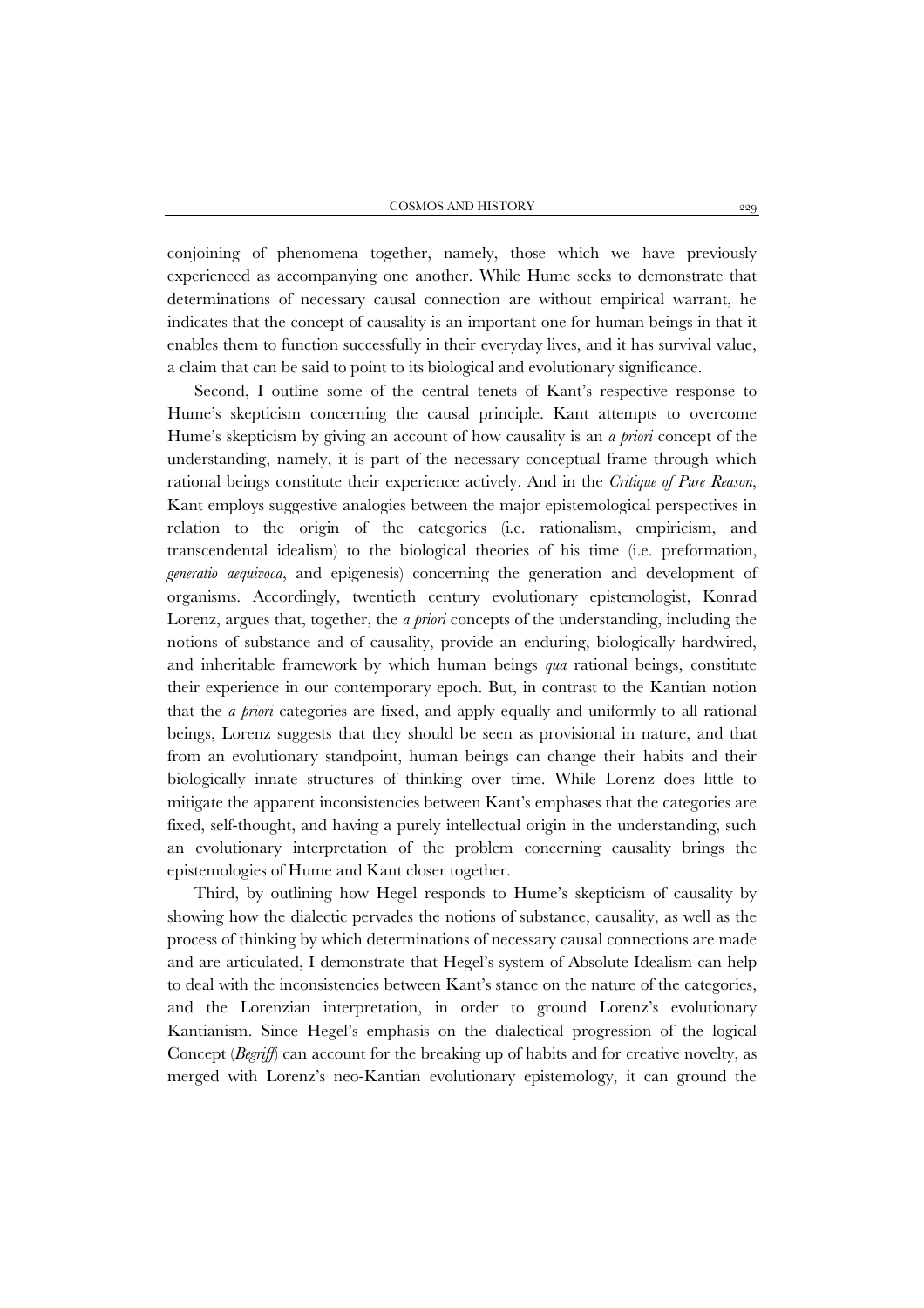notion that the conceptual framework, by which rational organisms constitute their experience, is not fixed, but rather, evolves, and is subject to a process of development.

Fourth, I describe how the skeptical moment that belongs to the logical Concept (*Begriff*) is the "moving soul,"<sup>[3](#page-3-0)</sup> and/or the efficient cause, in the ongoing process of thinking by which the conceptual structures of rational beings are generated and crystallize in the understanding in our contemporary evolutionary epoch. And I discuss the evolutionary implications of critical thinking and skepticism in testing the mettle of ideas, concepts, theories, and values, via the notion of "intellectual selection."

#### I. THE HUMEAN LACUNA CONCERNING DETERMINATIONS OF CAUSAL CONNECTION

In *A Treatise of Human Nature* (1739) and in *Enquiries Concerning Human Understanding* (1748), David Hume (1711-1776) examines the natures of causality and induction from an empiricist perspective. Hume's empiricism revolves around the basic thesis that direct observation, as in immediate sensory perception, is to be taken as the primary criterion of judgment in respect to determinations regarding what is or is not actual. In general, for him, ideas are copies, conceptual reproductions, or re-enactments of impressions of sensation. That is to say, all of the ideas in our minds have their origin in sensory experience. Even the ideas we have of pegasi, centaurs, and other fictitious entities are composites that are derived from objects that we have experienced, for example, bird's wings and horses, human torsos and the legs, manes, and rumps of horses. Correspondingly, Hume's empiricist test of the meaningfulness of any idea or concept involves asking the question, "from what impression is it derived?" And if we cannot readily identify the impression from which the idea issues forth, then either it does not refer to anything that is actual and is being imposed onto the real, or it is potentially meaningless. With this test, Hume attempted to challenge all forms of explanation on the basis of supersensuous metaphysics. His arguments were largely aimed against philosophers such as Plato and Descartes, who held that at least some of the ideas that we have in our minds are innate, namely, implanted by God in our minds prior to our births. With his empiricist test, Hume can be said to have dispatched the claims made by various spiritualists that the real is determined by the mind and/or by God.

<span id="page-3-0"></span><sup>3</sup> Hegel, Georg Wilhelm Friedrich, *The Encyclopedia Logic*, trans. T. F. Geraets, W. A. Suchting, and H.S. Harris, Indianapolis: Hackett, 1931 / 1991, §81, p. 128.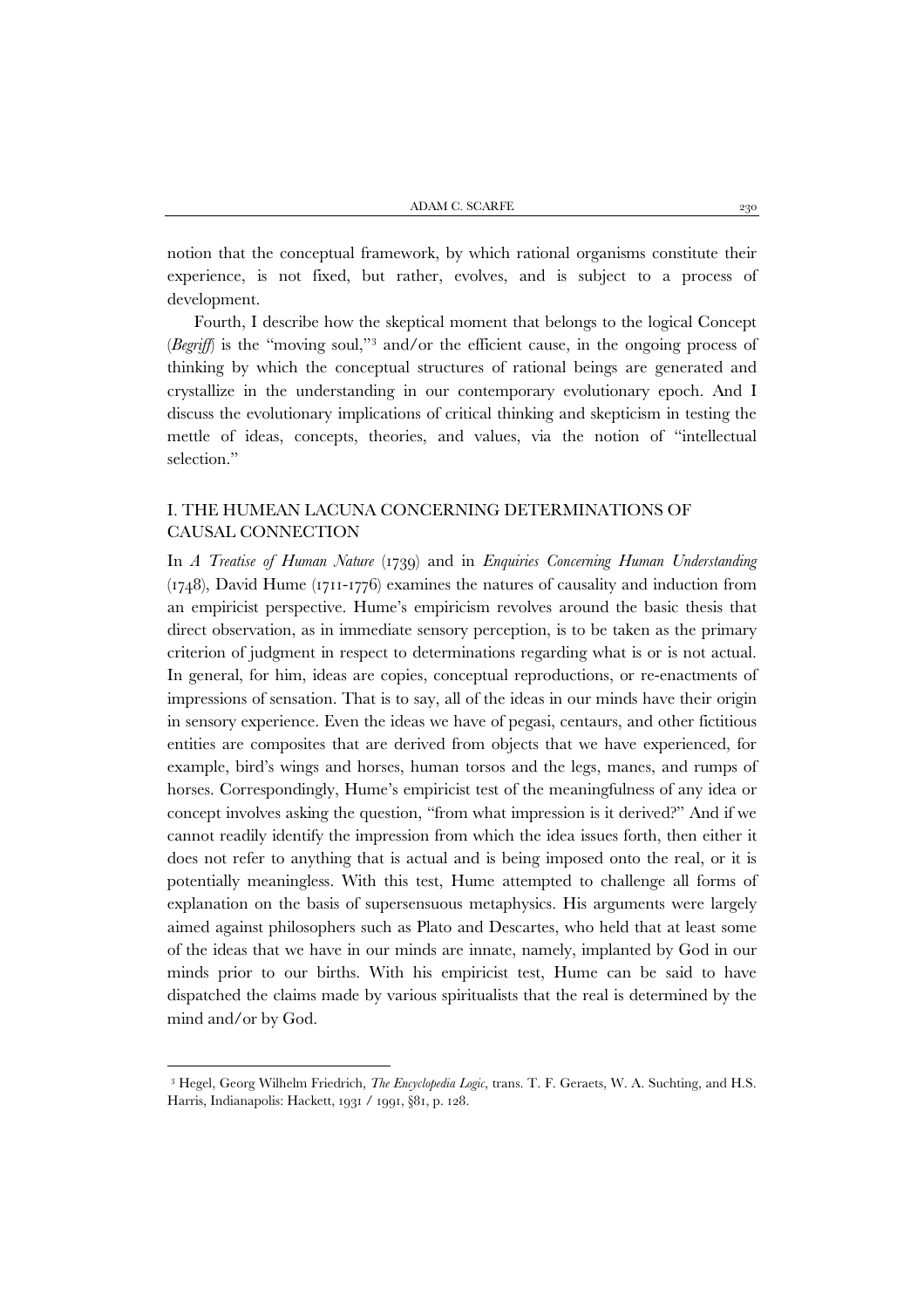As is well known, Hume invokes his empiricist test when he considers the concept of causality. The central problem that Hume identifies, which leads to his skepticism concerning causality, is that the necessary connection that is assumed, which links any putative cause to an effect, is not given to perception. In other words, there is nothing that one could point to in experience that is representative of the necessary force or power that is implied in determinations of causal relations. While Hume searches for the impression from which the idea of the necessary connection is derived, he finds that "*all our distinct perceptions are distinct existences, and … the mind never perceives any real connexion among distinct existences*."[4](#page-4-0) In addition, he writes that "when we look about us toward external objects … we are never able, in a single instance, to discover any power or necessary connexion, any quality which *binds the effect to the cause, and renders the one an infallible consequence of the other*."[5](#page-4-1) And without this tangible evidence of the power, force, or object behind the causal relation, he concludes that determinations of causal connection *qua* necessary connection stem from sources beyond perception, and they may involve the imposition of unfounded metaphysical concepts onto the real. Hence, the notion of causality *qua* necessary connection fails the empiricist test and it is potentially inadmissible as a valid concept. Given the failure of the concept of causality *qua* necessary connection of this empiricist test, he asks two central questions. First, why do we assume that the specific phenomena we call effects follow *necessarily* from particular phenomena we call causes? Second, why do we customarily consider it *necessary* that everything that has a beginning has a cause, as in the principle of sufficient reason?<sup>[6](#page-4-2)</sup>

In relation to the first question, Hume's own explanation of how it is that we make determinations of causal connection is that it stems from a *habitual* or customary conjoining of two or more distinct things or events together, based upon a perceived regularity of accompaniment of like objects. We employ the term "cause" after we perceive in a plurality of instances involving like objects, one thing following from another, and on that basis, expect a uniform accompaniment in respect to similar things in the future. He states, "after a repetition of similar instances" of one phenomenon accompanying another, for example, instances of thunder accompanying lightning, or of smoke accompanying fire, "the mind is carried by *habit*, upon the appearance of one event, to expect its usual attendant and to believe that it

<span id="page-4-0"></span><sup>4</sup> Hume, David, *A Treatise of Human Nature*, eds. D. F. Norton and M. J. Norton, New York, Oxford University Press, 1739-1740 / 2000, Appendix 21, p. 400.

<span id="page-4-1"></span><sup>5</sup> Hume, David, *Enquiries Concerning Human Understanding and Concerning Principles of Morals*, eds. L. A. Selby-Bigge and P. H. Nidditch, New York, Oxford University Press, 1777 / 1975, H50, p. 63, my emphasis.

<span id="page-4-2"></span><sup>6</sup> Beck (1978) refers to the principles underlying these two central questions as "same-cause-same-effect" and "every-event-some-cause" respectively (see p. 120).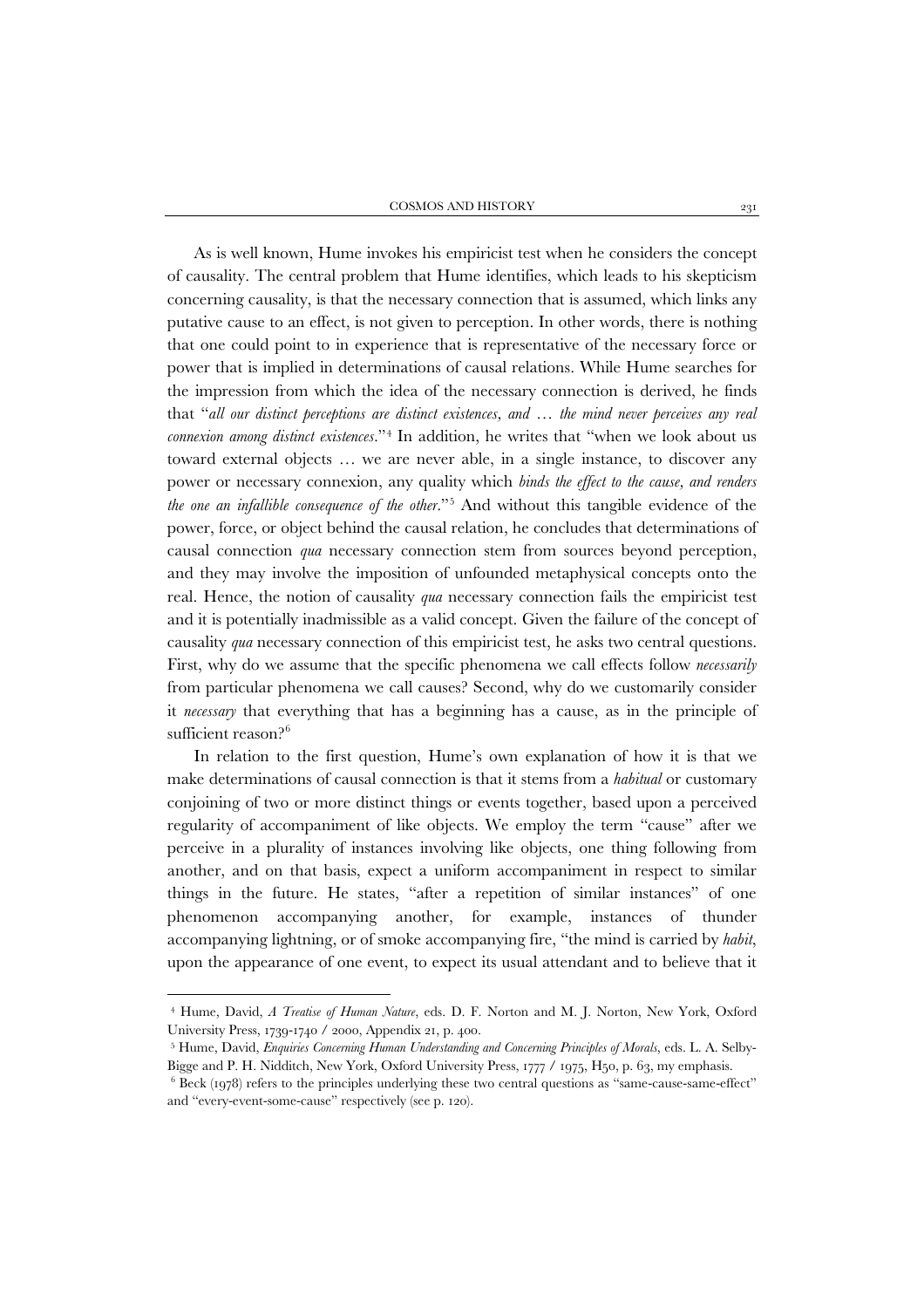will exist."[7](#page-5-0) For Hume, our sense of causality develops out of our recollection of repeated experiences of similar occasions in which the things or events involved accompanied one another, one thing, in general, having exhibited a temporal priority over the other. But from the position of an unmitigated Humean skepticism, due to the fact that there is nothing available to perception that is representative of the necessary connection that is implied in the determination that one thing caused another, we are not justified in suggesting to ourselves that the former is the cause *qua* necessary connection of the latter, or in making the leap from an experienced regularity of accompaniment between like As and like Bs, in a finite set of instances, to a necessary claim about all events of the same type. From this last point, for Hume, determinations of causal connection are based in a precarious faith that future occurrences will be uniform with past ones, a faith that cannot be justified on the basis of empirical verification.

In relation to the second question regarding the principle of sufficient reason, from what has been said about the previous two questions, if we cannot answer the first and second question and/or justify the causal principle *qua* necessary connection empirically in a single case, then the principle is sunk. [8](#page-5-1) And even if we could justify the causal principle *qua* necessary connection as applying universally to finite human experience, an unmitigated empiricist would still object to the leap required to the conclusion that it could apply to all events throughout all regions of the cosmos, for all time.<sup>[9](#page-5-2)</sup>

<sup>7</sup> *Enquiries*, H59, p. 75, my emphasis.

<span id="page-5-1"></span><span id="page-5-0"></span><sup>&</sup>lt;sup>8</sup> Another question emerging from Hume's discussions, which also serves to sink the second is: what does it even mean to say that one thing is "like" another thing, such that we could classify particular phenomena as being either causes or effects in the first place? For Hume, there are no adequate criteria for suggesting that one thing is like another, save the resemblance that they have in terms of their accidents. Why do we consider the phenomena we ordinarily call lightning and thunder that we experienced while on a vacation in the tropics three years ago to be the same type of phenomena that we experienced while in our beds during a storm in the middle of the night? It seems to be a habit our nature to do so, but does the class of As truly contain only identical substances? Part of Hume's response will be to attack the whole notion of a substance, suggesting that their concept must be reformed from unities of matter and form to "bundles of accidents."

<span id="page-5-2"></span><sup>9</sup> Hume later employs his skeptical conclusions in *Dialogues Concerning Natural Religion* (1779), placing them in the mouth of Philo, although due to the dialogical form of this work, here we cannot necessarily assume that they represent the views of Hume himself. Philo argues against Cleanthes' employment of the notion that everything has a cause in his argument for the existence of God. Philo suggests that, providing we do agree that the notion of causation is a valid concept, considering the massiveness of the universe, the finitude of human beings, and the limits of their experience, he cannot know if the principle of sufficient reason applies throughout the cosmos. Philo's complaint about the Cosmological Argument is that the principle of sufficient reason is invoked when tracing the finite sequence of events back through time to arrive at the Prime Mover who created the universe, but then the principle suddenly gets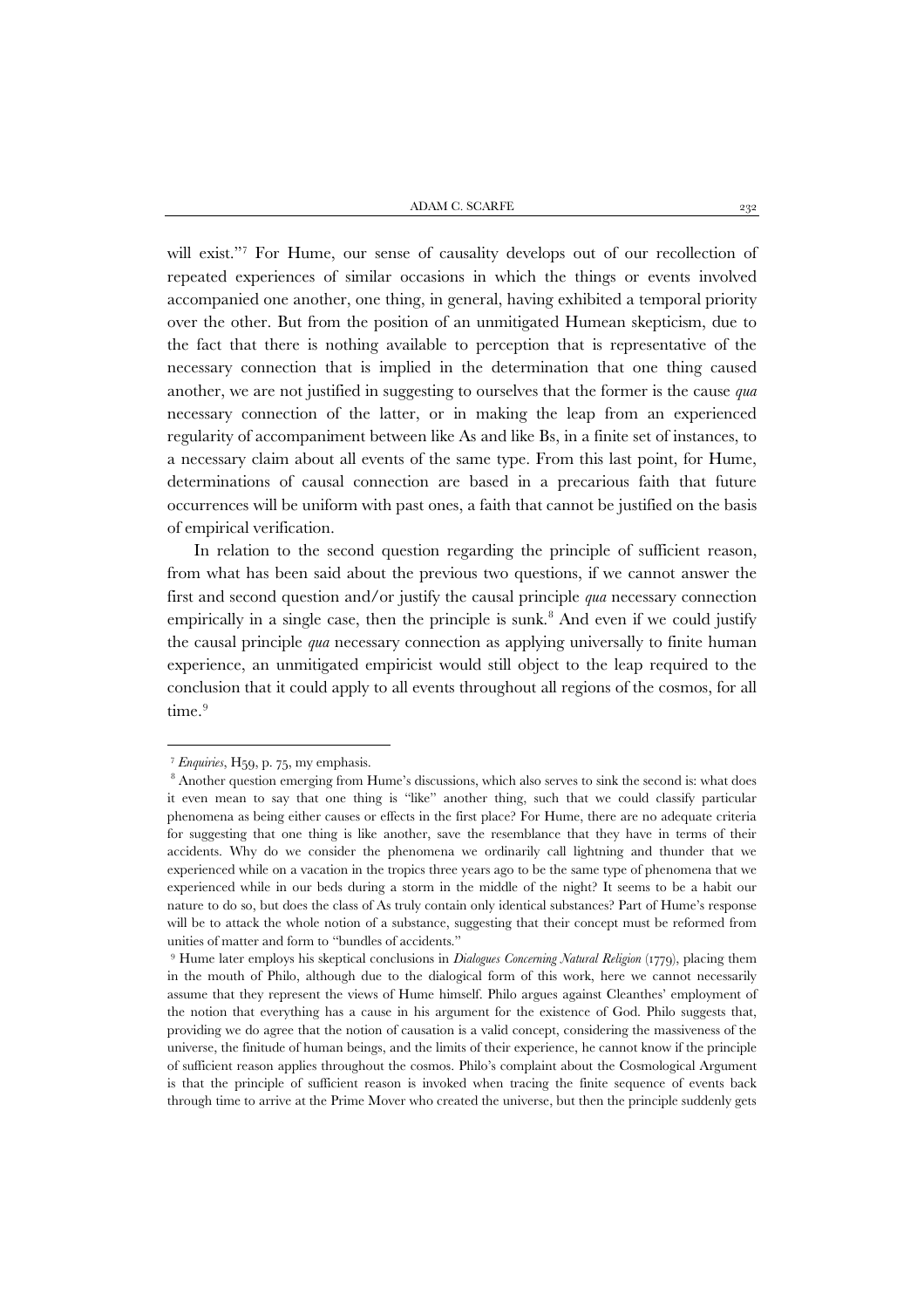Traditionally, Hume has been interpreted as defending a complete disbelief in the concept of causality *qua* necessary connection on the basis that it is not empirically justified, namely, it is an abstraction or an inflation of a perceived regularity of accompaniment between like As and Bs, which goes beyond the empirical evidence.<sup>[10](#page-6-0)</sup> Conceived of as an unmitigated skeptic, Hume is interpreted as suggesting that causality *qua* necessary connection is a habitual abstraction in which human beings go beyond what is warranted in terms of experience, and impose the concoctions of their imaginations onto the real, sophistically calling it knowledge. Nevertheless, elsewhere, Hume maintains that if a person was to embrace a complete skepticism and to maintain a complete disbelief in concepts such as causality *qua* necessary connection, then one could not possibly be functional in life and/or one would perish from ignorance about the dangerous realities of the world. For example, without some sense of the causal principle *qua* necessary connection, one would have no reason not to throw oneself off of an apartment balcony, or to pick up a rock and drop it on his or her head, or to do things that would subject ourselves or others to harm or death without first seeing a model. Given that the concept of causality *qua* necessary connection overlaps with survivability in this way, the concept of causality is an indispensable one, having much utility for human beings. Furthermore, in the respective sections "Of the Reason of Animals" in the *Treatise* and in the *Enquires*, Hume suggests that sometimes even non-human animals "for their own preservation, and the propagation of their species"<sup>[11](#page-6-1)</sup> discover regularities of accompaniment via experience, and modify their behavior accordingly.<sup>12</sup>

kicked away when it comes to accounting for the existence of the Designer. Philo also dispatches Cleanthes' "weak analogy" of comparing a rational architect who is the purported efficient cause of a house with an Intelligent Designer who is said to be responsible for creating the universe. On both accounts, Philo is aimed at a critique of Cleanthes' anthropocentrism and anthropomorphism, as well as of the notion that like effects prove like causes, as in our first question above (see Parts II, IV, V, and IX of the *Dialogues* especially).

<span id="page-6-0"></span><sup>10</sup> However, in the last thirty years of scholarship, traditional interpretations of Hume as an unmitigated skeptic, as for example represented by Popkin (1980), have been placed in question by "New Humeans" like Wright (1983) and Strawson (1989) (see Read and Richman, 2007).

<span id="page-6-1"></span><sup>11</sup> Hume, David, *A Treatise of Human Nature*, Volume 1, eds. D. F. Norton and M. J. Norton, Oxford University Press, 1739-1740 / 2007, p. 119.

<span id="page-6-2"></span><sup>&</sup>lt;sup>12</sup> This claim is corroborated by James Mark Baldwin (1894; 1902), as well as by Konrad Lorenz (1963; 1965). In the *Treatise*, Hume writes,

we must make a distinction between those actions of animals, which are of a vulgar nature, and seem to be on a level with their common capacities, and those more extraordinary instances of sagacity, which they sometimes discover for their own preservation, and the propagation of their species. A dog, that avoids fire and precipices, that shuns strangers, and caresses his master, affords us an instance of the first kind. A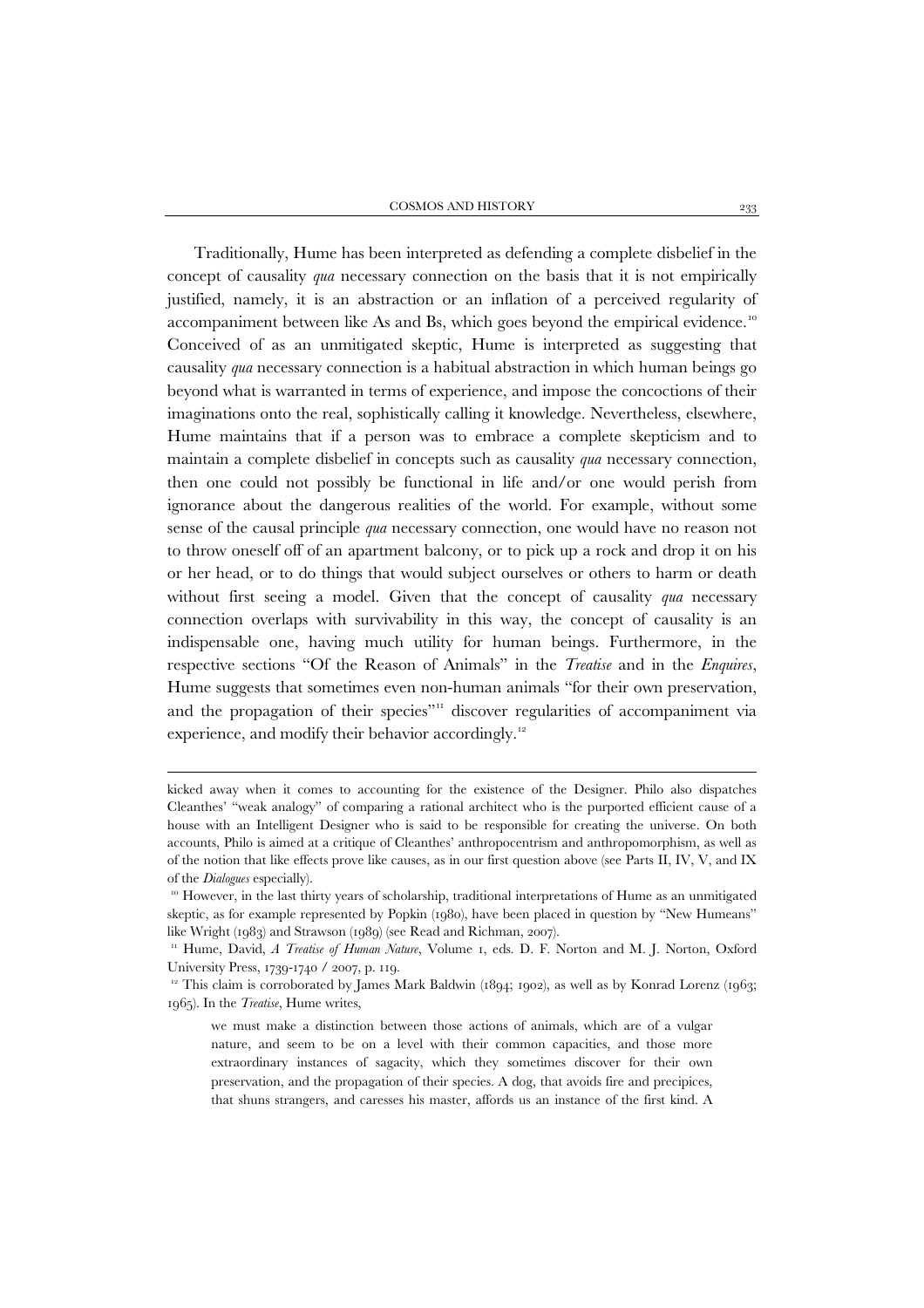bird, that chooses with such care and nicety the place and materials of her nest, and sits upon her eggs for a due time, and in suitable season, with all the precaution that a chemist is capable of in the most delicate projection, furnishes us with a lively instance of the second.

As to the former, I assert they proceeded from a reasoning that is not in itself different, nor founded on different principles, from that which appears in human nature. It is necessary in the first place, that there be some impression immediately present to their memory or senses in order to be the foundation of their judgment. From the tone of voice the dog infers his master's anger, and foresees his own punishment. From a certain sensation affecting his smell, he judges his game not to be far distant from him. … Secondly, the inference he draws from the present impression is built on experience, and on his observation of the conjunction of objects in past instances. As you vary this experience, he varies his reasoning. Make a beating follow upon one sign or motion for some time, and afterwards upon another; and he will successively draw different conclusions, according to his most recent experience. …

Beasts certainly never perceive any real connection among objects. It is therefore by experience they infer one from another. They can never by any arguments form a general conclusion, that those objects, of which they have had no experience resemble those of which they have. It is therefore by means of custom alone, that experience operates upon them. All this was sufficiently evident with respect to man. But with respect to beasts there cannot be the least suspicion of mistake (Ibid., pp. 119-120, my emphasis).

#### In the Enquiries, Hume states,

1

First, it seems evident, that animals as well as men learn many things from experience, and infer, that the same events will always follow from the same causes. By this principle they become acquainted with the more obvious properties of external objects, and gradually, from their birth, treasure up a knowledge of the nature of fire, water, earth, stones, heights, depths, etc…, and of the effects which result from their operation. The ignorance and inexperience of the young are plainly distinguishable from the cunning and sagacity of the old, who have learned, by long observation, to avoid what hurt them, and to pursue what gave ease or pleasure. A horse, that has been accustomed to the field, becomes acquainted with the proper height which he can leap, and will never attempt what exceeds his force and ability. An old greyhound will trust the more fatiguing part of the chase to the younger, and will place himself so as to meet the hare in her doubles; nor are the conjectures, which he forms on this occasion, founded in any thing but his observation and experience.

This is still more evident from the effects of discipline and education on animals, who by the proper application of rewards and punishments, may be taught any course of action, the most contrary to their natural instincts and propensities. Is it not experience, which renders a dog apprehensive of pain, when you menace him, or life up the whip to beat him? Is it not even experience, which makes him answer to his name, and infer, from such an arbitrary sound, that you mean him rather than any of his fellows, and intend to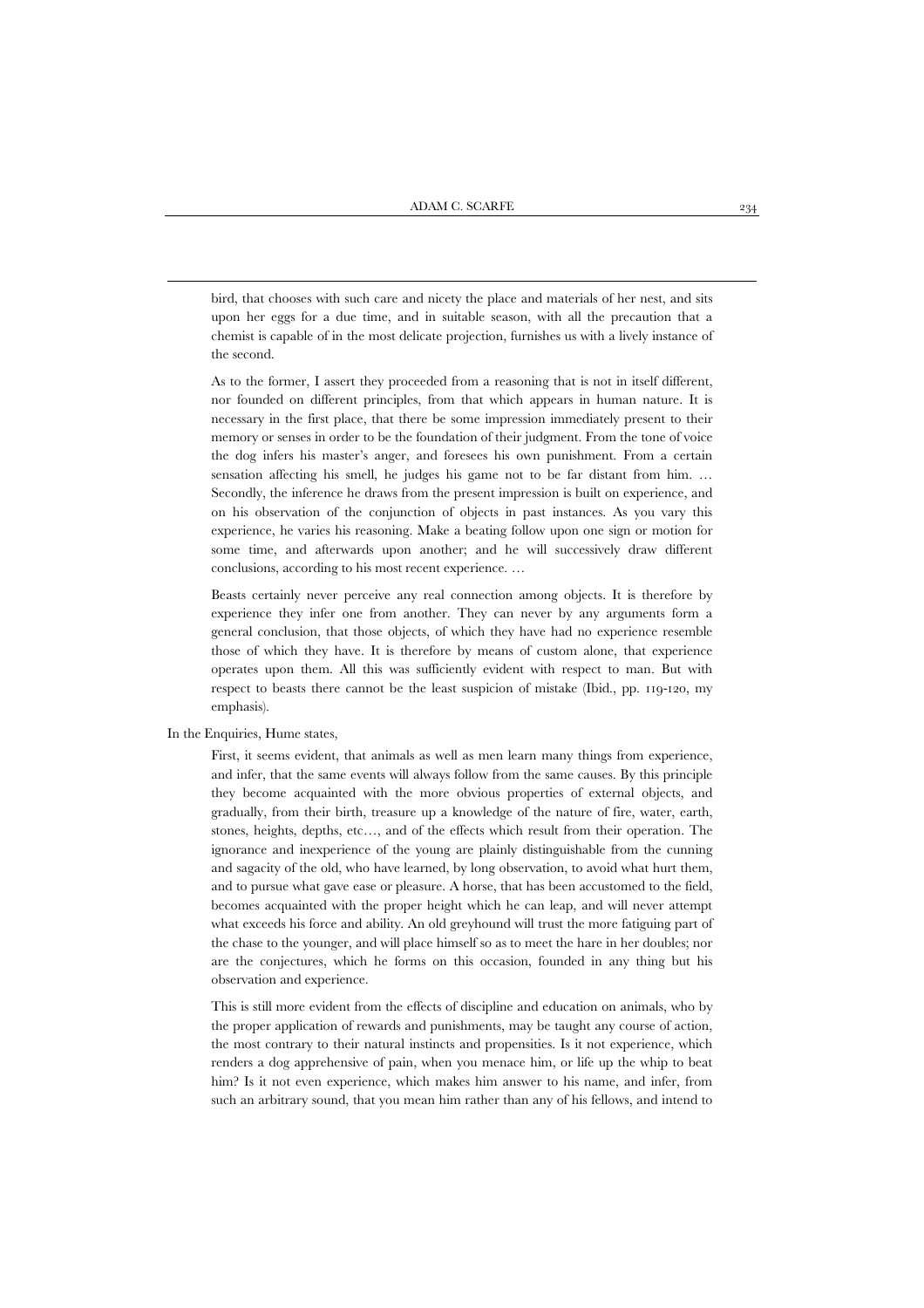call him, when you pronounce it in a certain manner, and with a certain tone and accent?

 $\overline{a}$ 

In all these cases, we may observe, that the animal infers some fact beyond what immediately strikes his senses; and that this inference is altogether founded on past experience, while the creature expects from the present object the same consequences, which it has always found in its observation to result from similar objects.

Secondly, it is impossible, that this inference of the animal can be founded on any process of argument or reasoning, by which he concludes, that like events must follow like objects, and that the course of nature will always be regular in its operations. For if there be in reality any arguments of this nature, they surely lie too abstruse for the observation of such imperfect understandings; since it may well employ the utmost care and attention of a philosophic genius to discover and observe them. Animals, therefore, are not guided in these inferences by reasoning: Neither are children: Neither are the generality of mankind, in their ordinary actions and conclusions: Neither are philosophers themselves, who, in all the active parts of life, are, in the main, the same with the vulgar, and are governed by the same maxims. Nature must have provided some other principle, of more ready, and more general use and application; nor can an operation of such immense consequence in life, as that of inferring effects from causes, be trusted to the uncertain process of reasoning and argumentation. Were this doubtful with regard to men, it seems to admit of no question with regard to the brute creation; and the conclusion being once firmly established in the one, we have a strong presumption, from all the rules of analogy, that it ought to be universally admitted, without any exception or reserve. It is custom alone, which engages animals, from every object, that strikes their senses, to infer its usual attendant, and carries their imagination, from the appearance of the one, to conceive the other, in that particular manner, which we denominate belief. No other explication can be given of this operation, in all the higher, as well as lower classes of sensitive beings, which fall under our notice an observation.

But though animals learn many parts of their knowledge from observation, there are also many parts of it, which they derive from the original hand of nature; which much exceed the share of capacity they possess on ordinary occasions; and in which they improve, little or nothing, by the longest practice and experience. These we denominate Instincts, and are so apt to admire as something very extraordinary, and inexplicable by all the disquisitions of human understanding. But our wonder will, perhaps, cease or diminish, when we consider, that the experimental reasoning itself, which we possess in common with beasts, and on which the whole conduct of life depends, is nothing but a species of instinct or mechanical power, that acts in us unknown to ourselves; and in its chief operations, is not directed by any such relations or comparisons of ideas, as are the proper objects of our intellectual faculties. Though the instinct be different, yet still it is an instinct, which teaches a man to avoid the fire; as much as that, which teaches a bird, with such exactness, the art of incubation, and the whole economy and order of its nursery (H83-85, pp. 105-108).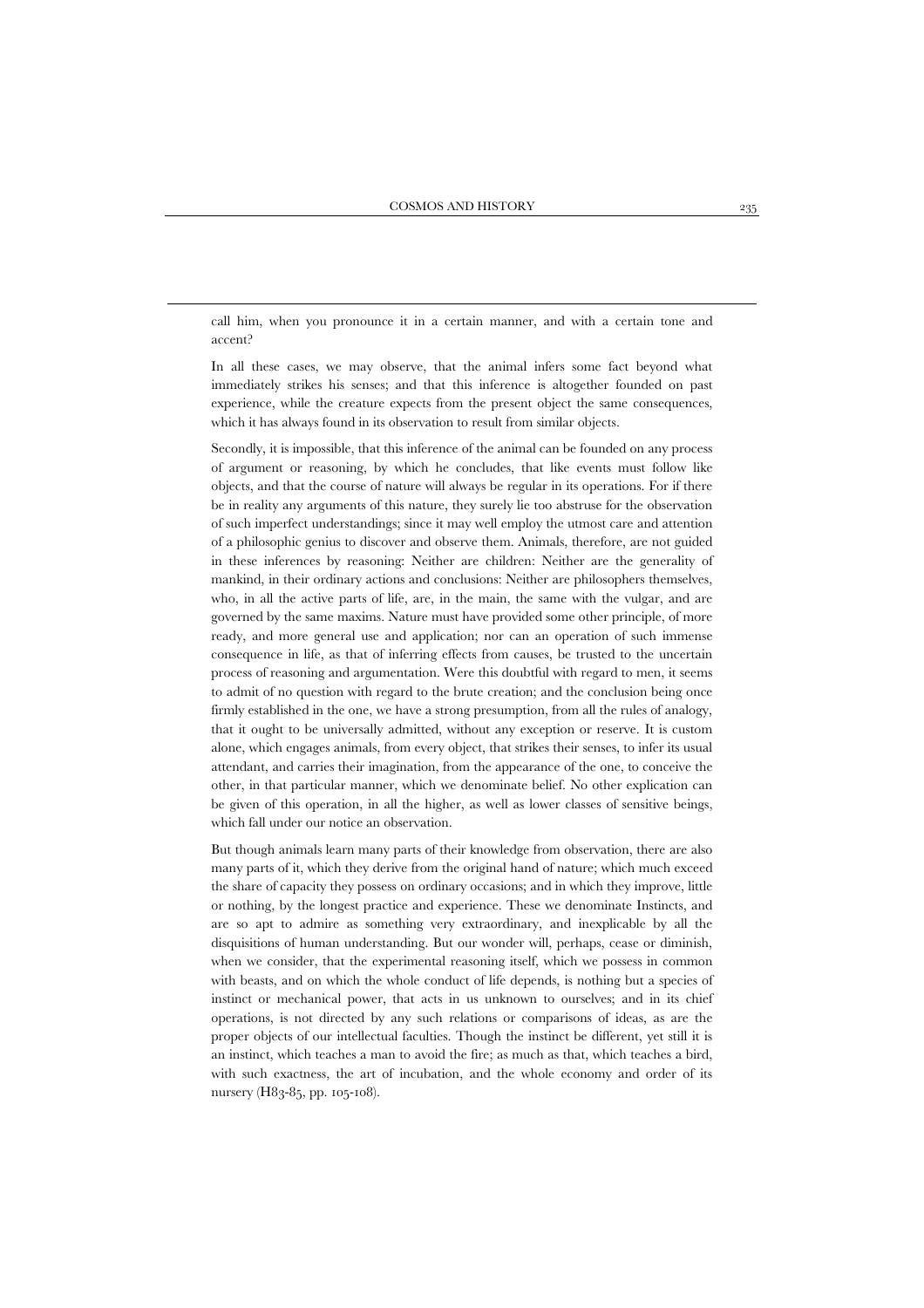ADAM C. SCARFE  $236$ 

While articulating a profound skepticism of causality, a Hume of a more "mitigated"<sup>[13](#page-9-0)</sup> variety is believed in today by a multitude of scholars, although debates continue to take place in relation to the nature of this "final position."[14](#page-9-1) While being skeptical about the origin of the concept of causality and engaging in critical inquiry in relation to how it is to be understood, it is clear that Hume does not allow himself to slide into excessive skepticism. For him, determining that there is a causal connection between one thing and another is "a certain [habitual] instinct of our nature," which may indeed be fallible, but at the same time, he holds that the radical skeptic of causality "must acknowledge, if he will acknowledge anything, *that all human life must perish, were his principles universally and steadily to prevail.*"<sup>[15](#page-9-2)</sup> It must be emphasized that this statement is directed toward Pyrhonnian or Ancient skepticism, which employs the equipollence method to promote a suspension of judgment about any truth claim whatsoever, in order to arrive at a state of unperturbedness (*ataraxia*). According to Hume, such a radically skeptical position would lead to passivity, quietude, and/or a total lethargy, which would not be conducive to survivability of the individuals holding to it.<sup>[16](#page-9-3)</sup> Nevertheless, in providing a profound critique of the concept of causality *qua* necessary connection, yet at the same time warning us against "excessive"<sup>[17](#page-9-4)</sup> skepticism in relation to the notion of causality *qua* necessary connection, Hume can be interpreted here as pointing out the survival value of having a keen sense of the causal principle, and the threat to life that may accompany a complete disbelief in causality. Construed in light of contemporary evolutionary biology, one can read Hume here to be alluding to the practical and biological significances of having a keen sense of the causal principle and of maintaining a belief in it, even though, for him, the necessary connection between putative causes and putative

<sup>13</sup> *Enquiries*, H129, p. 161.

<span id="page-9-1"></span><span id="page-9-0"></span><sup>&</sup>lt;sup>14</sup> The question of Hume's final position, namely, whether or not he can be described as a mitigated or an unmitigated skeptic is one of the chief contentions in "The New Hume Debates" which continue to rage in scholarly circles over Hume's stance on causality, induction, and morality (see Popkin 1980; Strawson 1989; Winkler 1991; Dicker 1998; Levy 2000; Read and Richman 2000; O'Brien and Bailey 2006, Millican and Beebee 2007, Millican 2009).

Interestingly, in relation to Hume's final position in relation to causality, in *Process and Reality*: *Corrected Edition*, New York, The Free Press, 1929 / 1978, Alfred North Whitehead wrote that it "is a great mistake to attribute to Hume any disbelief in the importance of the notion of 'cause and effect.' Throughout the Treatise he steadily affirms its fundamental importance" (p. 133).

<sup>15</sup> *Enquiries*, H128, pp. 159-160.

<span id="page-9-4"></span><span id="page-9-3"></span><span id="page-9-2"></span> $16$  Hume states that "all discourse, all action would immediately cease; and men remain in total lethargy, till the necessities of nature, unsatisfied, put an end to his their miserable existence" (Ibid., p. 160). Hume further makes the claim that "in common life, we reason every moment concerning fact and existence, and cannot possibly subsist, without continually employing this species of argument" (Ibid., H126, p. 158). <sup>17</sup> Ibid., H128, p. 159.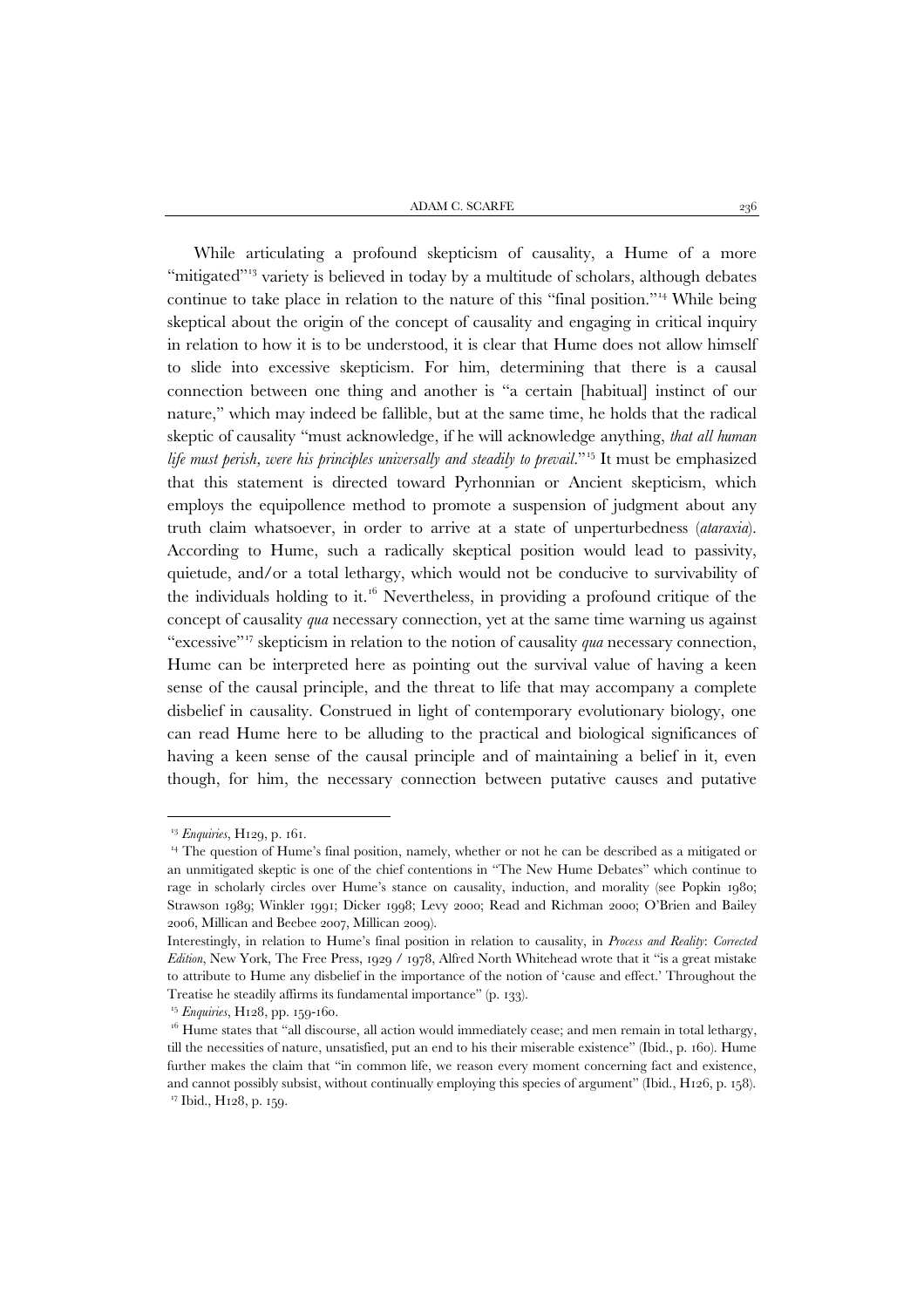effects that is typically assumed in terms of the meaning of causality is not empirically warranted.<sup>18</sup>

On the whole, it is my suggestion that Hume's overall position is neither constituted by an unmitigated nor a mitigated skepticism. Rather, his "final position" involves a critical scrutiny of the pretense to necessity and universality that is embedded in determinations of causal connection from his empiricist perspective. For Hume, determinations of causal connection have their basis in perceiving a regularity of accompaniment between like As and Bs, and are built up through induction, the necessity and universality of such connections being a habitual extrapolation of the evidence and hence, an abstraction of the mind that is imposed upon the real. Yet, at the same time, Hume emphasizes the indispensability and the survival value of holding a natural belief in causality *qua* necessary connection, and in guiding our actions by way of this principle. It is also to be noted that Hume does not seem to push for the need of a complete reformulation of the meaning of the concept, namely, to reduce it to the mere designation of a perceived regularity of accompaniment. In sum, from a Humean point of view, it is biologically indispensable for rational beings to stamp the perceived regularity of accompaniment of like As and Bs with the character of causality *qua* necessary connection, regardless of the lack of an empirical warrant involved. From this perspective, the real Hume would neither be the New Hume nor the Old one<sup>[19](#page-10-1)</sup>, but as will be alluded to in subsequent sections of this paper,

<span id="page-10-0"></span><sup>&</sup>lt;sup>18</sup> To further solidify the biological significance of the concept of causality, Richman in the introduction to *The New Hume Debate* (2006) points out that

one reason to think that the natural beliefs are true is that they are so terribly useful in helping us to find our way safely about the world. This role of natural beliefs as necessary guides to action is hinted at in several spots in the *Treatise*:

Did impressions alone influence the will, we should every moment of our lives be subject to the greatest calamities; because, tho' we foresaw their approach, we should not be provided by nature with any principle of action, which might impel us to avoid them (T119).

Sometimes we require for our survival that our ideas be as potent an influence as our immediate sense experience (which comes in the form of what Hume calls impressions). It is for this reason, Hume claims in the passage quoted, that we have natural mechanisms by which we form beliefs. The resulting beliefs guide us to avoid 'calamities' and are in this way necessary guides of action. The usefulness of our natural beliefs certainly gives them a sort of pragmatic justification, if not also justification of an empirical sort (p. 8).

A "naturalistic" and/or "biological" interpretation of Hume's philosophy has been advanced by Smith (1905; 1941 / 2005) and Stroud (1977), although one must be careful when interpreting what is meant by the term "naturalistic" in Smith's work (see Agassi 1986).

<span id="page-10-1"></span><sup>&</sup>lt;sup>19</sup> My evolutionary reading of Hume's position, while non-New Humean seems to avoid the pitfalls of what Strawson in Read and Richman (2006) identifies as the catastrophic error of the "standard view": of conflating the following distinct claims:

<sup>(</sup>E) All we can ever know of causation is regular succession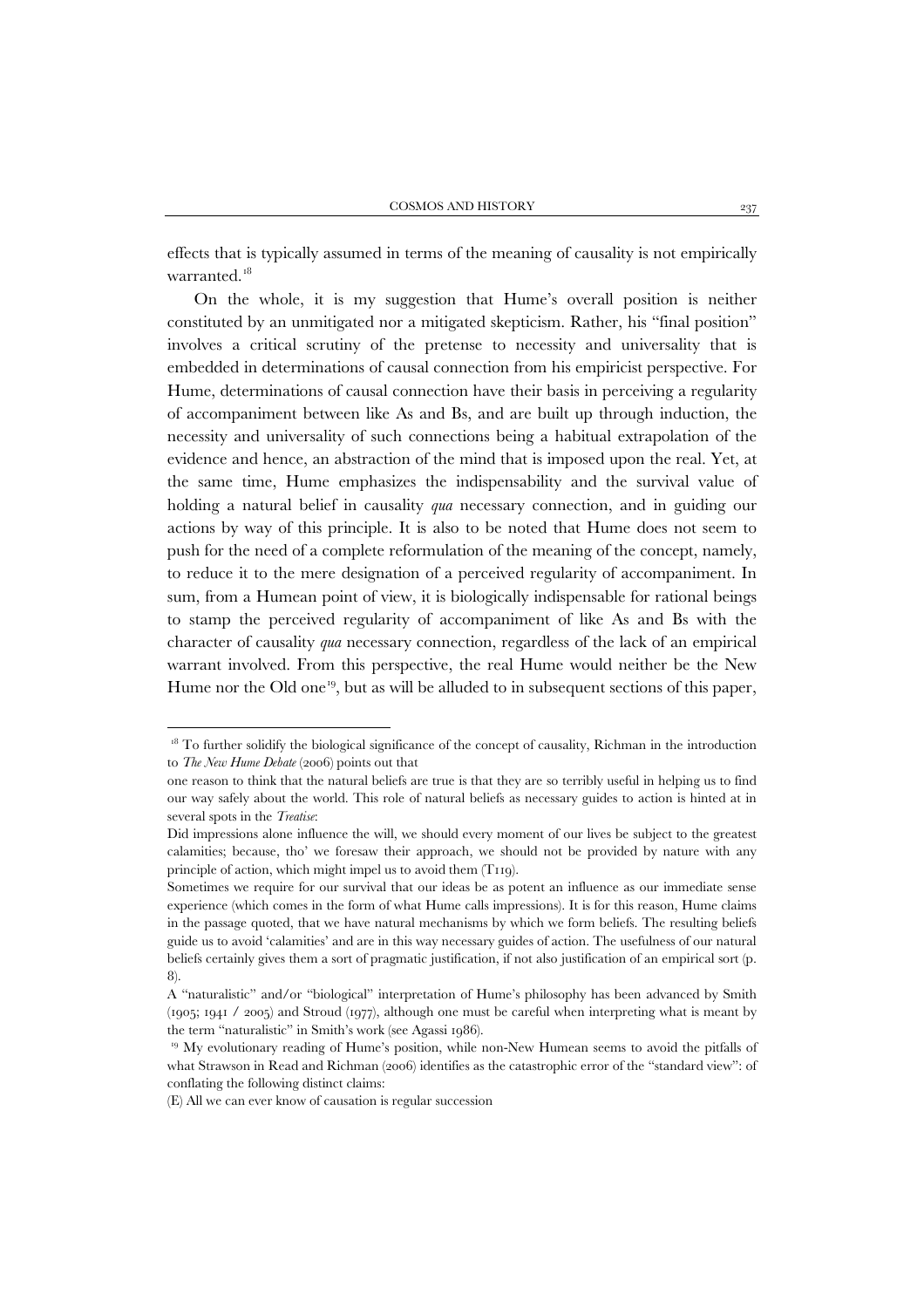it is one that could be interpreted to be consistent with contemporary evolutionary theory, as well as with Kant's defense of causality *qua* necessary connection as an *a priori* category belonging to the very natures of rational beings.

#### II. KANT'S RESPONSE TO HUME'S SKEPTICISM CONCERNING CAUSALITY IN THE *PROLEGOMENA*

In the *Prolegomena to Any Future Metaphysics* (1783), Immanuel Kant (1724-1804) relates, in quite an intense manner, how it was Hume's skeptical "attack on metaphysics," as exemplified by the latter's critical analysis of causality, a "highly prized" concept that is "indispensable to humanity," that awakened him from his "dogmatic slumber" and motivated him to develop a reformed metaphysics that would be able to withstand such skepticism.<sup>[20](#page-11-0)</sup> Kant expresses that it was Hume who was "the sagacious man whom [he] had to thank"<sup>[21](#page-11-1)</sup> for posing the philosophical challenge that stirred in him a passionate motivation to defend reason. This passionate motivation is also evident in Kant's remark that "as premature and erroneous as [Hume's] conclusion was, nevertheless it was at least founded on inquiry, and this inquiry was of sufficient value, that the best minds of his time might have come together to solve ... the problem."<sup>[22](#page-11-2)</sup> Given the force of these comments, as well as his charge that Hume "gave way entirely to skepticism,"<sup>23</sup> it seems clear that Kant was intent on "resolving" the Hume's lacuna, construed as an unmitigated skepticism of causality, regardless of whether or not this reading is indeed accurate.<sup>[24](#page-11-4)</sup> What seems clear is that Kant was interested in arriving at the most comprehensive solution to the Humean problem, recognizing it as an issue having to do with "the entire faculty of reason,"[25](#page-11-5) and not merely of a limited portion thereof. This comprehensive solution involved the overall project of identifying all "the sources of synthetic *a priori* cognition,["26](#page-11-6) causality *qua* necessary connection being but one *a priori* category, among an interconnected many,

<sup>(</sup>O) All that causation actually is, in the objects, is regular succession (see pp. 33-34).

<span id="page-11-0"></span><sup>20</sup> Kant, Immanuel, *Prolegomena to Any Future Metaphysics*, ed. G. Hatfield, New York, Cambridge University Press, 1783 / 1997, 4:257-261, pp. 7, 11, 11, 10.

<span id="page-11-1"></span><sup>&</sup>lt;sup>21</sup> Ibid., 4:260, p. 10.

<sup>&</sup>lt;sup>22</sup> Ibid., 4:258, p. 8.

<span id="page-11-3"></span><span id="page-11-2"></span><sup>23</sup> Kant, Immanuel, *Critique of Pure Reason*, trans. and eds. P. Guyer and A. W. Wood, New York, Cambridge University Press, 1781 / 1998, p. 226. Kant also states that Hume "deposited his ship on the beach (of skepticism) for safekeeping, where it could then lie and rot" (*Prolegomena*, 4:262, p. 12) and that he "is perhaps the most ingenious of all skeptics" (*Critique*, A764/B792, p. 656).

<span id="page-11-4"></span><sup>&</sup>lt;sup>24</sup> Although one scholar claims that Kant did not even have the intention of refuting Hume's skepticism outright (see Watkins 2005, pp. 381-385).

<span id="page-11-5"></span><sup>25</sup> *Prolegomena*, 4:261, p. 11.

<span id="page-11-6"></span><sup>26</sup> *Critique of Pure Reason*, A204/B249, p. 313.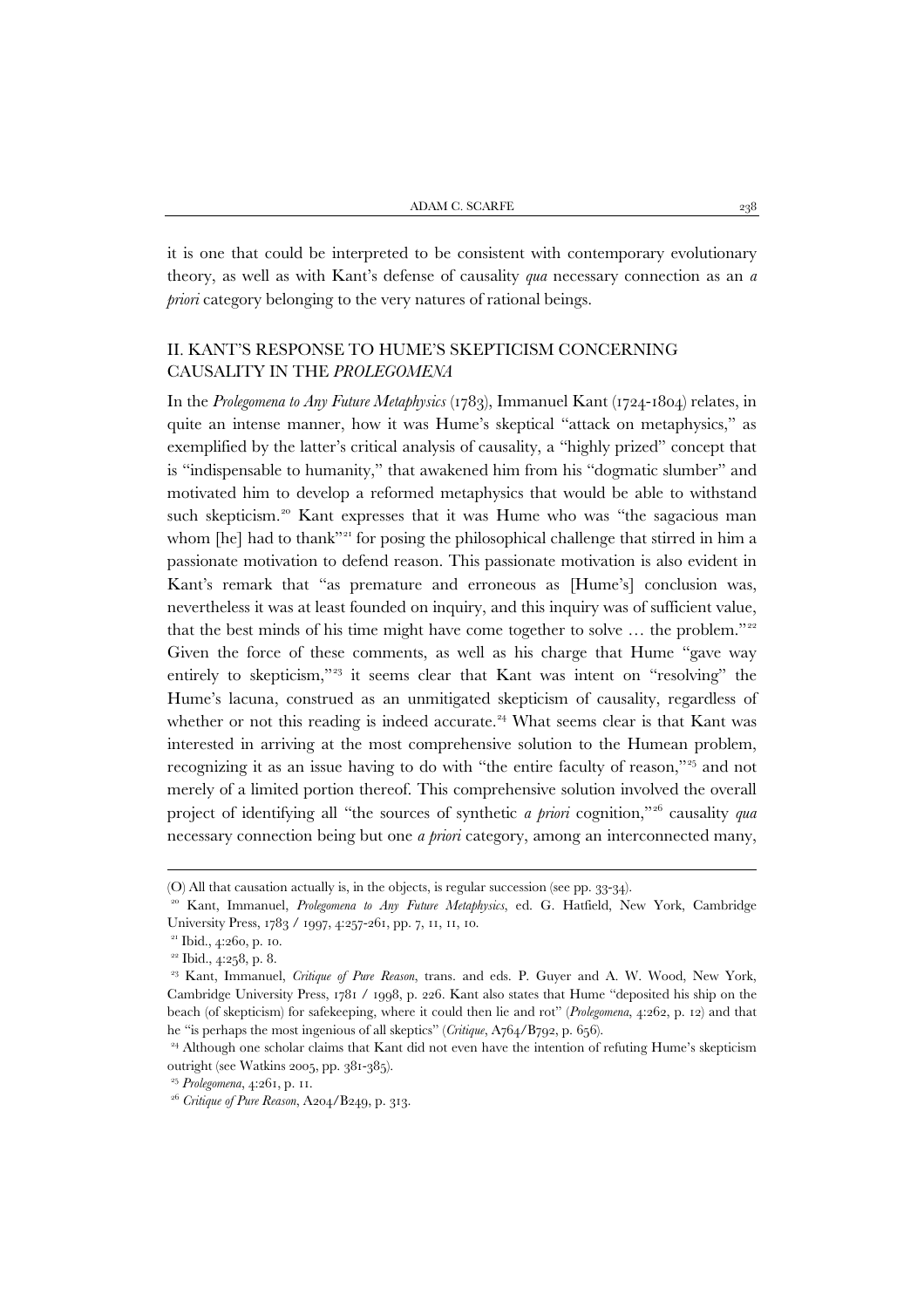and hence, his system as a whole comprises his complete response to Hume and must be taken into account.

Several factors mitigate any analysis of Kant's response to Hume. First, both Hume and Kant are investigating a certain modern, and perhaps highly scientific and technologically grounded conception of causality, whereas the term's linguistic meaning has evolved to some extent in relation to time and place. In the 1954 essay, "The Question Concerning Technology," Martin Heidegger claims that our modern conception of causality emerged and evolved from the Greek notion of *aition*, from the Aristotelian fourfold (formal, material, efficient, and final), and from the Latin *causa*. While traditionally, according to Heidegger, it had the connotation of "that to which something is indebted," "responsibility," and/or "to occasion ... within [a] bringing-forth," today the notion implies "bringing about and effecting"<sup>[27](#page-12-0)</sup> with an emphasis on instrumentality and on efficient causation. While we should always remain vigilant as to the veracity of Heidegger's etymologies, the point that the very meaning of the term causality has evolved still holds.

Second, while both Hume and Kant are concerned with causality *qua* necessary connection, their basic models of causality and the conceptual frameworks within which they are operating (e.g. their understanding of the notions of substance and event) are different. Thus, any putative Kantian solution to Hume's lacuna will not correspond exactly to the demands of Humean skepticism. Third, it is widely held that Kant did not read Hume's *Treatise* and that due to linguistic and interpretive complications, he could not have read Hume's *Enquiries* soundly. [28](#page-12-1) His understanding of Hume's lacuna concerning causality was through the lens offered by secondary scholarship, for example, the 1772 German translation of James Beattie's *Essay on the Nature and Immutability of Truth*. [29](#page-12-2) Nevertheless, Kant is careful to recognize in the *Prolegomena* that Hume never placed into question the claim that the concept of causality is "highly prized" by and "indispensable to humanity."<sup>30</sup> Kant simply

 $\ddot{\phantom{a}}$ 

<span id="page-12-1"></span><span id="page-12-0"></span><sup>27</sup> Heidegger, Martin, 'The Question Concerning Technology,' in *Basic Writings*, New York, Harper San Francisco, 1954 / 1977, pp. 290-293.

<sup>28</sup> See Hegel 1805-06 / 1983; Beck 1978; Allison 1983; Dicker 2004.

<span id="page-12-2"></span><sup>29</sup> See Beck 1978, pp. 111-120.

<span id="page-12-3"></span><sup>30</sup> *Prolegomena*, 4:261, p. 11. Kant states that Hume's discussion

was only about the origin of this concept, not about its indispensability in use," and that his "question was not, whether the concept of cause is right, useful, and, with respect to all cognition of nature indispensable, for this Hume had never put in doubt; it was rather whether it is thought through reason a priori, and in this way has an inner truth independent of all experience, and therefore also a much more widely extended use which is not limited merely to objects of experience (Ibid., 4:258-259, p. 9).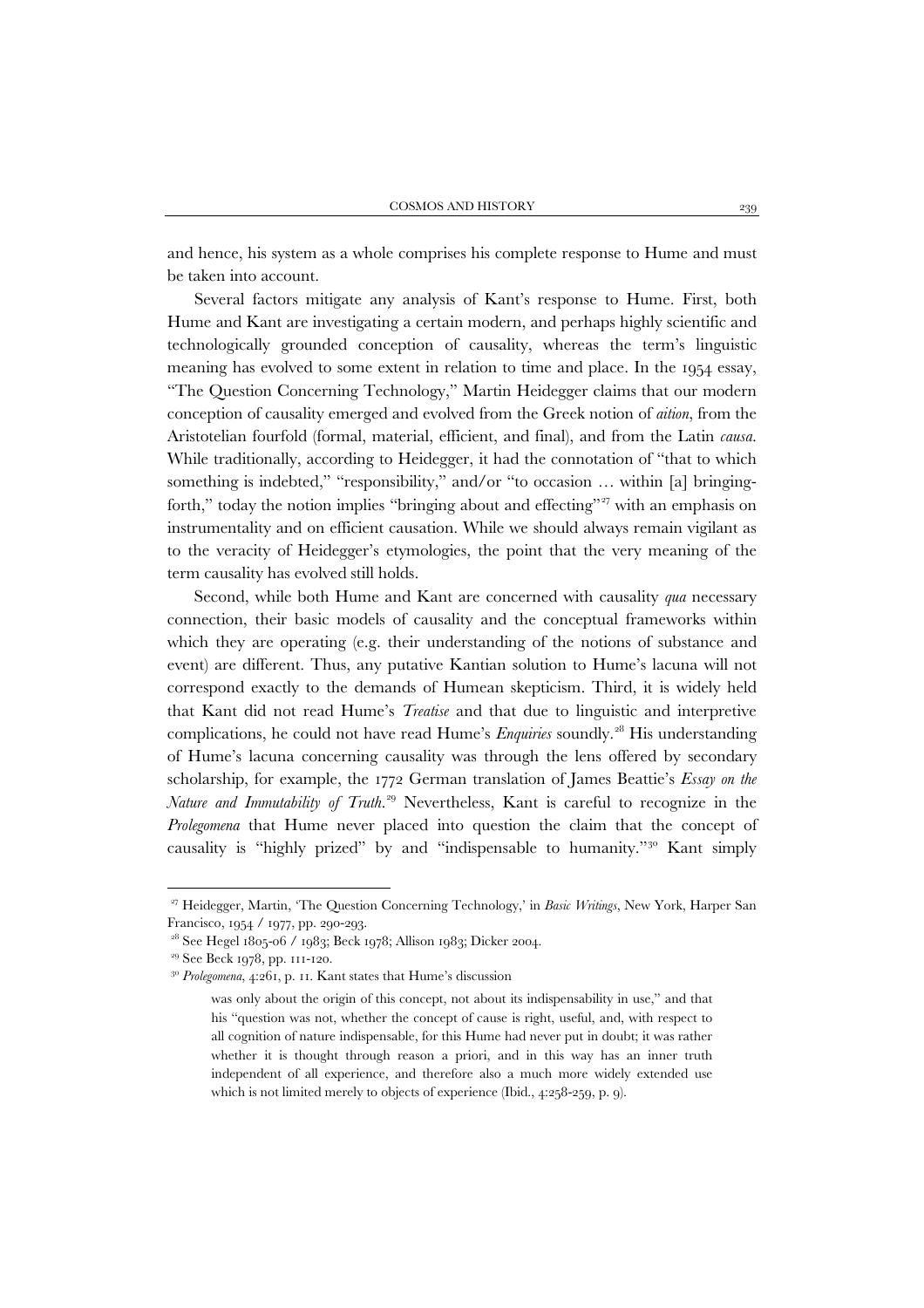disagrees with the completeness of Hume's explanation of its origin and meaning via the notion of the perceived regularity of accompaniment between like As and Bs, as well as with the latter's skeptical conclusions about the notion of causality *qua* necessary connection.

Fourth, during the various phases of his philosophical career, Kant offered several responses to Hume, each of which may overlap, but are different.<sup>[31](#page-13-0)</sup> It is a common conception that Kant's central response to Hume is to be found in the section "Second Analogy: Principle of Temporal Sequence According to the Law of Causality" in the *Critique of Pure Reason* (1781). However, one important point to raise here is that Kant does not mention the Humean lacuna concerning causality in this passage, and it appears that he is only indirectly focused on aspects of its central problematic. Bayne (2004) warns that "it is important not to regard the Second Analogy as the be-all and end-all with regard to Kant's views on causation," that many scholars are in disagreement about the adequacy of the arguments in this section, and that "the Second Analogy alone cannot stand as a complete answer to Hume on the causal principle."[32](#page-13-1) That said, according to Bayne, Kant believes that he is providing a "sound refutation of Hume's skepticism concerning the causal principle."[33](#page-13-2) Accordingly, as De Pierris and Friedman (2008) make clear, "Kant famously attempted to 'answer' what he took to be Hume's skeptical view of causality, most explicitly in the *Prolegomena to Any Future Metaphysics*,["34](#page-13-3) rather than in the Second Analogy. For the purposes of length, in the main portion of this paper at least, I shall center my analysis on Kant's treatment of the Humean lacuna in the *Prolegomena*, which can be said to offer Kant's most mature articulation of his solution to it, although I will refer to the Second Analogy in the process.[35](#page-13-4)

<sup>&</sup>lt;sup>31</sup> See Beck 1978; Watkins 2005.

<span id="page-13-1"></span><span id="page-13-0"></span><sup>&</sup>lt;sup>32</sup> Bayne, Steven, *Kant on Causation: On the Five Routes to the Principle of Causation*, New York, S.U.N.Y. Press, 2004, pp. xiii, 2.

<sup>33</sup> Ibid., p. 27.

<span id="page-13-3"></span><span id="page-13-2"></span><sup>34</sup> De Pierris, Graciela and Friedman, Michael, 'Kant and Hume on Causality,' *Stanford Encyclopedia of Philosophy*, 2008: http://plato.stanford.edu/entries/kant-hume-causality/, p. 1.

<span id="page-13-4"></span><sup>35</sup> For sturdy synopses of the Second Analogy, see Beck (1978), especially pp. 111-164; Friedman (1992); Longueness (1998), especially pp. 356-375; and Watkins (2005).

In the Second Analogy, Kant makes a series of interconnected points. His first point is to emphasize that causality qua necessary connection is a condition for the possibility of experience. His argument for this claim involves the premises that "the conditions of the possibility of experience in general are at the same time conditions of the possibility of objects of experience" (*Critique of Pure Reason*, A158/B197, p. 283) and that the experience of any object (an appearance) involves a cognition of a thing's successive alterations in terms of its state through time.

Second, he analyzes the meaning of what amounts to the Humean view of causality, having its basis in a perceived regularity of accompaniment of like As and Bs, namely, that the latter derives from the factors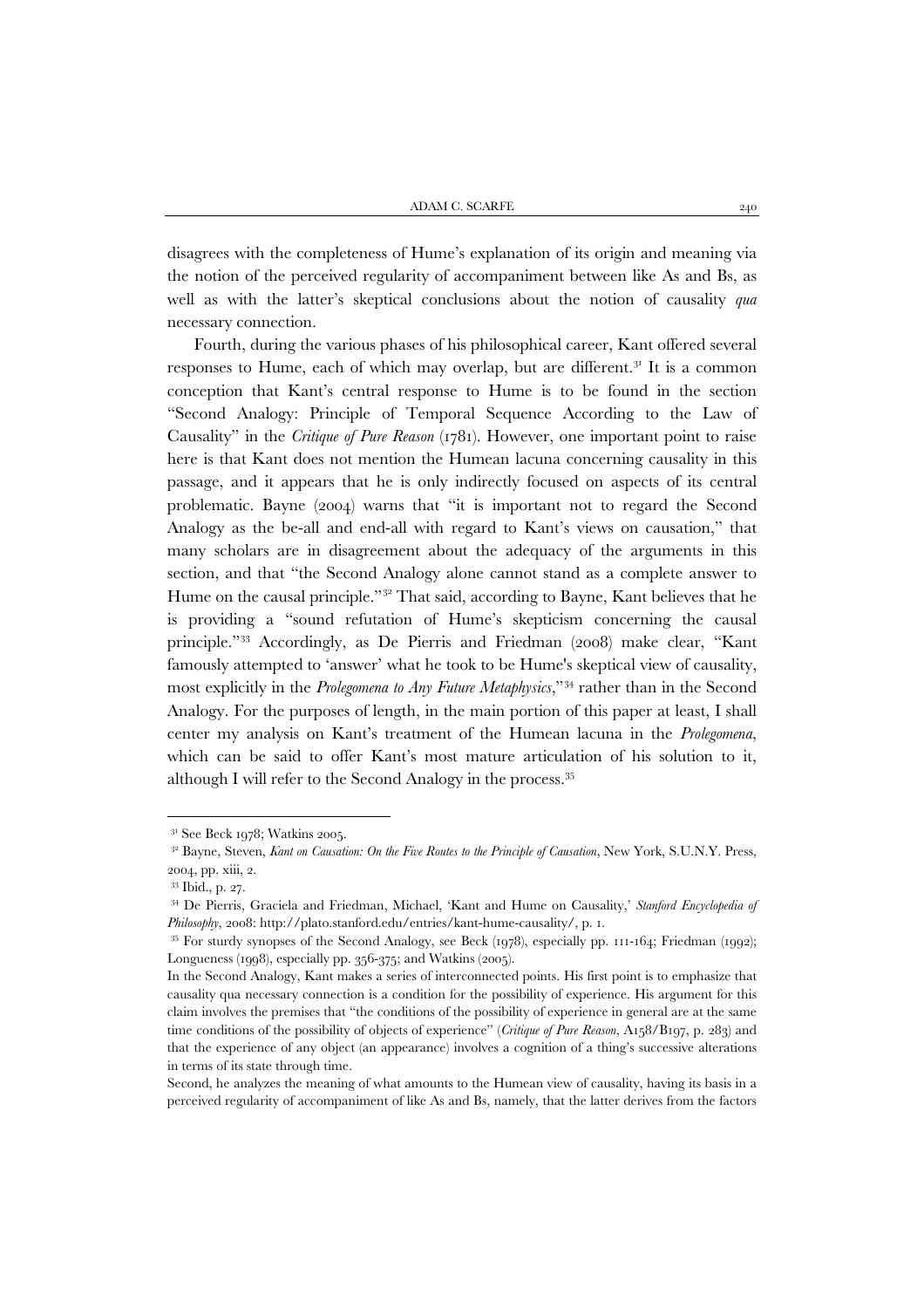To some extent in the *Prolegomena*, Kant sides with Hume in defending the critical ability of empiricism to dispatch the claims of supersensuous metaphysicians, and he

1

Third, Kant makes a distinction between subjective succession, by which he means a succession of perceptions of a thing, and objective succession, by which he means perceptions of succession. Objective succession, for him indicates an irreversible alteration in a thing in temporal sequence, which in turn, determines the order of succession of the subjective perceptions, and is therefore, to be subsumed under the rubric of cause and effect. As such, for Kant "the principle of causal relation in the sequence of appearances is valid for all objects of experience (under the conditions of succession), since it is itself the ground of the possibility of such an experience" (Ibid., A202/B247, p. 312). To drive home his point, Kant uses the example of a person seeing a ship floating down a river and passing through distinct points A, B, C, D, E, F, etc… in the water. In perceiving the movement of the ship through the distinct points, a person connects the separate perceptions together, each position of the ship succeeding the previous one in a temporal and irreversible sequence, and prescribes to it the character of being the self-same substance (the ship). The order of the succession of alterations to the ship's position is in the object itself, rather than being an unordered succession of a multiplicity of perceptions (e.g. of the potentially reversible perception of roof of a house followed by the perception of its foundation, leading to a cognition of the house, the sequence depending on the perceiving subject and not on the house). Causality qua necessary connection is about objective succession, in which the succession is irreversible and determines the order of the subjective perceptions, rather than merely unordered subjective succession, in which the succession is reversible.

Fourth, Kant claims that the cognition of a perceived regularity of succession in relation to the state of the substances involves the connection of state A and state B in a hypothetical judgment, namely, in a conditional statement, in which the temporal priority of A and B determines which state is to be placed in the antecedent slot (i.e. the preceding substance) and which is to be placed in the consequent slot (i.e. the resulting substance). Regardless of the appearance of simultaneity, one is always an instant prior to the other. For Kant, determinations of causality qua necessary connection involve the judgment that A precedes B, but B cannot precede A in time. The irreversibility in terms of the succession in the order of time dictates which state of substance is cause and which state of substance is effect, conforming to a rule that is prescribed to experience.

Fifth, Kant suggests that "the principle of sufficient reason [every event has a cause] is the ground of possible experience, namely the objective cognition of appearances with regard to their relation in the successive series of time" (Ibid., A201/B246, p. 311, my addition), the judgment "every event has a cause," by which he means every alteration of substance has a cause, being an example of a synthetic a priori judgment. That said, Hume's critiques of the principle of sufficient reason in Book I section III of the Treatise on the basis of not being able to justify the inductive leap required to solidify such a principle, and again in the Dialogues Concerning Natural Religion (1761 / 1779) are to be revisited here (as Kant does later in the Prolegomena). In addition, one must here also recollect Hume's critique of substances in Book I section VI of the Treatise and elsewhere. In any case, given that in the Second Analogy Kant make a series of interconnected points, important as they may be toward a comprehensive solution of the Humean lacuna, his solution is by no means made explicit (especially in relation to the key issues of necessity and universality), and it is no wonder that, as Bayne (2004) describes, many scholars are in disagreement regarding the issue of whether Kant truly provides an adequate answer to Hume in this section.

of: contiguity in space and time, resemblance, and repetition. Kant thinks that the understanding is already at work in being able to judge that such a regularity of succession between A and B is occurring, since the notions of time and substance are already implicit in such a judgment, and substances, for Kant, being the subjects of causal power.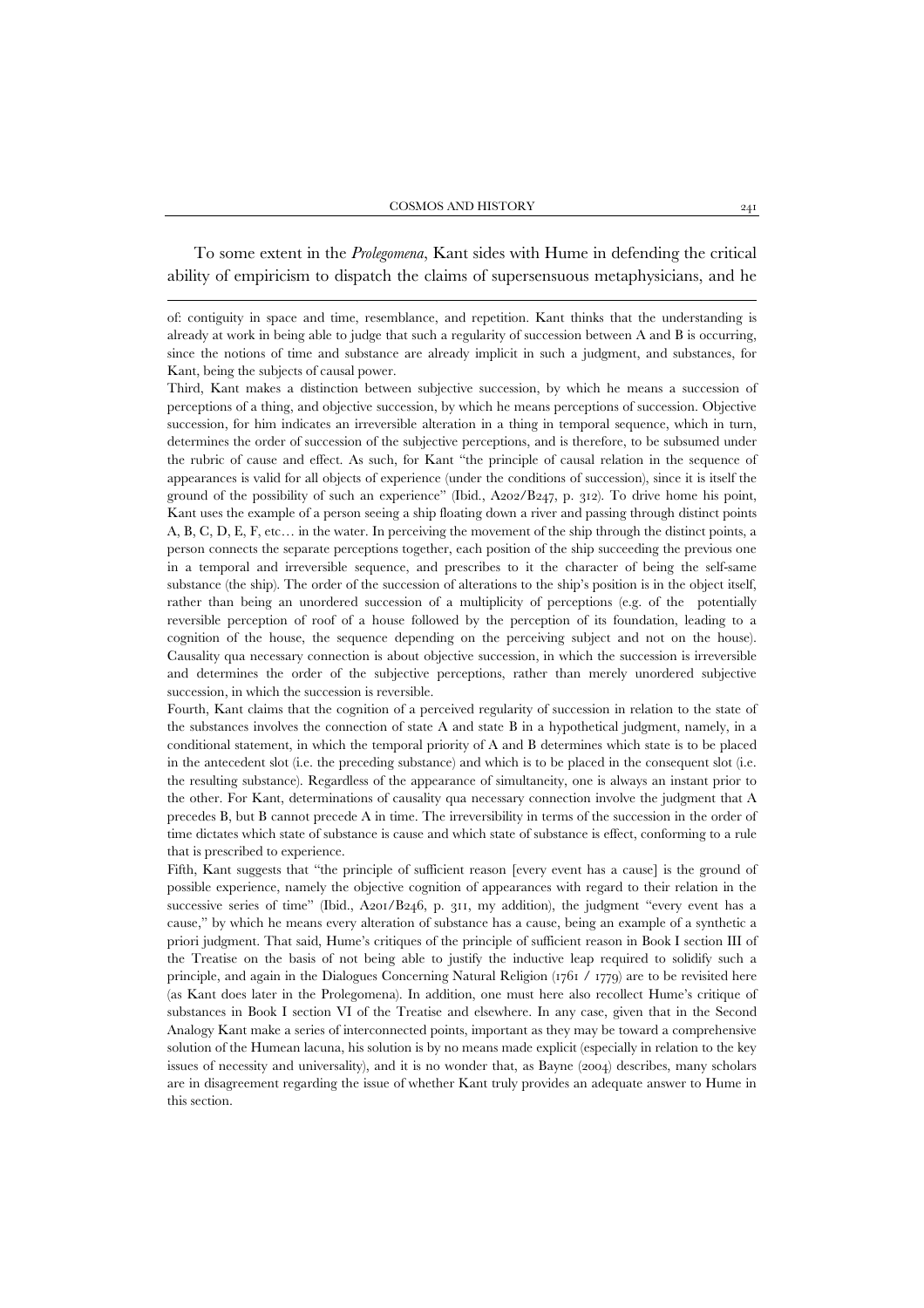ADAM C. SCARFE 242

agrees with Hume's statement that it is through inductive reasoning that human beings detect a regularity of succession between like As and Bs. However, Kant maintains that the concept of causality is not reducible to that of a perceived regularity of accompaniment between like As and Bs and a habit of considering them conjoined. Rather, Kant defends that causality is the concept of causality *qua* necessary connection. And, for him, causality *qua* necessary connection is an *a priori* concept of the understanding that, in conjunction with the notions of substance and community, is part of the *a priori* framework that renders a rational being's experience of an object possible. In accounting for how a person makes a determination that two things are necessarily connected, Kant postulates that, at first, a person detects a regularity of succession, namely, an "order" of occurrence between like As and Bs—a finite number of cases in which an A appears to precede a B, and not one experience of the reverse sequence (i.e. of a B preceding an A). As Kant describes in the Second Analogy, the cognition of an "order" underlying the sequence by which a substance changes its state (such as the succession in position of a ship flowing downstream; or the succession of alterations wax undergoes as it turns into a liquid form when heated), the one state preceding the other irreversibly in time, determines the order of the flow of perceptions in the experiencing subject. The irreversibility and determinedness (and Kant would add "necessary") in terms of the order of the connection of subjective perceptions, which belongs to experience in general, is exemplified by the fact that it is precisely distinguishable from the potential reversibility, undeterminedness, and/or disorderedness of perceptions that a person might subjectively synthesize together in cognizing a static object like a house.<sup>36</sup>

Returning to the account provided in the *Prolegomena*, a person detects that there is a regularity in terms of the temporal *order*<sup>[37](#page-15-1)</sup> of two phenomena, for example, having experienced lightning preceding thunder, but never experienced the reverse in relation to like As and Bs. Here, consciousness makes a determination about the rule of relation that is behind this order, employing conditional logic in the form of a

<span id="page-15-0"></span><sup>36</sup> Beck (1978) writes,

Kant's answer is that any sequence which is taken to represent an objective change of states of affairs, or an event, must be taken as a necessary sequence, and that the concept of a necessary sequence is the concept of causation. Without possessing the concept of causation we could not distinguish between objective events and subjective sequences, and therefore the concept of a causal connection between objective events cannot arise from observation of them, but rather must be presupposed in recognizing them" (p. 129).

<span id="page-15-1"></span><sup>&</sup>lt;sup>37</sup> Due to the fact that effects can be simultaneous with their causes, in the Second Analogy, Kant makes an associated distinction between the order of time, and the course of time.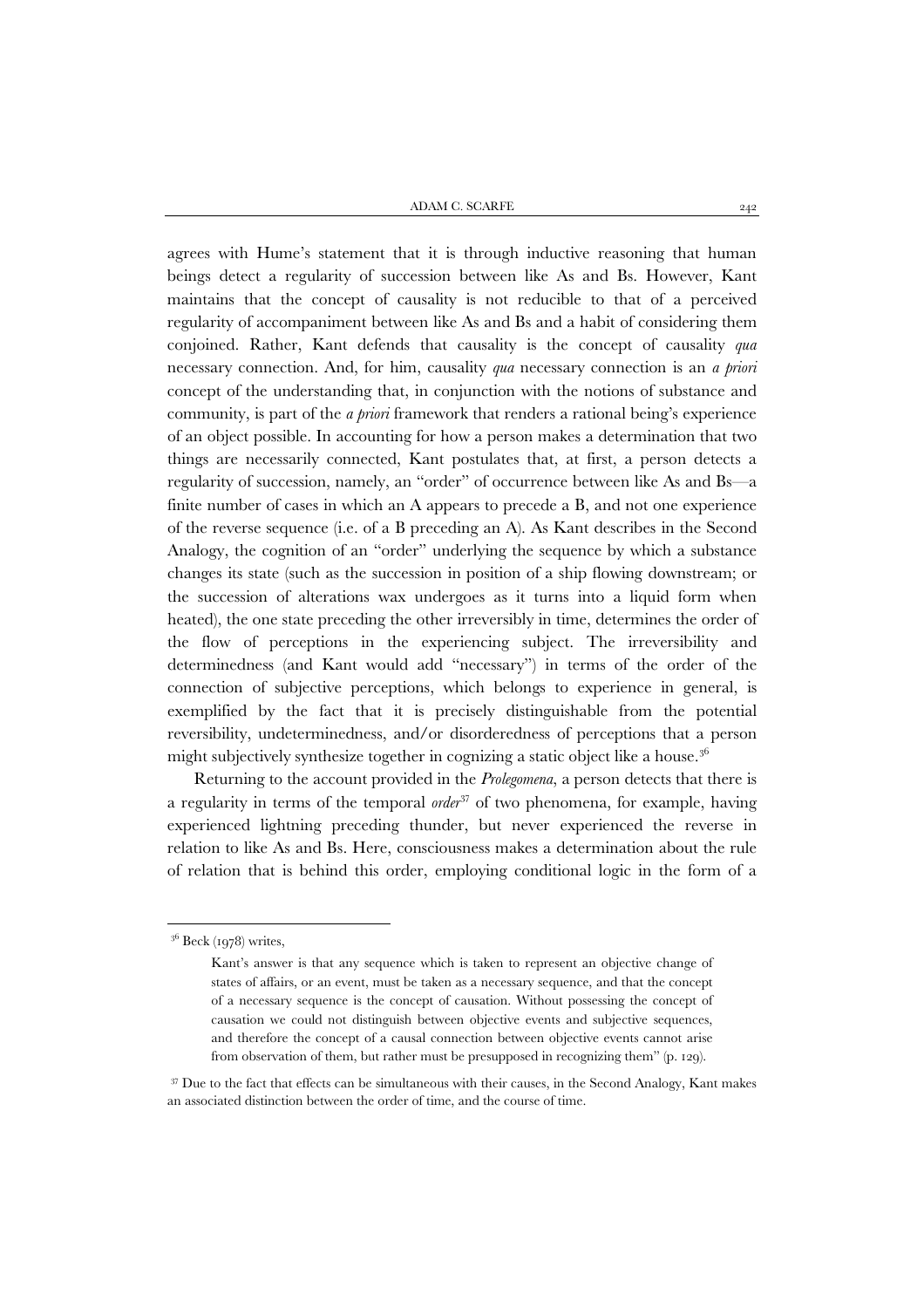hypothetical judgment<sup>38</sup>, in which the first appearance (i.e. seeing lightning) is constituted as the antecedent and the second appearance (i.e. hearing thunder), the consequent. In other words, for instance, there is a determination that "if I see the flash of lightning, then I will hear thunder," the former being sufficient for the latter and the latter being necessary for the former. While the two appearances (i.e. lightning and thunder) are here connected together in consciousness via a conditional judgment, Kant notes that a determination of causality *qua* necessary connection is still not yet in play, because the judgment in question is still regarded as a hypothetical, provisional, and/or a subjective rule. It does not yet have the full form of necessity and of universality. But due to the fact that the provisional, subjective rule is just that: *a rule*, which stems from *an order* that belongs to the phenomena themselves and which determines the order of perceptions in the experiencing subject, Kant suggests that the kernels of necessity and of universality are already implicit in it. Nevertheless, in order for the hypothetical judgment to become a determination of causality *qua* necessary connection, the conditional relation must be regarded as necessarily and universally valid, as in the judgment, "lightning is the cause of thunder." In this way, Kant affirms that the concept of causality is to be distinguished from the Humean notion of the perceived regularity of accompaniment between like As and Bs, precisely by the appeal to the necessity and universality of the connection between like As and Bs, that is to say, as a law that governs experience, rather than merely as an empirical rule. However, for Kant, the empirical rule is not somehow to be divorced from the causal law, at which consciousness aims. Rather, the arrival at the causal law presupposes the empirical rule in which experience is consulted, but the empirical rule is subordinate to the causal law, and both, according to Kant, can be said to require the application of the *a priori* concepts issuing from the understanding to experience for their derivation. Overall, Kant seems to suggest that *an experience of an order* as represented by the empirical rule gives rise to *an ordering of experience* as represented by the causal law, which is then prescribed to experience. Here, one must be careful in respect to the multiple meanings of the word "order" (*Ordnung*).[39](#page-16-1) In relation to *an ordering of experience*, Kant holds that the prescription of a

<sup>&</sup>lt;sup>38</sup> However, here we must realize that conditionality and causality are not the same things.

<span id="page-16-1"></span><span id="page-16-0"></span><sup>39</sup> Here, we might ask whether Kant is exploiting the multiple meanings of the word "order" (*Ordnung*), allowing him to shift his reasoning from the notions of "succession" (*Sukzession*) or "sequence" (*Folge*) to that of a "rule" (*Regel*). To be sure, the notion of "the order of something" may be defined in more than one sense, namely, as: 1.) the sequence or pattern in which something happens or is arranged, and/or 2.) something operating under the guidance of a rule or law. The expression "pecking order" blurs the distinction between these two meanings.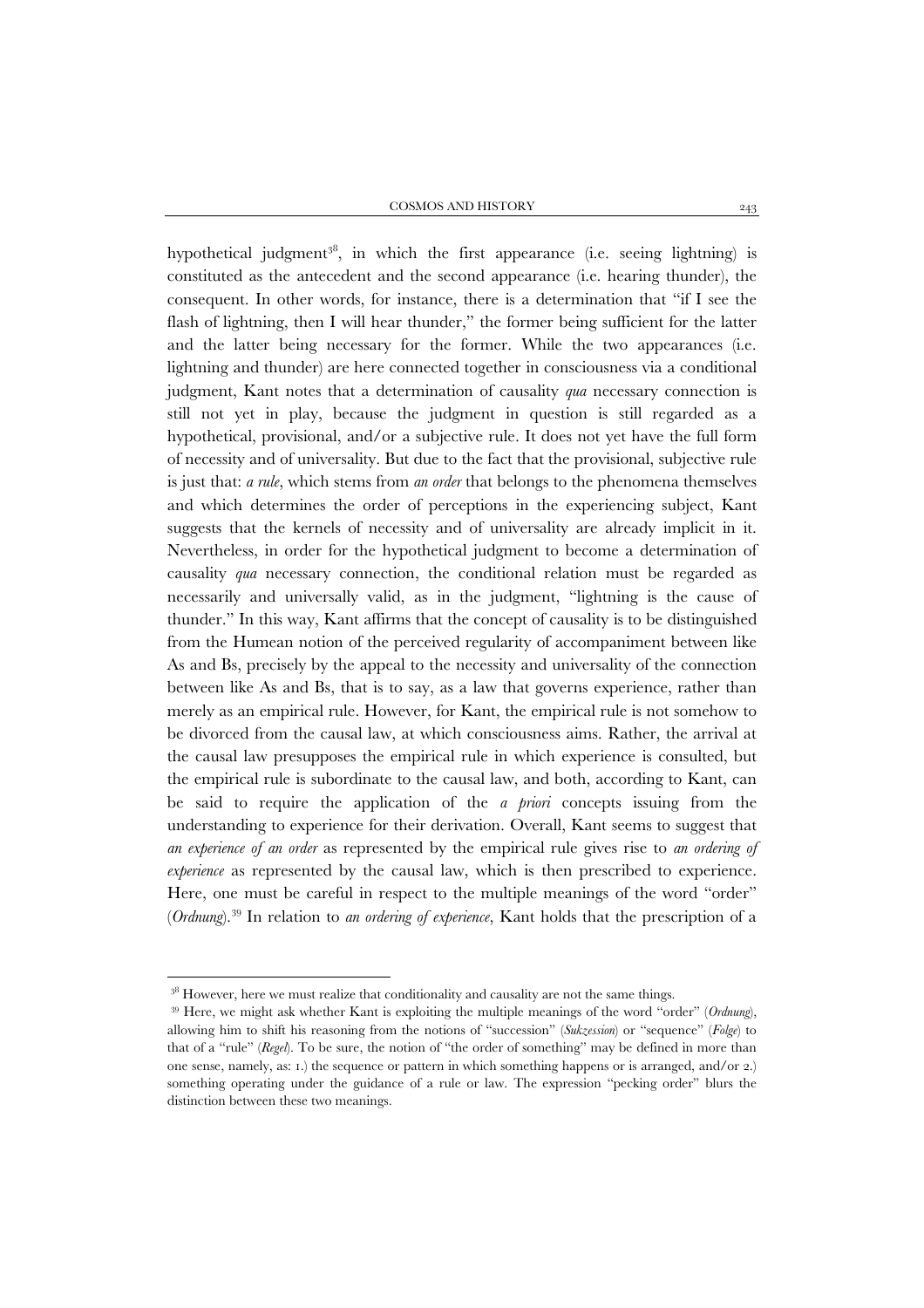causal law, which assumes necessity and universality, to experience, pertains to appearances, and cannot be said to be descriptive of how things are in-themselves.

At this point one may ask whether or not Kant gets anywhere beyond Hume in coming up with his purported "complete solution"<sup>[40](#page-17-0)</sup> to the Humean lacuna. It is perhaps the case that Kant is here merely recasting Hume's own analysis, the latter not only setting up the problem but also providing the "*possible locus of its solution.*"[41](#page-17-1) Kant's "solution" does not seem to offer a purely empirical proof of the claim to necessity and universality that is implied by way of the determination of the causal relation. Of course, that is precisely what Hume would have him do, but the Kantian line of reasoning, we must remember, is simply to show that "although all our cognition commences with experience, … it does not on that account all arise from experience."[42](#page-17-2) The capacity to cognize a regularity of accompaniment between like As and Bs, and to represent their order of succession in the form of a hypothetical judgment demonstrates, for Kant, that the *a priori* categories of the understanding (including the concept of necessity) are already in play in the empirical rule. While Kant's account may be correct as to the sequence of thinking a person goes through when they in fact make determinations of necessary causal connection, one may still question how the provisional empirical rule that was derived from a finite set of experiences comes legitimately to be "regarded as a [causal] law,"<sup>[43](#page-17-3)</sup> namely, judged to hold necessarily and universally. In other words, one might still ask how is a causal law *qua* necessary connection, which is of course, based upon an empirical rule, justified?

An empirical proof via induction is precisely what Hume's skepticism seemingly demands, but Kant's answer does not provide a comprehensive one. Kant simply does not make explicit how necessity and universality already belong to the empirical rule beyond his postulation that an objective order of succession determines the subjective order of perceptions that are synthesized in the cognition of the object(s) involved. And he does not take up the question of whether the detection of an order of succession is something that depends upon prior experience. While Kant does hold that "the agreement of cognition with the object is truth," [44](#page-17-4) he merely repeats the standard line of his transcendental idealism that the concepts (i.e. causality, substance) and laws (i.e. the causal law) in question make our experience intelligible are not

<sup>40</sup> *Prolegomena*, §30, 4:261, p. 66.

<span id="page-17-2"></span><span id="page-17-1"></span><span id="page-17-0"></span><sup>41</sup> Longuenesse, Beatrice, *Kant and the Capacity to Judge: Sensibility and Discursivity in the Transcendental Analytic of the Critique of Pure Reason*, trans. C. T. Wolfe, Princeton, Princeton University Press, 2000, p. 356.

<sup>42</sup> *Critique of Pure Reason*, A1/B1, p. 136.

<span id="page-17-4"></span><span id="page-17-3"></span><sup>43</sup> *Prolegomena*, §29, 4:312, p. 65.

<sup>44</sup> *Critique of Pure Reason*, A58/B82, p. 197.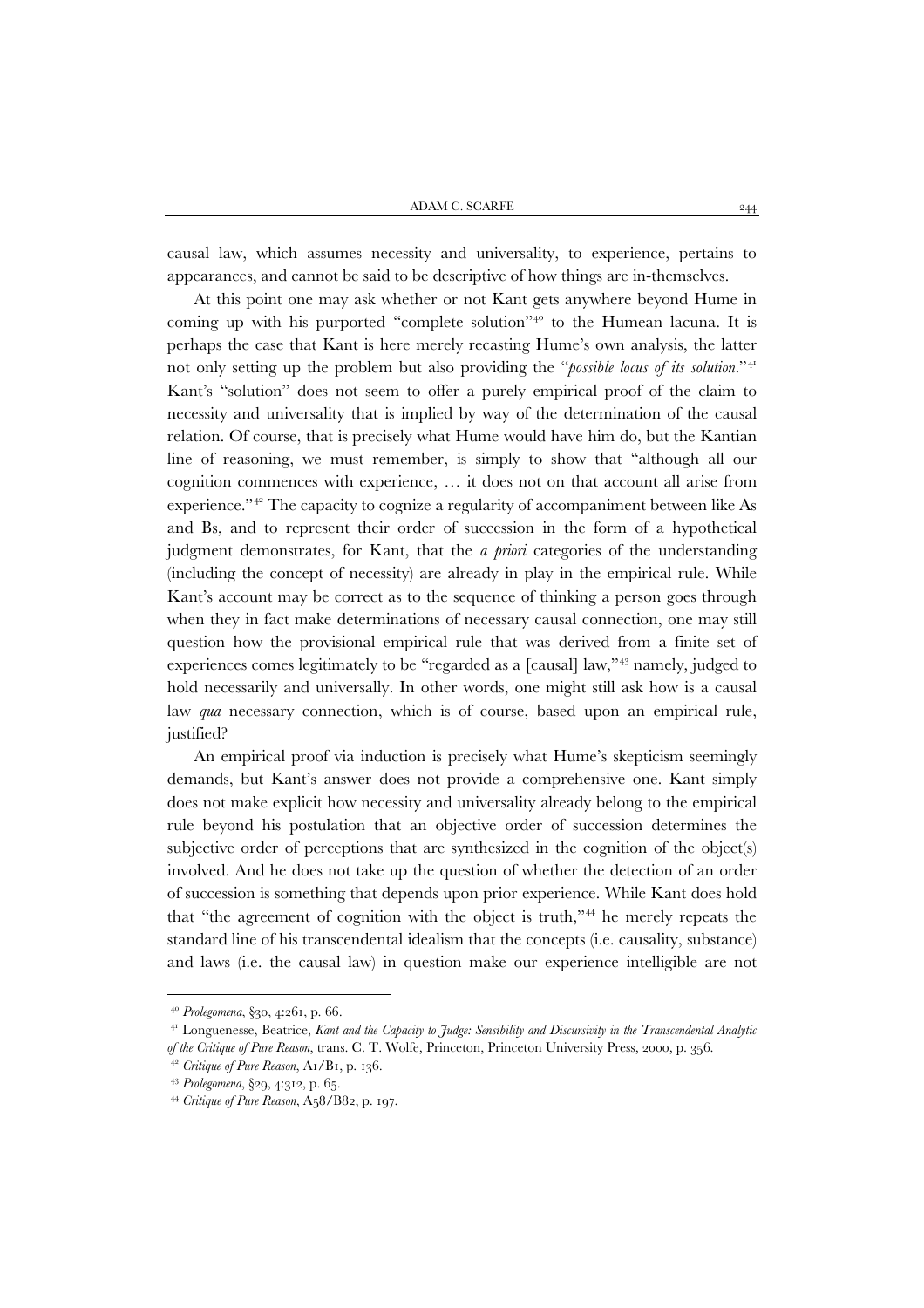derived from experience, but that "experience is derived from them," which is "a completely reversed type of connection that never occurred to *Hume*.["45](#page-18-0) And from a neo-Humean perspective, the question of whether we in fact ought to prescribe causal laws, formulated via synthetic *a priori* judgments, to phenomena on this basis of this account goes largely unanswered.

Practically speaking, it can be suggested that regardless of whether or not the concept of causality *qua* necessary connection is an abstraction from a perception of a regularity of successive accompaniment of like As and Bs, only an assumed *a priori* concept of causality *qua* necessary connection can be responsible for a person having an awareness of the whole mass of intuitions pertaining to particular and differentiated instantiations of causal efficacy that he/she confronts in his/her experience and which guides his/her behavior: for example, that fire causes smoke; fire causes heat; lighting causes thunder; a rock thrown causes a glass window to break; wind causes one's hat to blow off; a flash causes a person to blink; turning the tap causes the water to flow; drinking caffeinated coffee causes one to be more mentally alert; eating a certain berry, mushroom, or plant causes sickness; and so forth. From a Kantian perspective, causal efficacy underlies human experience and one does not have to learn this principle anew in respect to each successive instance. Instead, in practice, one guides one's actions in conformity to *a priori* rules and principles that are prescribed to nature. Someone with an adequate sense of the causal principle understands very well, prior to experience, what, in his or her environment, has the potential to impact upon him or her, even in respect to situations he or she has never encountered before, and judges and acts accordingly, so, for example, as to prevent harm to him- or herself and/or to others.

Human survival depends upon making determinations of necessary causal connection and on guiding their behavior accordingly. For example, the average person knows very well prior to experience, for instance, not to pick up and drop a medium-sized rock on his or her head, since that would result in severe injury or perhaps even death, pointing to the practical indispensability of this concept. At the same time, most people are not survival experts and if they were lost in the wild, they would have a great deficiency in knowing which type of berry, mushroom, or plant is safe for human consumption and which will make them sick, unless of course they had access to books or to the internet that provide such information. Regardless of whether or not the concept of causality *qua* necessary connection can simply be seen as an abstraction that is derived from the mind's habit of conjoining objects of experience that have exhibited a regularity of successive accompaniment, and

<span id="page-18-0"></span><sup>45</sup> *Prolegomena*, §30, 4:313, p. 66.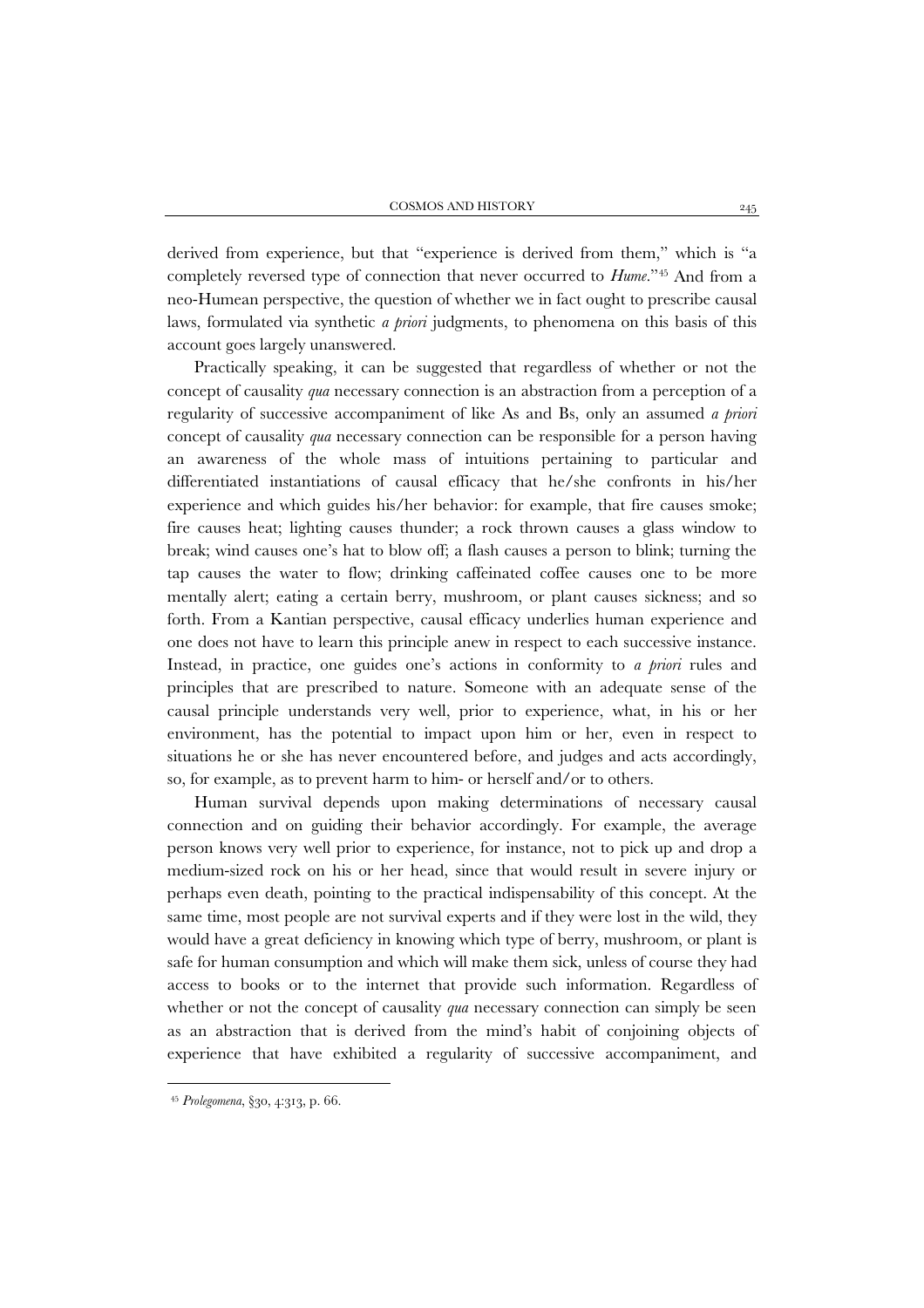regardless of our capacity to distinguish between correlations between like As and Bs and necessary causal connections in accordance with various epistemological criteria (e.g. strength of the association, consistency, specificity, temporal relationship, etc...),<sup>[46](#page-19-0)</sup> human survival, as well as action and moral conduct depend on guiding our actions via causal laws. And in abstraction of whether the concept of causality *qua* necessary connection is empirically warranted, it is a persistent aspect of the conceptual organ by which rational beings actively constitute their experience.

In the *Prolegomena*, Kant relates how, in challenging Hume's empiricist principle and in arriving at his "complete solution" [47](#page-19-1) to Hume's skeptical lacuna, he found that causality is one of several concepts that are not derived from experience, but which are *a priori*, namely, arising from the pure understanding. According to Kant, such concepts are a fixed part of the conceptual apparatus that rational beings are endowed with by their very natures, together comprising the conceptual framework by which they constitute their experience. For Kant, such *a priori* concepts of the understanding, among which he also finds the notions of substance and community, are not innate or implanted in us by God prior to our existence, and they do not belong to any supersensuous realm of existence that is disconnected from experience. On the contrary, for Kant, the concepts of the understanding are derived independently from experience, but always concern experience and objects of possible experience. Kant restricts their use "to experience only." As he writes, they are "founded solely in the relation of the understanding to experience" and they "have no meaning at all if they should depart from objects of experience."[48](#page-19-2) Here, it must be noted that Kant is not embracing verification empiricism or meaning empiricism in relation to the categories. He is merely suggesting that the employment of the categories is not to be disconnected from objects of possible experience, but that they provide for their very form. The categories serve "only to spell out appearances,"[49](#page-19-3) rather than being referable to how things are in-themselves (*noumena*).

Rational beings, for Kant, do not merely experience the world passively, but are active in constituting it, the *a priori* concepts of the understanding, synthesized together along with the forms of sensibility (i.e. space and time), being inalienable from the process by which they render their experience intelligible (i.e. ordering it). Rather, in Kant's view, the *a priori* concepts of the understanding, with which rational beings are endowed by their very natures, are brought to the table of experience, and enable them to make sense of it in the particular manner that they do. But at the same

<span id="page-19-0"></span> $4^6$  For example, see Hill  $(1965)$ .

<span id="page-19-1"></span><sup>47</sup> *Prolegomena*, §30, A:313, p. 66.

<span id="page-19-2"></span> $48$  Ibid.

<span id="page-19-3"></span><sup>49</sup> Ibid., §30, A:312, p. 66.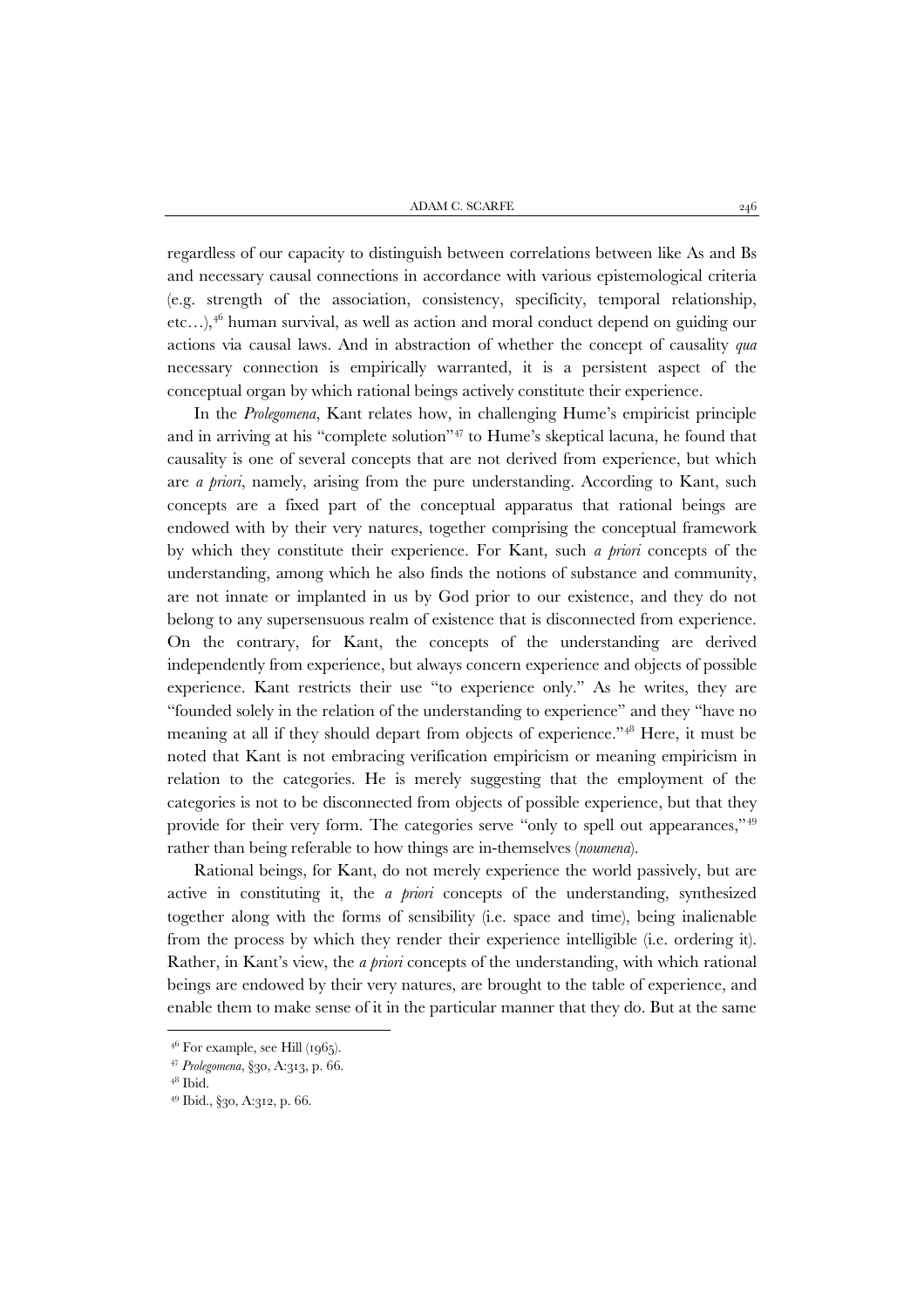time, the *a priori* conceptual framework that rational beings are endowed with both determines and limits how they can experience it. Given that the *a priori* concepts of the understanding belong to the very make-up of rational beings, rational beings are unable to step outside of themselves to experience something purely, namely, without reference to their *a priori* conceptual framework. As such, for Kant, rational beings are limited to a knowledge of appearances (*phenomena*), being unable to penetrate things as they are in-themselves (*noumena*).

One of the major questions Kant asks in the *Critique of Pure Reason* and in the *Prolegomena* is: how are *a priori* synthetic judgments possible? This question is also a key aspect of Kant's critical response to Hume's empiricist test. Kant credits Hume as the philosopher who came closest to articulating this question and to understanding the full implications of his skepticism for metaphysics, but charges that he

still did not conceive of it anywhere near determinately enough and in its universality, but rather stopped with the synthetic proposition of the proposition of the connection of the effect with its cause (*Principium causalitatis*), believing himself to have brought out that such an *a priori* proposition is entirely impossible.<sup>[50](#page-20-0)</sup>

From a Kantian position, one may question how Hume knows that "every idea is deriv'd from preceding impressions,"[51](#page-20-1) which can be construed as an example of an synthetic *a priori* judgment involving a determination of a necessary causal connection that, on the latter's account, postulated as an unmitigated skepticism, would be impossible to verify empirically. This proposition, going beyond the possibility of empirical verification, would have been repudiated by Hume if he had, as Kant indicates, understood the full ramifications of his own skepticism.<sup>[52](#page-20-2)</sup> In addition, Kant would suggest that the unmitigated Hume cannot explain why rational beings guide their experience by determinations of necessary causal connection which involve synthetic *a priori* judgments to begin with.

From a Kantian perspective, it may also be asked whether Hume conflated an "is" with an "ought" (i.e. committed his own is / ought fallacy) in defending his empiricism, namely, respect to the statement that every idea is derived from preceding impressions. Furthermore, it may be charged that Hume's account of the origins of our ideas via impressions of sensation and impressions of reflection is logically self-reflexive in that it presupposes causality *qua* necessary connection. These

<sup>50</sup> *Critique of Pure Reason*, A10/B19-20, p. 146.

<span id="page-20-1"></span><span id="page-20-0"></span><sup>51</sup> Hume, David, *A Treatise of Human Nature*, Volume 1, eds. D. F. Norton and M. J. Norton, Oxford University Press, 1739-1740 / 2007, p. 10.

<span id="page-20-2"></span><sup>&</sup>lt;sup>52</sup> As someone like Karl Popper (1959) would suggest, it is unfalsifiable and therefore, potentially meaningless.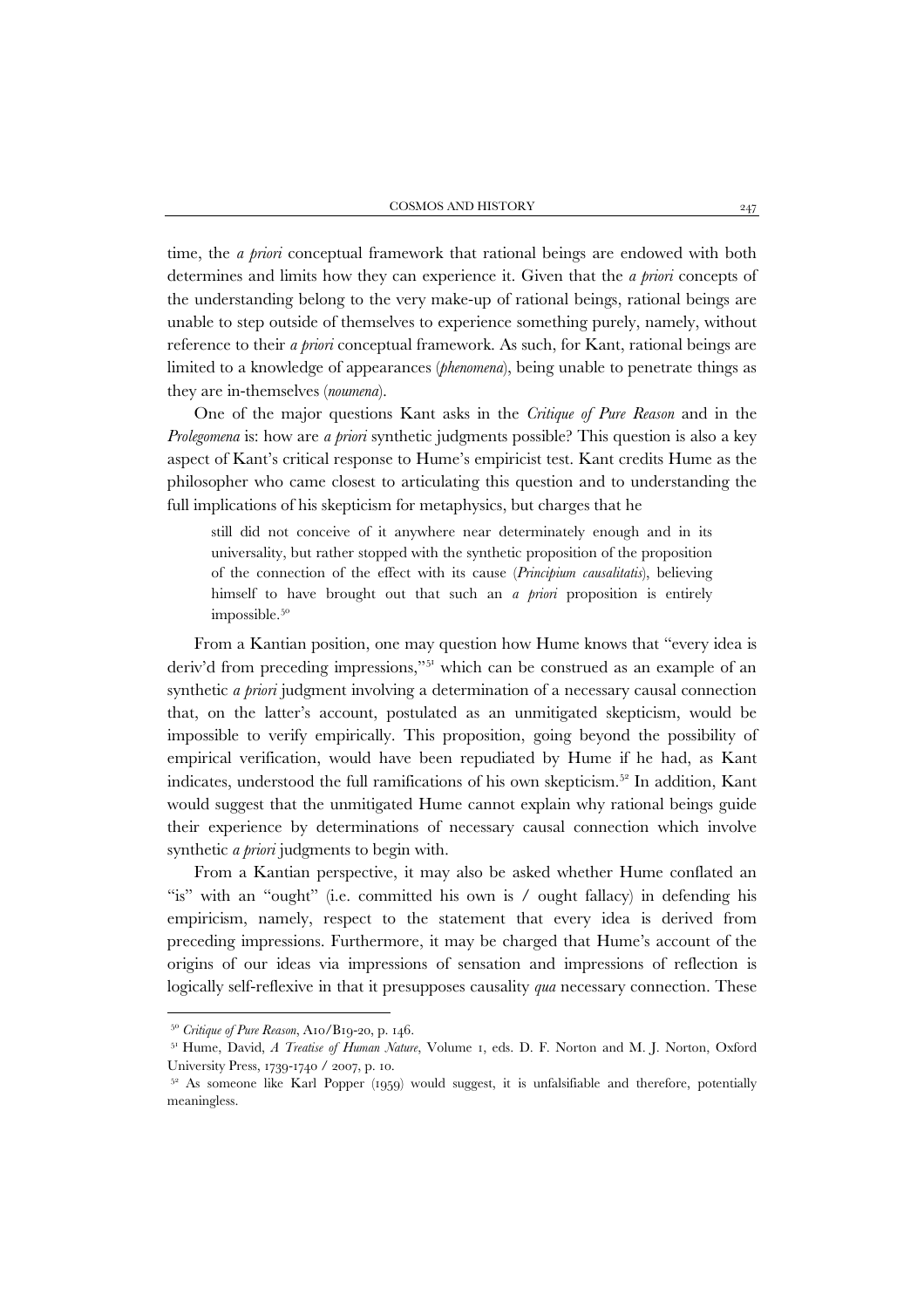points demonstrate, from a Kantian viewpoint, that Hume himself is unable to somehow describe the principles underlying our experience of the world without reference to the *a priori* concepts of the understanding. To be sure, from the Kantian perspective, it is "through [the concepts of the understanding] alone [that] cognition, and determination of an object, [is] possible."[53](#page-21-0) Some further critical epistemological questions that are not addressed in either Hume and Kant's discussions are: beyond their indispensability and/or their practical usefulness in rendering our experience intelligible and in preventing harm to ourselves and to others, even while "synthetic *a*  priori judgments are contained as principles in all theoretical sciences of reason,"<sup>[54](#page-21-1)</sup> of what validity are *a priori* synthetic judgments as a whole? Does their use need to be amplified or limited, given epistemological standards of truth? Possible answers from Hume to these questions seem to get lost in his discussions of whether or not to adopt excessive skepticism, the Kantian suggestion being that Hume did not realize the full implications of his attacks on the categories. Even further, we might ask the questions: what is the biological significance of synthetic *a priori* judgments? Do creatures that guide their actions in concert with them have a survival advantage in the struggle for existence?

In sum, according to Kant, determinations of causal connection between one kind of thing and another do issue, in part, from inductively enumerated perceived regularities of accompaniment, as Hume had held, and hence there is an *a posteriori* aspect to their derivation, but they are grounded in the *a priori* principle of causality *qua* necessary connection. Thus, on the whole, for Kant, determinations of necessary causal connections, are the result of a subtle mixture, in the constitution of experience, on the one hand, of the perception of things and contingent events, and, on the other, the conceptual structures that issue from the understanding, where neither side can be divorced from the other. As Friedman (1992) puts it in his essay "Causal Laws and Natural Science,"

particular causal laws, for Kant, have a peculiar kind of mixed status: They result from a combination of inductively observed regularities or uniformities with the *a priori* concept [and principle] of causality. Insofar as particular causal laws merely record observed regularities they are contingent and *a posteriori*; insofar as they subsume such regularities under the *a priori* principle of causality, however, they are necessary—and even, in a sense, *a priori*. [55](#page-21-2)

<span id="page-21-0"></span><sup>53</sup> *Critique of Pure Reason*, A310/B367, p. 394.

<sup>54</sup> Ibid., A10/B14, p. 143.

<span id="page-21-2"></span><span id="page-21-1"></span><sup>55</sup> Friedman, Michael, 'Causal Laws and the Foundations of Natural Science,' in *The Cambridge Companion to Kant,* ed. P. Guyer, New York, Cambridge University Press, 1992, p. 174.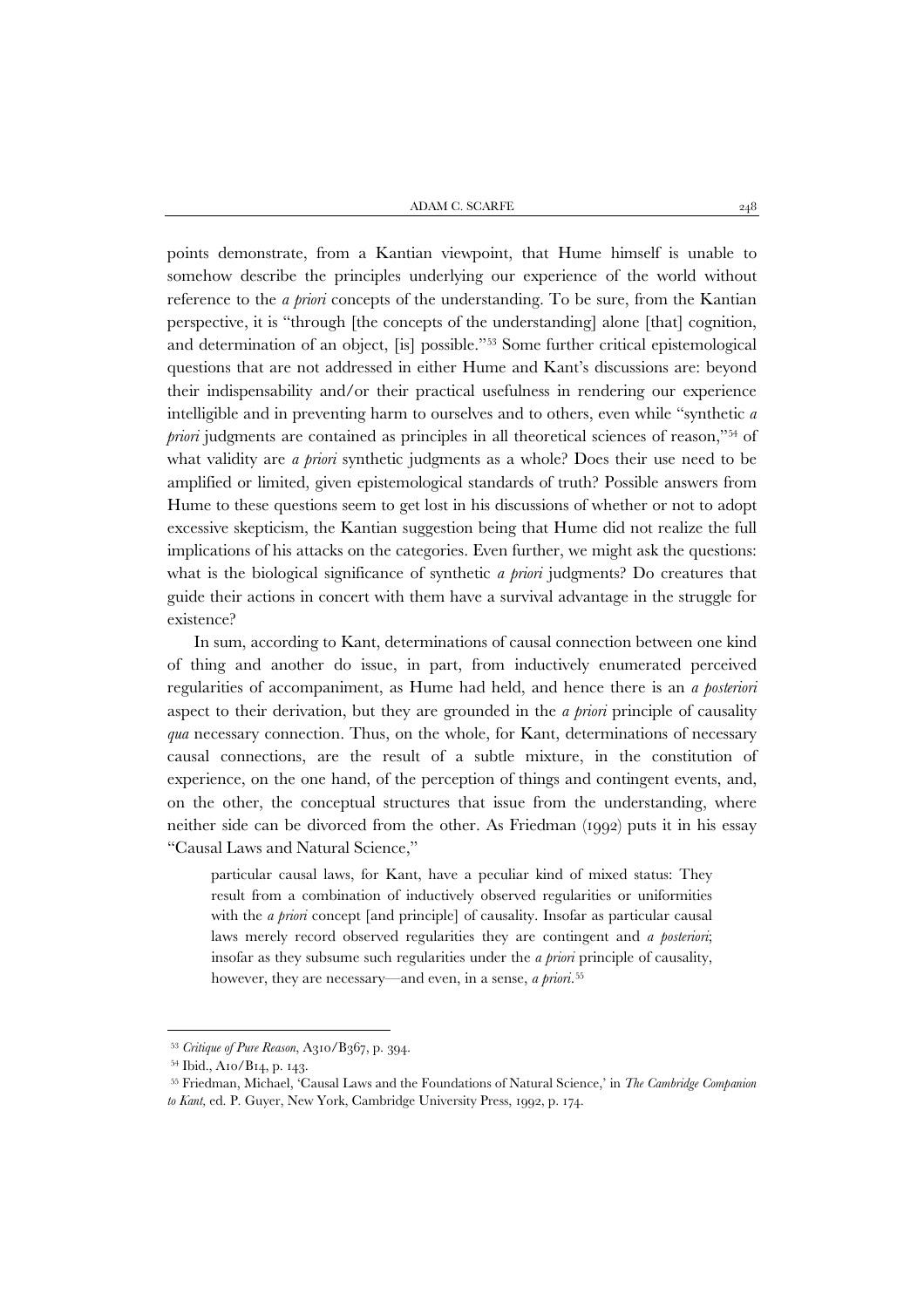In this way, overall, Kant supports an intermediate position in relation to causality between the strictly empirical and the purely *a priori*, a middle way he describes as operating in "between the [rationalist] dogmatism that Hume fought and the skepticism he wanted to establish in contrast to it.["56](#page-22-0)

The evolutionary interpretation that will be discussed in the next sections of this paper suggests that Hume and Kant's respective positions are not entirely in conflict. Both provide important pieces of the puzzle of a more comprehensive understanding of the nature of the Humean lacuna and of the *a priori* categories. While Hume is correct to point out that human beings have a curious habit of stamping perceived regularities of accompaniment between like As and Bs with the character of causality *qua* necessary connection, a concept that does not have an empirical warrant but rather is indispensable for survival, Kant maintains that rational beings do possess an *a priori* concept of causality *qua* necessary connection, which renders their particular manner of experiencing the world possible. However, as will be shown in the next section of this paper, Kant's account of the origin of the categories is incomplete, although he himself points in the direction of biology to provide further answers, albeit in a loose and analogous way. Later, in outlining Hegel's response to Hume's skepticism concerning causality, I shall refer to another strand of Kant's arguments against Hume's epistemological assumptions.

# III. KANT'S ANALOGIES BETWEEN THE MAJOR EPISTEMOLOGICAL STANCES AND THE BIOLOGICAL THEORIES OF HIS TIME IN HIS ACCOUNT OF THE ORIGIN OF THE CATEGORIES

Kant was quite familiar with the biology of his time. An underlying theme in the second half of the *Critique of the Power of Judgment* (1790) was to deal with the associated ramifications of the Humean problems of induction, causality, and necessity to teleological explanation and to the classification of organisms in nature. Although in *The Critique of the Power of Judgment*, Kant rejected evolutionary explanations<sup>[57](#page-22-1)</sup> and he may have been "anxious" or "frightened" by the rudimentary evolutionary theories of his day[58](#page-22-2) , later in his *Anthropology* (1798), he made several interesting speculations about biological evolution that proved generally to be correct, including the notion that

<sup>56</sup> *Prolegomena*, §58, A:360, p. 114, my addition.

<span id="page-22-1"></span><span id="page-22-0"></span><sup>57</sup> Kant, Immanuel, *Critique of the Power of Judgment*, ed. and trans. P. Guyer and E. Matthews, New York, Cambridge University Press, 1790 / 2000, 5:418-420, 5:423, pp. 288, 291-292.

<span id="page-22-2"></span><sup>58</sup> See Zammito, John, Kant, *Herder, and the Birth of Anthropology*, Chicago: University of Chicago Press, 2002, p. 306.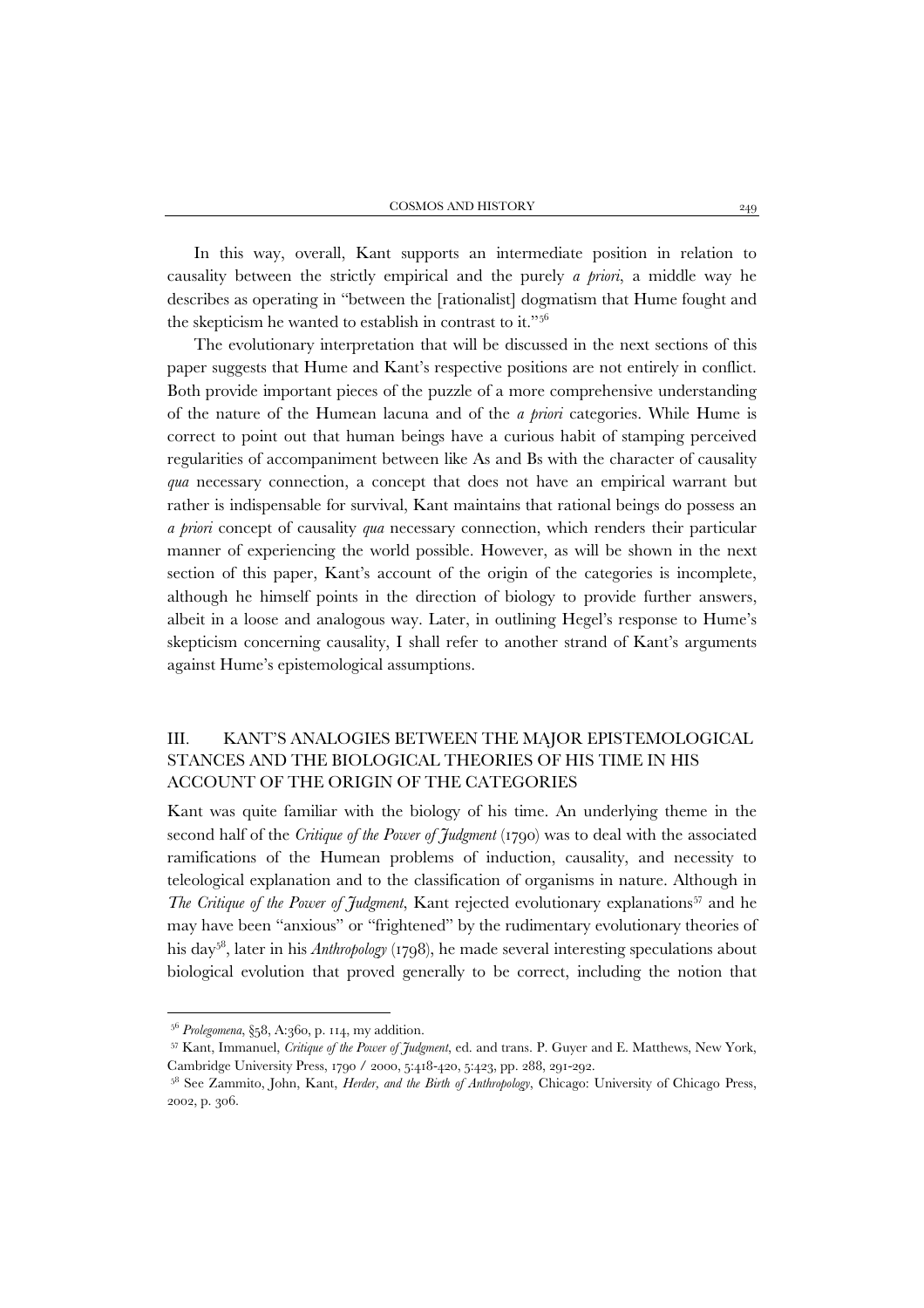organisms may have come from a single ancestral source.[59](#page-23-0) Interestingly, he also wondered whether an orangutan or a chimpanzee might eventually evolve "the organs for walking, for handling objects, and for speaking, until it had the structural features of a human being, whose interior would contain an organ for the use of the understanding and would gradually develop through social culture."[60](#page-23-1) However, here, since I am concerned to explore the evolutionary epistemological significance of Kant's response to Hume's lacuna concerning causality *qua* necessary connection, I will concentrate my analysis on Kant's employment of several analogies in the *Critique of Pure Reason* to the biological theories of his time in explaining his perspective on the origin of the *a priori* categories.

In the "Transcendental Deduction of the Pure Concepts of the Understanding," Kant deduces the necessity of the categories of pure reason on the basis that they are what make the experience of rational beings possible, and only concern such experience. He states, "we cannot think any object except through categories; we cannot cognize any object that is thought except through intuitions that correspond to those concepts." [61](#page-23-2) The categories, for Kant, are "self-thought (*selbstgedacht*) *a priori* first principles of our cognition,"<sup>[62](#page-23-3)</sup> which arise "from the understanding,"<sup>[63](#page-23-4)</sup> the understanding being "their birthplace."<sup>[64](#page-23-5)</sup> Elsewhere, in the "Transcendental Dialectic," he describes the *a priori* concepts of the understanding as being "individual" and "unalterable," as well as "unconditioned" and "absolute," by which he means "internally necessary" and "valid in every relation … without restriction."[65](#page-23-6) Given the strength of his expression here in relating the self-groundedness of the categories in the understanding, the reader is most probably, still curious as to their origin. Of course, for Kant, the categories neither have an "empirical origin,"<sup>[66](#page-23-7)</sup> as Hume would claim, nor are they innate, or implanted in us prior to our births, as in Cartesian rationalism. Rather, according to Kant, they emerge autonomously and are "grounded in the nature of human reason."[67](#page-23-8)

In defending his position, Kant employs suggestive analogies in which he compares the major epistemological positions in relation to the origin of the categories

<sup>59</sup> *Critique of the Power of Judgment*, 5:418, p. 287.

<span id="page-23-1"></span><span id="page-23-0"></span><sup>60</sup> Fenves, Peter, *Late Kant: Towards Another Law of the Earth*, New York, Routledge, 2003, quoting Kant's Anthropology, 7:328, p. 159.

<span id="page-23-2"></span><sup>61</sup> *Critique of Pure Reason*, B165, p. 264.

<sup>62</sup> Ibid., B167, p. 265.

<span id="page-23-5"></span><span id="page-23-4"></span><span id="page-23-3"></span><sup>63</sup> *Prolegomena*, 4:260, p. 10.

<sup>64</sup> *Critique of Pure Reason*, A66/B92, p. 202.

<span id="page-23-7"></span><span id="page-23-6"></span><sup>65</sup> Ibid., A321-327/B378-385, pp. 397-402.

<sup>66</sup> Ibid., B167, p. 264.

<span id="page-23-8"></span> $67$  Ibid., A323/B380, p. 400.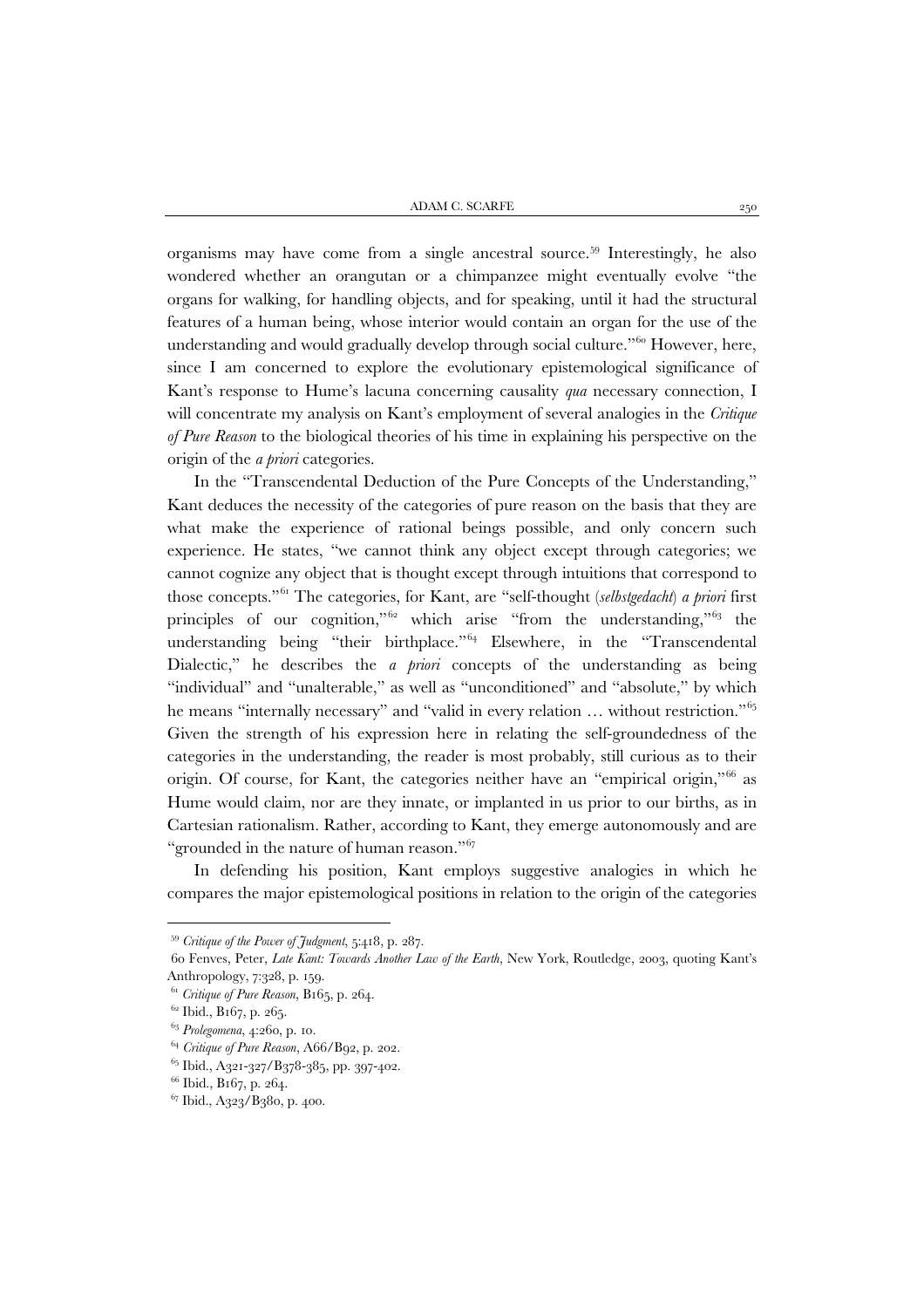(i.e. rationalism, empiricism, transcendental idealism) to the various biological hypotheses of his time concerning the generation and the development of organisms. Kant first associates unmitigated Humean empiricism with the mechanistic theory of *generatio aequivoca*, meaning the belief in the spontaneous generation of organisms, especially the lowliest of organisms, from material nature, for example, flies and maggots from the presence of a carcass or of rotting meat, and worms and slugs from the presence of moist soil. Here, Kant means to compare Hume's tracing of all of our ideas, including the concepts of the understanding, back to prior impressions of sensation, with *generatio aequivoca*, thereby insinuating their lowly status as ultimately conditioned by sensation and derived from experience and/or that they result from "the mere confluence of aggregated concepts."[68](#page-24-0)

Second, Kant associates his own transcendental idealism, involving the view that the categories emerge autonomously as part of the nature of rational mind, and make experience possible, with that of *epigenesis*. The notion of epigenesis has a very different meaning than a key word today: *epigenetics*, [69](#page-24-1) being the study of a layer of biological connections, which "sits atop the genome" regulating gene expression, but that can be affected by behavior and environment.<sup>[70](#page-24-2)</sup> In Kant's time, epigenesis stood for the hypothesis that the embryo, in contrast to the view of *preformationism*, does not simply resemble an adult of its species and grow, but undergoes successive differentiation in developmental stages toward adulthood. Epigenesis involves the notion that the organism develops by being propelled by an autonomous and "immanent self-

<sup>68</sup> Ibid., A835/B863, p. 692.

<span id="page-24-1"></span><span id="page-24-0"></span><sup>69</sup> Bard (2008) accounts for the origin of the word epigenetics as follows: "Epigenetics is actually a portmanteau term and a conflation of epigenesis—the belief that development is the gradual process of taking a simple egg and allowing complexity to develop (contrasting with preformationism, the idea that development is just the expansion of structures already present in the fertilized egg)—and genetics, the study of the laws of heredity" ('Waddinton's Legacy to Developmental Theoretical Biology,' *Biological Theory*, vol. 3, no. 3, p. 191).

<span id="page-24-2"></span><sup>70</sup> Conrad Hal Waddington's coining of the term 'epigenetics' took into account aspects of both 'preformationism' and 'epigenesis', synthesizing them together. To be sure, Waddington wrote, "we know that a fertilized egg contains some preformed elements—namely, the genes and a certain number of different regions of cytoplasm—and we know that during development these interact in epigenetic processes to produce final adult characters and features that are not individually represented in the egg. We see, therefore, that both preformation and epigenesis are involved in embryological development" (*Principles and Problems of Development and Differentiation*, New York, Collier Macmillan Ltd., 1966, p. 15).

Contemporary research in epigenetics places into question the view of the genome as somehow being partitioned off from the environment, a perspective held by the proponents of the Modern Synthesis in their doctrine of "hard inheritance." The doctrine of "hard inheritance" was aimed at purging the theories of "the inheritance of acquired characters," "soft inheritance," and Lamarckism from mainstream biology (see Mayr, Ernst, *The Evolutionary Synthesis: Perspectives on the Unification of Biology*, Cambridge, MA, Harvard University Press, 1980, pp. 4-6, 15-17).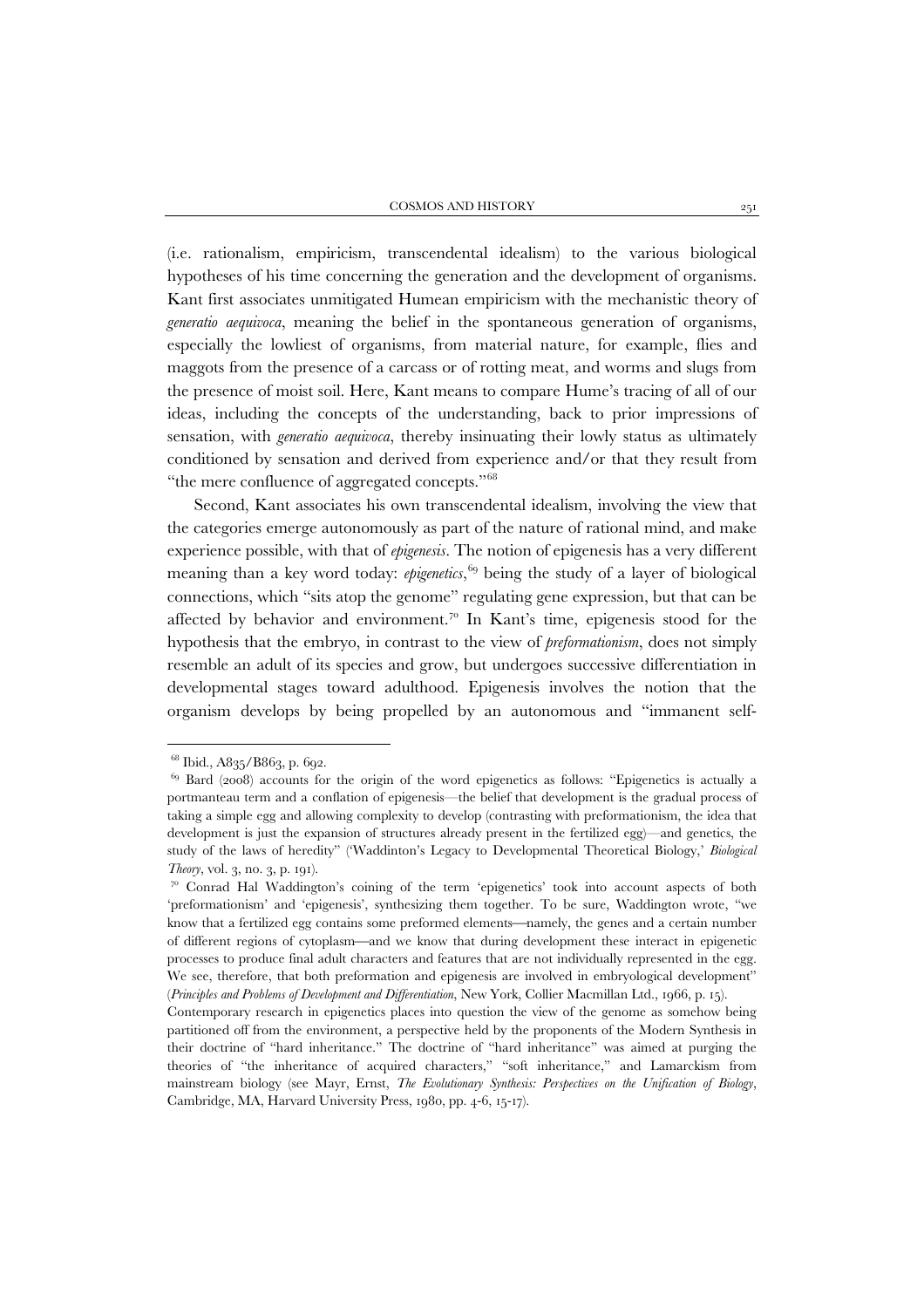ADAM C. SCARFE  $25^2$ 

creating force," for example, a vital "will for self-preservation in nature.["71](#page-25-0) Under epigenesis, the fertilized egg is said to contain "a small number of elements and … during development these react together to produce the much larger number of adult features that were not represented before"[72,](#page-25-1) thereby producing something new. Furthermore, epigenesis involves "successive organ formation from parental generative matter under the guidance of a formative force,"[73](#page-25-2) which provides a point of comparison to the status of the Kantian categories as unconditioned and as selfthought.

Third, Kant asks the reader to imagine a middle position between empiricism and his transcendental idealism, in which it is proposed that the *a priori* categories neither have their origins in experience, nor are self-thought, but instead are subjective predispositions for thinking implanted in us by God, and which somehow correspond to the laws of nature. To some extent this middle course is akin to Cartesian rationalism in its appeal to God-given innate ideas (although Descartes had a mechanical view of the organism, governed by the laws of physics). Kant compares this middle position with the theory of preformation, a speculation belonging to William Harvey (1578-1657) and Charles Bonnet (1729-1793) that took on various formulations. Preformation is generally the idea that the organism's form precedes its development, thereby involving a denial of the formative power of nature in respect to the organism. In other words, preformationism involves the claim that "all characters of the adult organism are present in the fertilized egg and only need[] to unfold or grow." [74](#page-25-3) Preformationists held that the embryo was already an adult in miniature form, and merely depended on its parents and on its environment to provide the essential nutriment to allow it to develop. It was speculated that the male's semen provided for its first nourishment. At the same time, preformation involved the view that the embryo has been put into existence directly by the hand of God, each member of each species sharing its form with other members, being given at the creation of the world.[75](#page-25-4)

Employing these analogies, on the one hand, Kant argues against the Hume / *generatio aequivoca* connection by suggesting that

<span id="page-25-0"></span><sup>71</sup> Müller-Sievers, Helmut, *Self-Generation: Biology, Philosophy, and Literature Around 1800*, Stanford, CA, Stanford University Press, 1997, pp. 45, 61.

<span id="page-25-1"></span><sup>72</sup> Van Speybroeck, Linda, 'From Epigenesis to Epigenetics: The Case of C. H. Waddington,' *Annals of the New York Academy of Science*, vol. 981, 2002, p. 67.

<span id="page-25-2"></span><sup>73</sup> Müller-Sievers, Self-Generation: Biology, Philosophy, and Literature Around 1800, p. 48.

<span id="page-25-3"></span><sup>74</sup> Van Speybroeck, 'From Epigenesis to Epigenetics: The Case of C. H. Waddington,' p. 67.

<span id="page-25-4"></span><sup>75</sup> For more on preformation, see Bowler (1982), especially 60-62.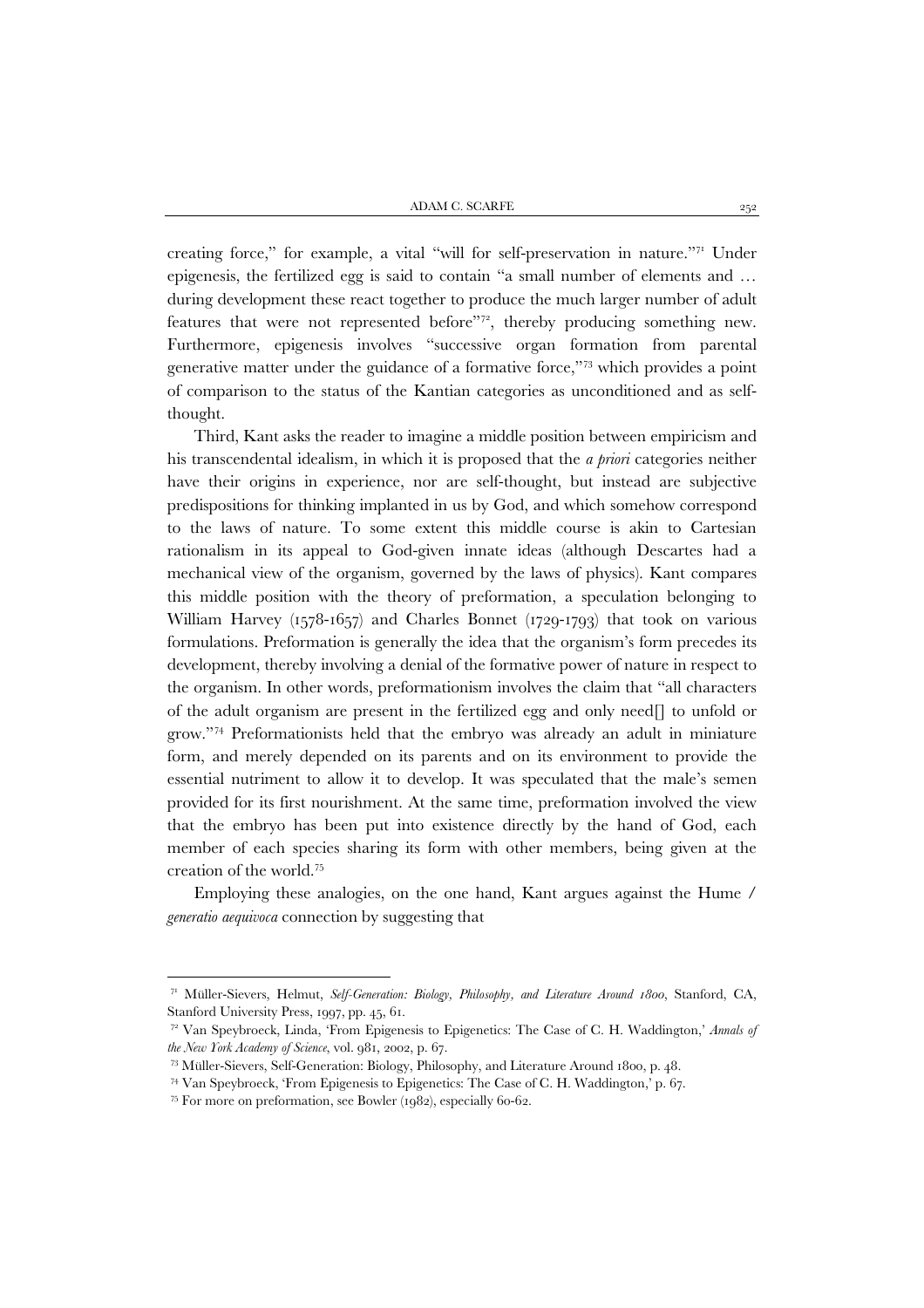our skeptic … held this augmentation of concepts out of themselves and the parthenogenesis, so to speak, of our understanding (together with reason), without impregnation by experience, to be impossible; thus he held all of its supposedly *a priori* principles to be merely imagined, and found that they are nothing but a custom arising from experience and its laws, thus are merely empirical, i.e., intrinsically contingent rules, to which we ascribe a supposed necessity and universality. [76](#page-26-0)

Certainly, Kant would never agree to empiricism's aim "to explain the higher mental forms and faculties by composition of the lower sense experiences."[77](#page-26-1) The comparison of Kant's own position / epigenesis with the empiricist / *generatio aequivoca* connection also serves to present the distinction between automatons and organisms. In describing epigenesis later in the *Critique of the Power of Judgment*, he writes,

an organized being is thus not a mere machine, for that has only a motive power, while the organized being possesses in itself a formative power, and indeed one that it communicates to the matter, which does not have it (it organizes the latter): thus it has a self-propagating formative power, which cannot be explained through the capacity for movement alone (that is, mechanism). [78](#page-26-2)

On the other hand, while for most of his career, Kant had been a preformationist, following from the work of Caspar Friedrich Wolff's (1733-1794) *Theoria Generationis* (1759) and Johan Friedrich Blumenbach's (1752-1840) *Institutiones Physiologicae* (1787), Kant only gradually came to articulate the superiority of the theory of epigenesis over that of preformation. In the *Critique of the Power of Judgment*, he attempts to provide evidence that supports the former,<sup>[79](#page-26-3)</sup> but it must be noted that Kant's defense of epigenesis was of a considerably weak form, when compared with Herder's, and later Schelling's versions of the theory. According to one commentator, Kant was never "entirely comfortable with the idea" and was hostile to it up until 1787, which makes his analogies here confusing for interpreters.<sup>80</sup> To make things even more puzzling, Kant had sought initially to make the connection between his transcendental philosophy and preformationism, rather than with epigenesis, in order to make the case that the *a priori* categories were pre-given in the understanding, but revised it in

<sup>76</sup> *Critique of Pure Reason*, A765/B793, p. 656.

<span id="page-26-1"></span><span id="page-26-0"></span><sup>77</sup> Bowne, Borden Parker, *Kant and Spencer: A Critical Exposition*, Port Washington, NY, Kennikat Press, Inc., 1967, p. 390.

<sup>78</sup> *Critique of the Power of Judgment*, 5:374, p. 246.

<span id="page-26-2"></span><sup>79</sup> See *Critique of the Power of Judgment*, 5:423-424, pp. 291-293.

<span id="page-26-4"></span><span id="page-26-3"></span><sup>80</sup> Zammito, John, 'Kant's Persistent Ambivalence Toward Epigenesis, 1764-1790,' in Huneman, Philippe, (ed.), *Understanding Purpose: Kant and the Philosophy of Biology*, North American Kant Society Studies in Philosophy, vol. 8, Rochester, NY, University of Rochester Press, 2007, pp. 51-52.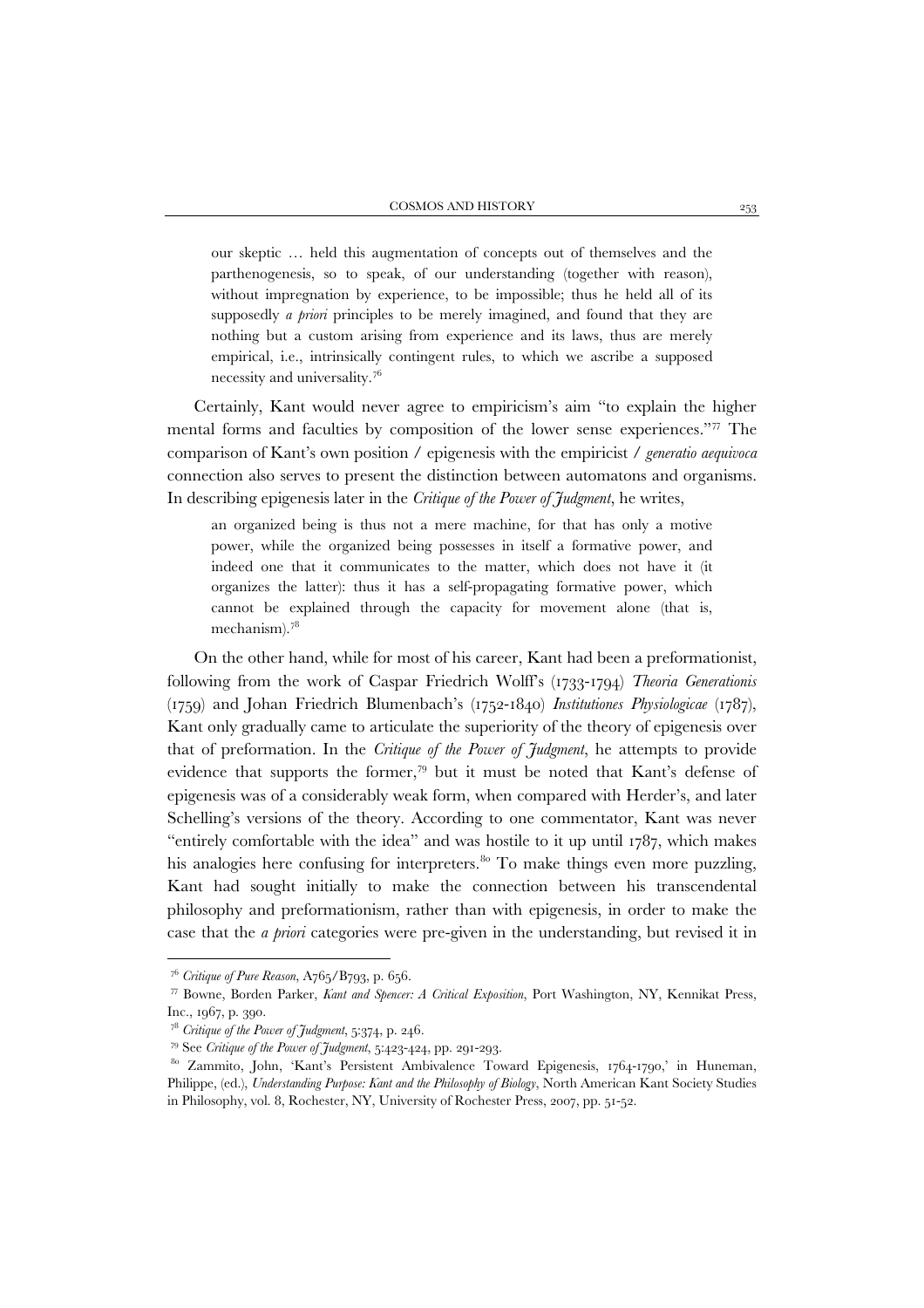the 1787 version of the first *Critique*. [81](#page-27-0) As such, perhaps the best way of conceiving Kant's analogy between epigenesis and his transcendental philosophy, is of a "weak" epigenesis, namely, one that is really implies a version of preformationism, namely, a system of "generic preformationism" in which the process of differentiation that an individual (viewed as a product rather than as an educt) undergoes takes place in the context of a preformed genus.<sup>[82](#page-27-1)</sup> This the case, due to the fact that in the third *Critique*, Kant describes that epigenesis "can also be called the system of generic preformation, since the productive capacity of the progenitor is still preformed in accordance with the internally purposive predispositions that were imparted to its stock, and thus the specific form was pre-formed *virtualiter*."[83](#page-27-2) Cast in this light, Kant's analogy would seem to point to the complexity of his own epistemological standpoint of transcendental idealism, in its relationship with rationalism, as well as pointing to some sort of 'epigenesis' or individualized process of development in relation to the categories, within the context of being 'preformed' as a rational being.

Returning to the "Transcendental Deduction," Kant finds that the analogy between rationalism and preformation, conceived of as a middle course between the empiricist view that experience makes the categories possible and his own position that the concepts of the understanding make experience possible, would involve a conception of the categories as innate subjective predispositions or habits of thought pre-programmed in us by our Creator, and agreeing exactly with the laws of nature, running alongside experience, that He created. Against such a middle position, Kant argues that the categories "would lack the necessity that is essential to their concept." [84](#page-27-3) To clarify this point, he writes that the concept of cause, for example,

which asserts the necessity of a consequent under a presupposed condition, would be false if it rested only on a subjective necessity, arbitrarily implanted in us, of combining certain empirical representations according to such a rule of relation. I would not be able to say that the effect is combined with the cause in the object (i.e., necessarily), but only that I am so constituted that I cannot think of this representation otherwise than as so connected. [85](#page-27-4)

 $81$  Ibid., pp. 57-58.

<span id="page-27-1"></span><span id="page-27-0"></span><sup>82</sup> This is basically the thesis of Fisher, Mark, 'Kant's Explanatory Natural History: Generation and Classification of Organisms in Kant's Natural Philosophy,' in Huneman, Philippe, (ed.), *Understanding Purpose: Kant and the Philosophy of Biology*, North American Kant Society Studies in Philosophy, vol. 8, Rochester, NY, University of Rochester Press, 2007, pp. 101-121.

<sup>83</sup> *Critique of the Power of Judgment*, 5:423, p. 291.

<span id="page-27-4"></span><span id="page-27-3"></span><span id="page-27-2"></span><sup>84</sup> *Critique of Pure Reason*, B168, p. 265.

 $85$  Ibid.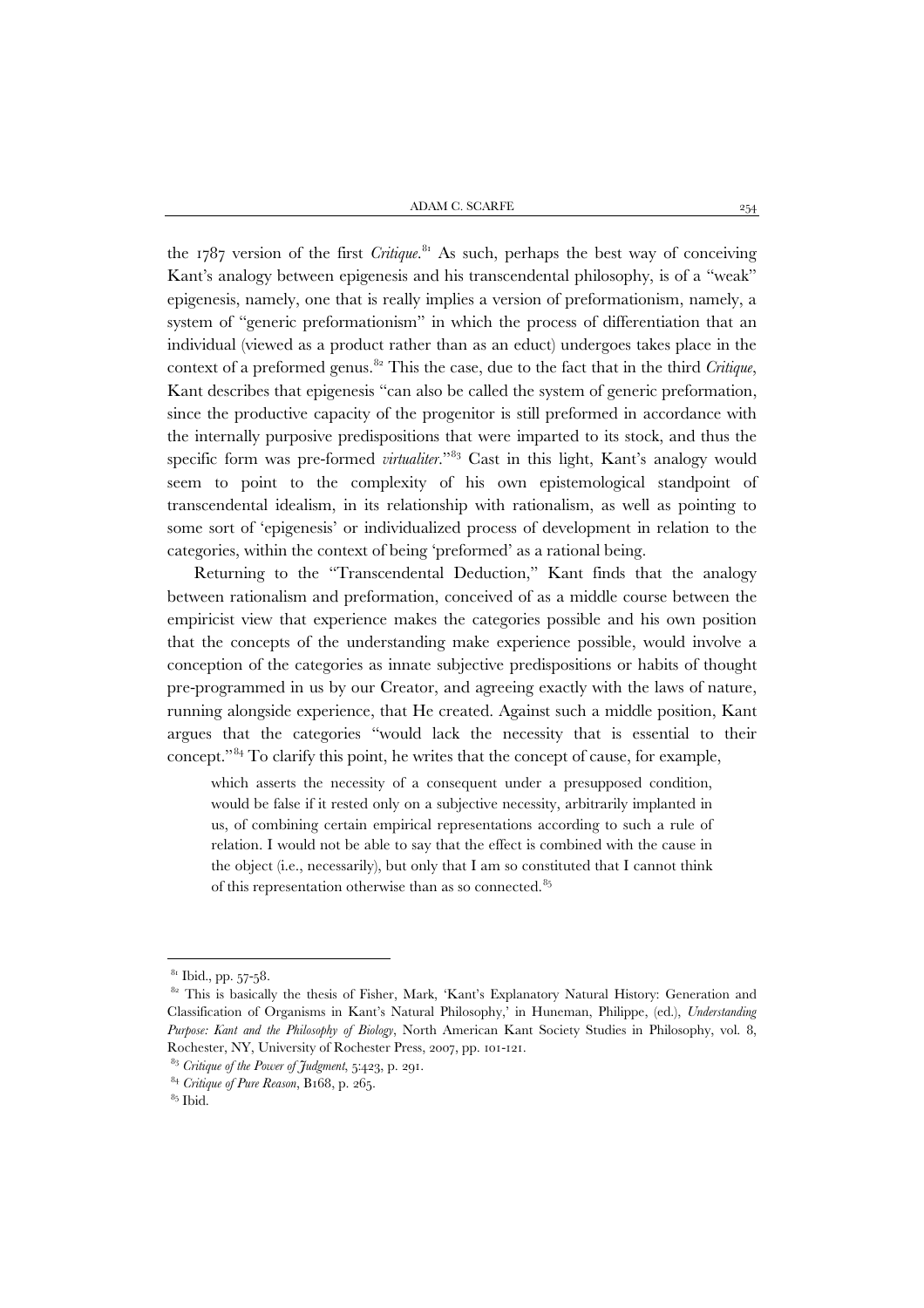Kant maintains that in order to arrive at the synthesis of the perceptual and conceptual that renders the experience of objects possible, the categories must be viewed necessary and universal features of human reason which always concern such objects of experience. Otherwise, for example, particular determinations of causal connection, for Kant, could be chalked up to the particular way that the individual has been constituted or organized by God, rather than pointing to anything really connected with the objects themselves. In this case, "all of our insight through the supposed objective validity [would be] nothing but sheer illusion," leading thereby to a thorough epistemic subjectivism, which is "precisely what the skeptic wishes most."<sup>[86](#page-28-0)</sup>

<span id="page-28-0"></span>As has been described through these analogies between the various epistemological positions and the various biological theories of his time, Kant's overall position concerning the origin of the categories involves placing into doubt the views of rationalism: that they are innate, namely, implanted into us by God prior to our existence, and empiricism: that they are merely derived from experience. Rather, for him, they have arisen in the understanding as part of the very nature of rational beings, having a purely intellectual origin. It is clear that Kant is employing the biological theories in a loose and analogous way here in accounting for the origin of the categories. Coinciding with the overall theme of this paper, however, Kant's appeal to biology, and more precisely, to epigenesis, which places emphasis on developmental processes, here, in providing a plausible answer to the question of the origin of the transcendental ideas may be more than just suggestive. If so, his speculations could perhaps be considered as a narrowing of the gap between his transcendental idealism and Hume's naturalism, as indicated above. Nevertheless, it must be emphasized that on such a key issue as the question of the origin of the transcendental ideas, his reliance on an imprecise argument by analogy, which involves passing references and loaded comparisons, points to a critical explanatory gap in Kant's transcendental idealist philosophy, namely, one that can only be filled in to some extent by contemporary evolutionary theory. Kant would undoubtedly be reluctant to pursue this line of inquiry further because it would involve an attempt to gain knowledge of the thing-in-itself. However, his claims that the categories emerge autonomously in the rational natures of human beings, and are absolute in the senses of "internally necessary" and "valid in every relation," are highly questionable. This is especially the case from the purview of contemporary biology in which organic attainments are to be seen as products of evolutionary processes.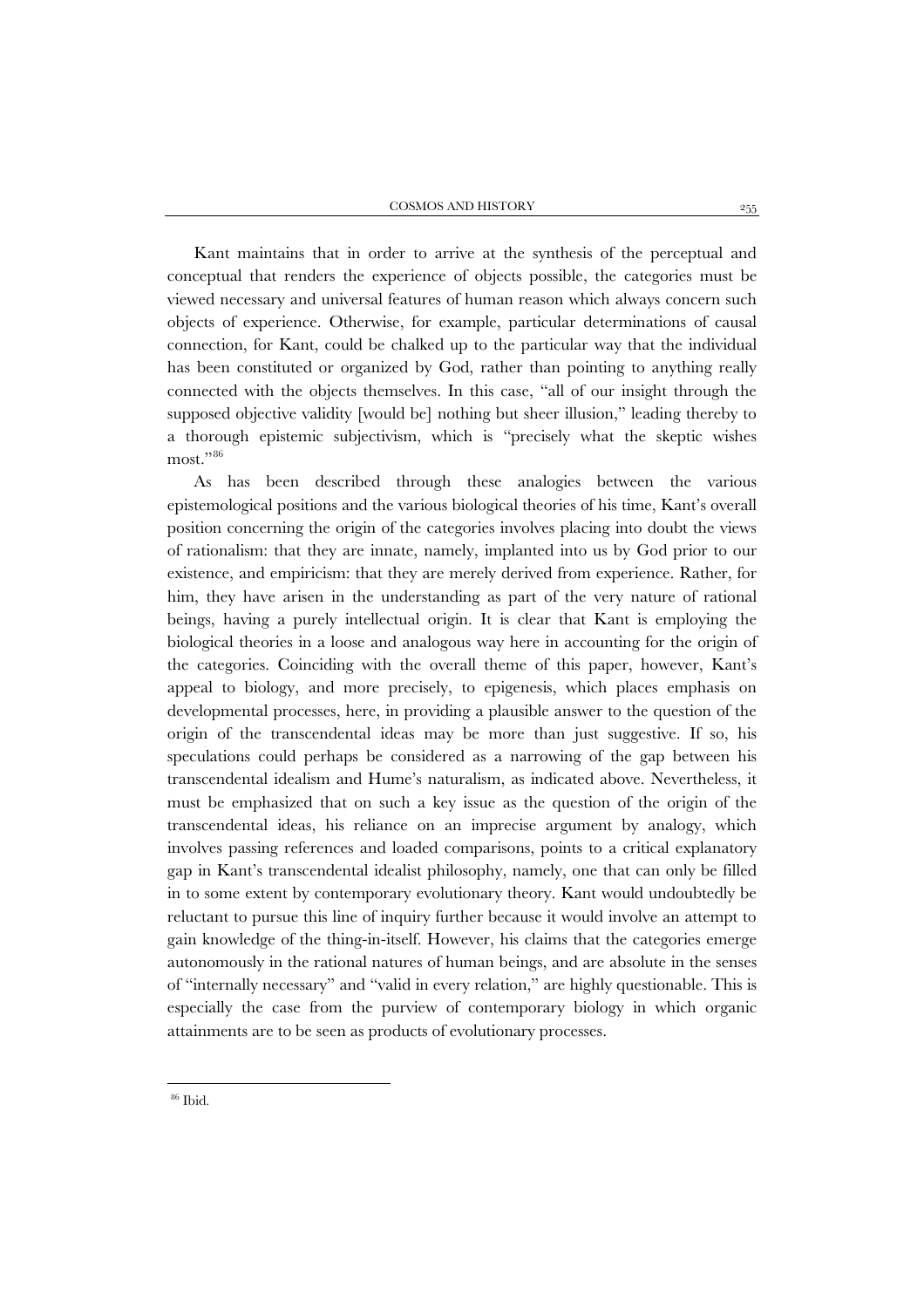ADAM C. SCARFE  $256$ 

Certainly given Nietzsche's observation that, in light of Darwinian evolutionary theory, reason itself is to be viewed as a by-product of the evolutionary process, the will-to-truth for him being reducible to the will-to-power, one would do well to suggest that something like the Kantian *a priori* categories do exist, including the concept of causality *qua* necessary connection, but of a much fuzzier variety. They might best be conceived of as exceptionally enduring, biologically indispensable concepts that: 1.) have their origins in the evolutionary past; 2.) have been selected for over eons of evolutionary time, much like any other advantageous phenotypic trait; 3.) are not assimilated equally in the natures of all human beings; 4.) emerge as a result of processes of development and undergo processes of refinement; and 5.) continue to be subject to biological and intellectual processes of selection. Such a view of the categories was, in general, held by twentieth century evolutionary psychologist, Konrad Lorenz (1903-1989), in his 1941 essay "Kant's Doctrine of the *A Priori* in the light of Contemporary Biology." However, Lorenz did little to mitigate the apparent inconsistency between Kant's *a priori* categories as fixed, self-thought, and having a purely intellectual origin, and the exigencies of the biological view, namely, that the categories evolve and are subject to a process of development. I turn now to an examination of Lorenz's evolutionary neo-Kantian conception of the *a priori* categories.

#### IV. KONRAD LORENZ'S EVOLUTIONARY NEO-KANTIANISM AND THE BIOLOGICAL INTERPRETATION OF THE *A PRIORI* CATEGORIES

In the essay, "Kant's Doctrine of the *A Priori* in the Light of Contemporary Biology," twentieth century evolutionary epistemologist, Konrad Lorenz argues that Kant's *a priori* categories, including the notion of causality, can be interpreted in the light of evolutionary biology. For him, they may be considered evolutionarily hardwired conceptual structures belonging to the very make-ups of rational organisms. Lorenz describes the Kantian *a priori* categories and forms of intuition as "inherited working hypotheses which have shown their mettle in dealing with the physical world"<sup>[87](#page-29-0)</sup> and in the struggle for existence, in an analogous manner to Darwin's claim in *The Origin of Species* (1859) that advantageous morphological characteristics help organisms to survive in the natural world. According to Lorenz, these conceptual structures are to be seen as the products of adaptation and evolution. They are indispensable ideas, memes, and/or "good tricks,"<sup>[88](#page-29-1)</sup> that have emerged as indispensable habits of thought.

<span id="page-29-0"></span><sup>87</sup> Ruse, Michael, (ed.), *Philosophy After Darwin: Classic and Contemporary Readings*, New Jersey, Princeton University Press, 2009, p. 224.

<span id="page-29-1"></span><sup>88</sup> Dennett, Daniel, *Darwin's Dangerous Idea*, New York, Simon & Schuster, 1995, p. 77.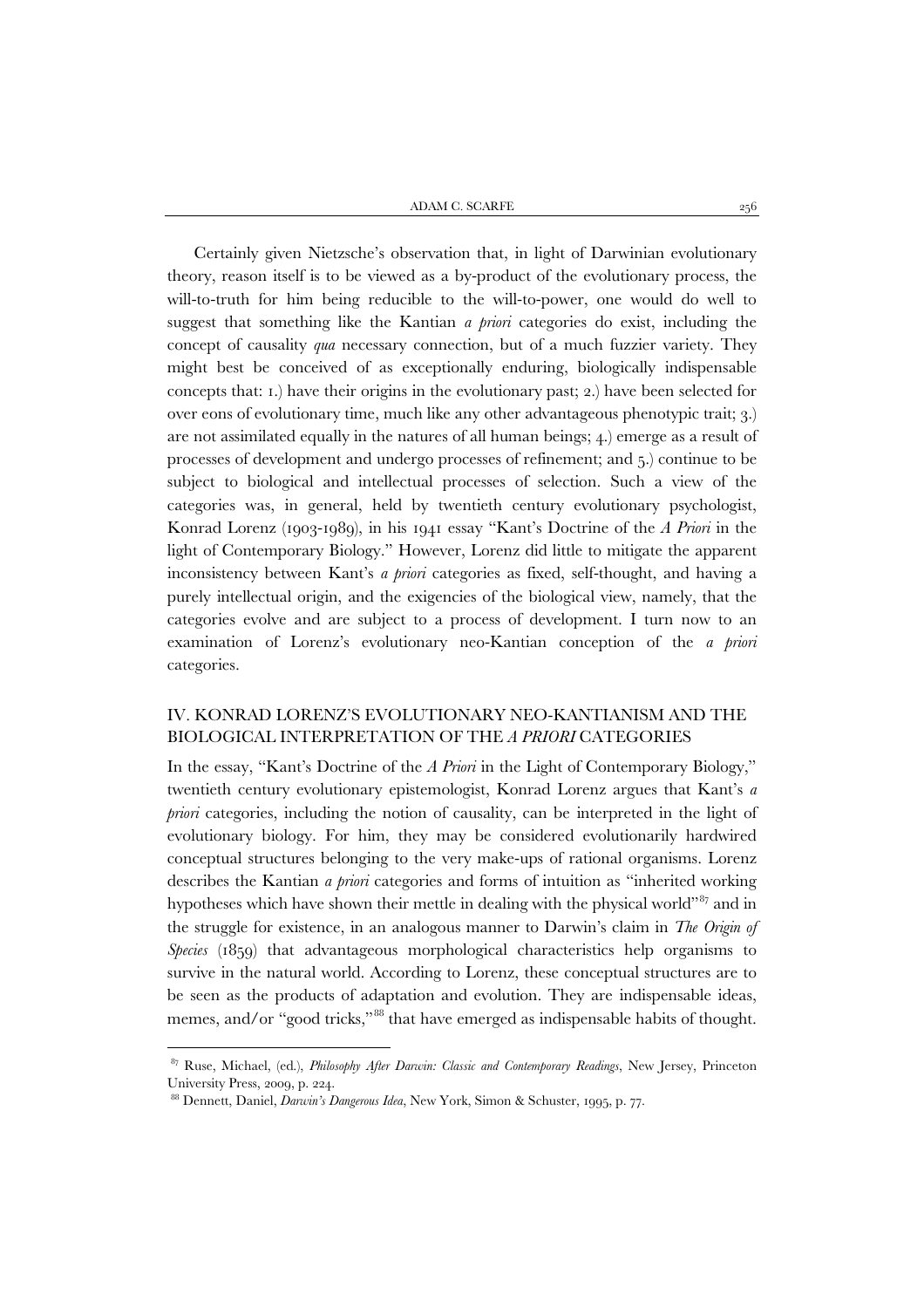Such habits have been selected for in the biological sense and have been "genetically assimilated," since they assist human beings in the struggle for existence, helping them to adapt to their environment. Lorenz holds that the Kantian *a priori* categories are biologically inherited,<sup>[89](#page-30-0)</sup> yet are provisional, namely, they are not simply to be seen as fixed structures belonging uniformly and equally to all rational beings, as is seemingly maintained by Kant. Rather, they are modifiable. That said, one must recall that for Kant, empirical cognitive judgments are revisable, and in the *Prolegomena*, Kant describes how human reason is "keen on building" and "that more than once it has erected a tower" it "has afterwards torn it down again in order to see how well constituted its foundation may have been,["90](#page-30-1) which perhaps indicates that the conceptual structures belonging to rational beings are not completely fixed and final. In any case, Lorenz views the Kantian *a priori* categories, and especially the notion of causality *qua* necessary connection, in the light of evolutionary biology, which can help to provide a more comprehensive understanding both of the lacuna Hume drew attention to and the nature of such categories. Lorenz holds that, as an intrinsic part of the reasoning faculty of the human species, they are enduring products of the evolutionary process, having been selected for over the course of evolutionary history. But in contrast to the Kantian notion that all rational beings possess the concept of causality *qua* necessary connection equally and in a fixed manner, Lorenz's evolutionary view leaves implies that there are gradations as to how much individual human beings have this principle instilled in them. Although the predisposition to infer that one thing necessarily follows from another is widespread among human beings, giving evidence for its biologically innate status within them, great diversity among human beings exists in relation to their grasp of the causal principle, as is maintained by Hume in the *Enquiries*. [91](#page-30-2) And not only do differences exist among

<span id="page-30-0"></span><sup>&</sup>lt;sup>89</sup> Lorenz writes "one familiar with the innate modes of reaction of subhuman organisms can readily hypothesize that the a priori is due to hereditary differentiations of the central nervous system which have become characteristic of the species, producing hereditary dispositions to think in certain forms" ('Kant's Doctrine of the A Priori in the Light of Contemporary Biology,' (1941 / 1962) in *Philosophy After Darwin: Classic and Contemporary Readings*, ed. M. Ruse, New Jersey, Princeton University Press, 2009, p. 231).

<span id="page-30-1"></span><sup>90</sup> *Prolegomena*, 4:256, p. 6.

<span id="page-30-2"></span><sup>&</sup>lt;sup>91</sup> Hume accounts for such diversity as follows:

since all reasonings concerning facts or causes is derived merely from custom, it may be asked how it happens, that men so much surpass animals in reasoning, and one man so much surpasses another? Has not the same custom the same influence on all?

We shall here endeavour briefly to explain the great difference in human understandings: After which the reason of the difference between men and animals will easily be comprehended.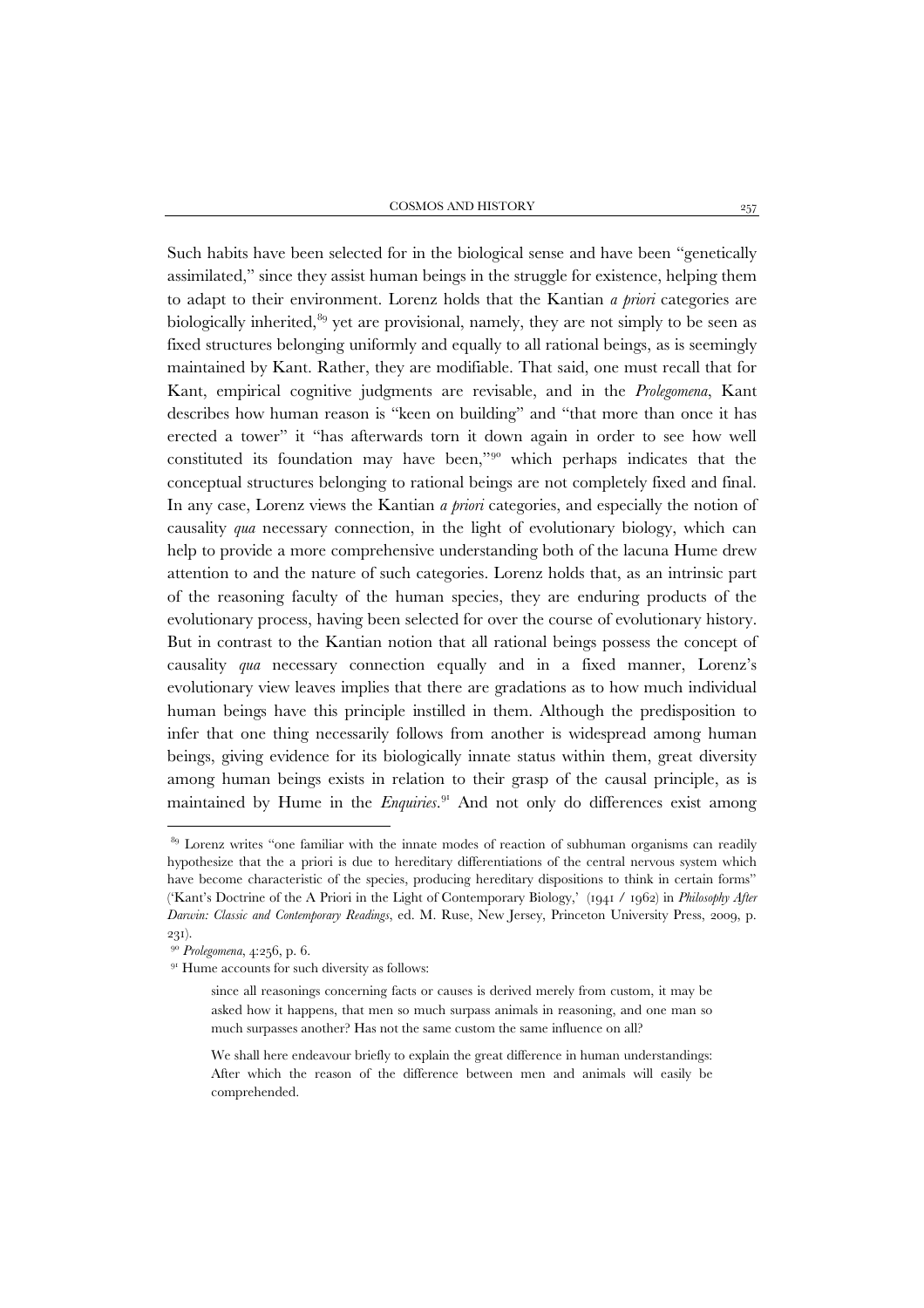human beings in terms of the keenness of their grasp of the causal principle, but it is applied irregularly, different people applying it to differing sets of particulars based upon their own experience, even when it is seemingly unwarranted.<sup>[92](#page-31-0)</sup>

j

1. When we have lived any time, and have been accustomed to the uniformity of nature, we acquire a general habit, by which we transfer the known to the unknown, and conceive the latter to resemble the former. By means of this general habitual principle, we regard even one experiment as the foundation of reasoning, and expect a similar event with some degree of certainty, where the experiment has been made accurately, and free from all foreign circumstances. It is therefore considered as a matter of great importance to observe the consequences of things; and as one man may very much surpass another in attention and memory and observation, this will make a very great difference in their reasoning.

2. Where there is a complication of causes to produce any effect, one mind may be much larger than another, and better able to comprehend the whole system of objects, and to infer justly their consequences.

3. One man is able to carry on a chain of consequences to a greater length than another.

4. Few men can think long without running into a confusion of ideas, and mistaking one for another; and there are various degrees of this infirmity.

5. The circumstance, on which the effect depends, is frequently involved in other circumstances, which are foreign and extrinsic. The separation of it often requires great attention, accuracy, and subtilty.

6. The forming of general maxims from particular observation is a very nice operation; and nothing is more usual, from haste or a narrowness of mind, which sees not on all sides, than to commit mistakes in this particular.

7. We reason from analogies, the man, who has the greater experience or the greater promptitude of suggesting analogies, will be the better reasoner.

8. Byasses from prejudice, education, passion, party, etc… hang more upon one mind than another.

9. After we have acquired a confidence in human testimony, books and conversation enlarge much more the sphere of one man's experience and thought than those of another.

It would be easy to discover many other circumstances that make a difference in the understandings of men" (*Enquiries*, H84, p. 107).

Stemming from what has been discussed in this paper, we might also include genetic endowment to Hume's list.

<span id="page-31-0"></span>92 For example, a person may have experienced a number of traumatic situations in their childhood involving vicious dogs may be fearful of all dogs in adulthood, expecting the next encounter to be uniform with previous ones and hence, developing the habit of deliberately avoiding them altogether, while another person may have experienced similar situations in their childhood, but are a loving dogowner in adulthood. In the former case, the habit of expecting that the next dog encountered will also seek to bite them has crystallized and hardened, as has the belief that all dogs are vicious based only upon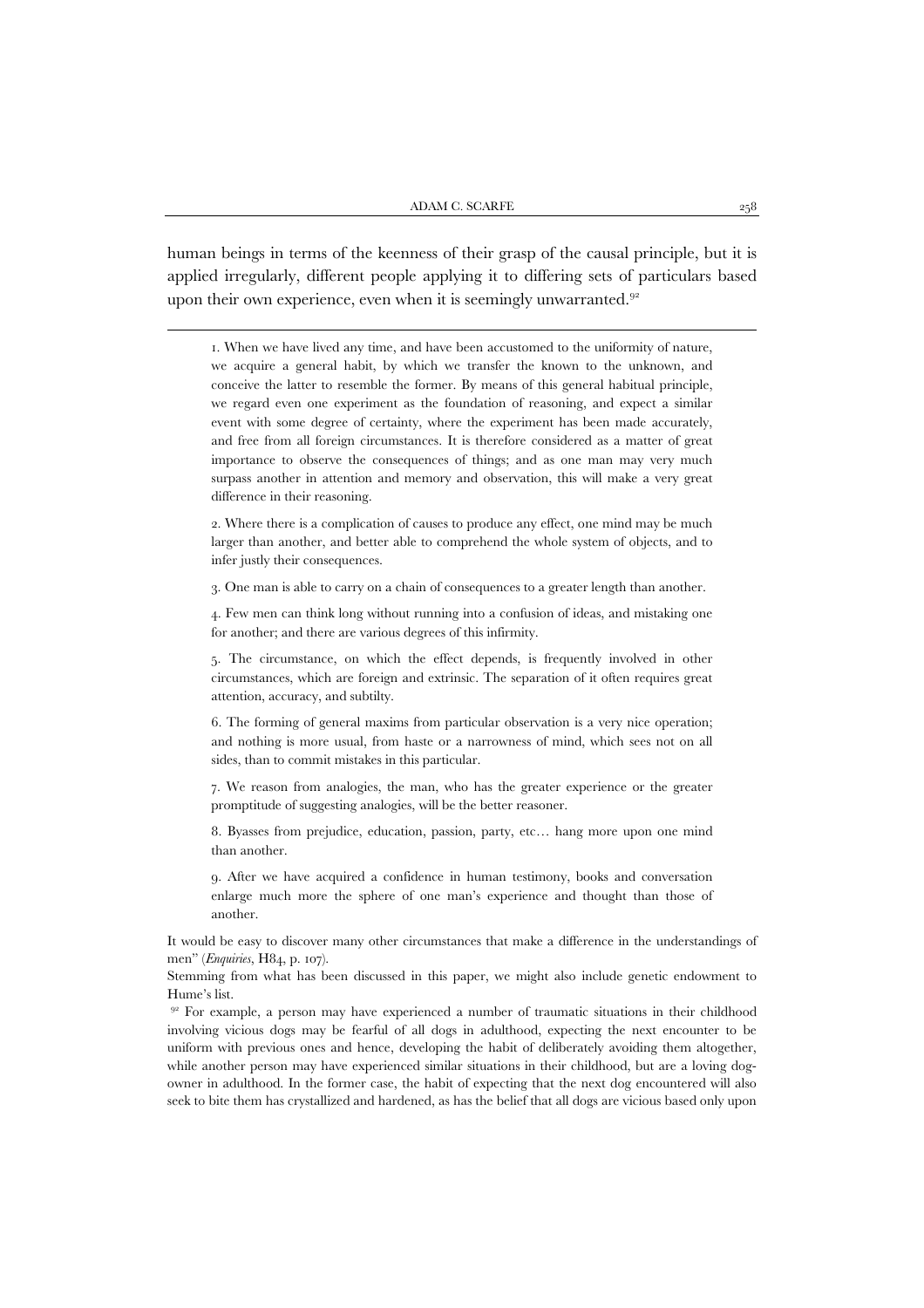In painting the general picture of Lorenz's evolutionary neo-Kantian perspective, a loose comparison can be made between a human being having a weak sense of the causal principle and color blindness, in terms of their ramifications for survival in the wild. In the evolutionary past, those human beings and/or their ancestors who were color blind might have had a harder time than the non-color blind in discovering which fruits and foodstuffs were ripe and which were rotten, and they may have had a higher chance of eating the latter, and, as such, might be more susceptible to disease, sickness, and death. As such, being able to see a range of colors is an advantage in the struggle for existence. Of course, as we know today, the human eye does not have the capacity to see the range of colors that many bird species can see. Human beings are trichromates, their retinas containing three types of color receptors, whereas many bird species are tetrachromates, their retinas containing four. Analogously, for Lorenz,

our categories and forms of perception, fixed prior to individual experience, are adapted to the external world for exactly the same reasons as the hoof of the horse is already adapted to the ground of the steppe before the horse is born and the fin of the fish is adapted to the water before the fin hatches.<sup>[93](#page-32-0)</sup>

In this way, Lorenz emphasizes the biological indispensability of such conceptual structures in a similar manner to the Humean suggestion that there is a substantive survival value attached to guiding one's behavior via our natural beliefs, including in the causal principle *qua* necessary connection, rather than not. For instance, one might claim that life-long smokers who reject the notion that smoking causes cancer, and who continue to smoke, will probably live shorter lives than the average, and may lessen their chance of reproductive success, all other things being considered equal. Yet, at the same time, guiding our behavior with an overemphasis on the causal principle may perhaps equally lead one into abstraction and error, as, for instance, when one commits the *post-hoc*, *ergo propter hoc* fallacy, and/or into risk-avoidance, excessive worry, and prudishness on the part of the organism, which is also not conducive to its survival. Hume would probably repudiate the habit of construing all of our tragedies as part of God's punishment of us for our sins, as in the Biblical adage that "the wages of sin are death" (Romans 6:23). From an unmitigated Humean

a sample of experiences solidified, while the latter has somehow undone the assumption of the necessity of the connection between encounters with dogs and being bitten.

<span id="page-32-0"></span><sup>93</sup> 'Kant's Doctrine of the A Priori,' p. 233. Another loose analogy to solidify how evolutionary Kantianism sees the role of the a priori concepts of the understanding in experience is the finding of neurobiology that the retina sees things upside down, and the brain is wired to turn our perception of the sense data right side up. In similar fashion, the a priori concepts mediate and organize our experience, helping to render it intelligible.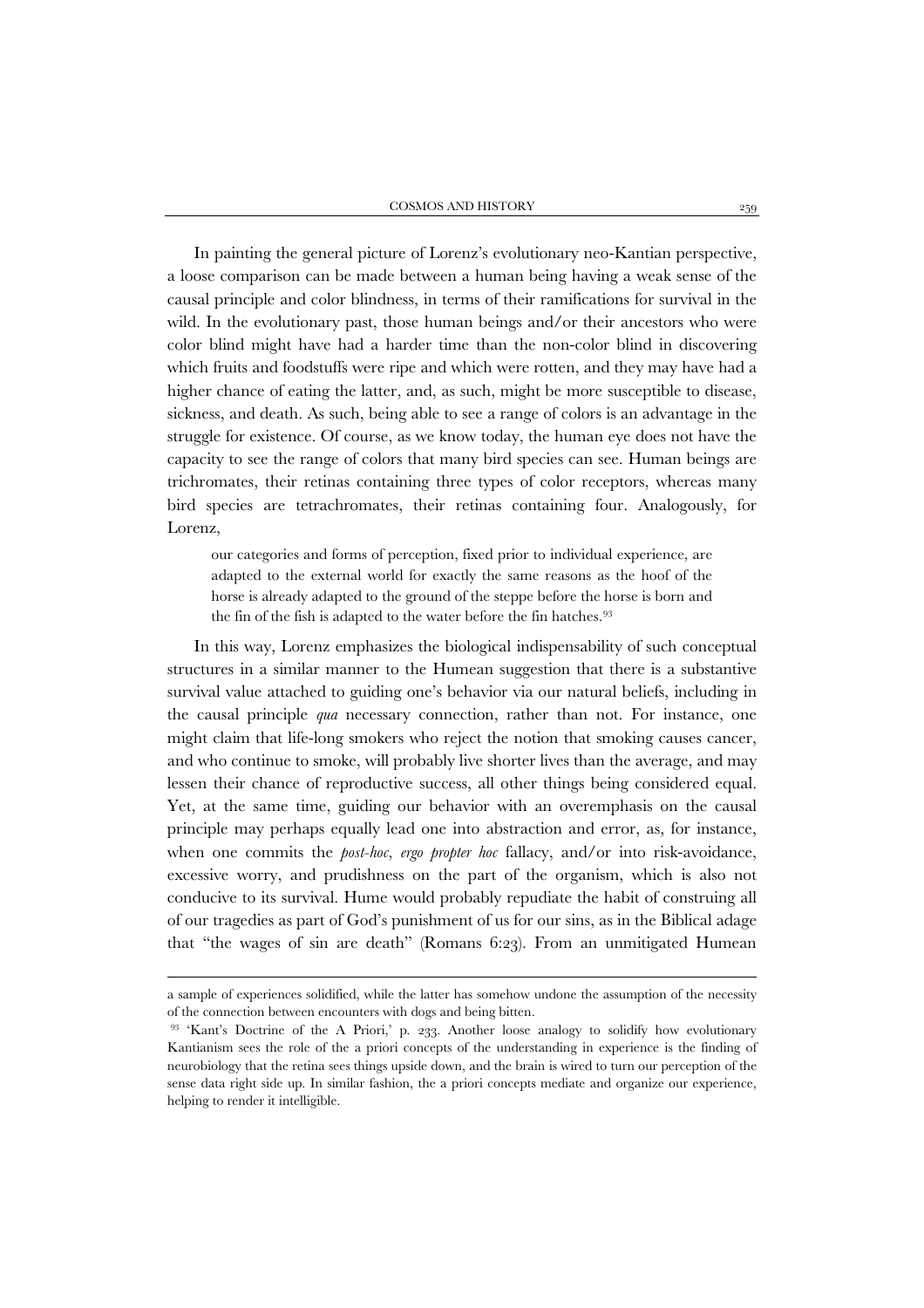standpoint, not only is there no empirical warrant for the belief that God is the one who causes a person to be punished by diminishing his or her life-potentiality, but there is perhaps no evidence for any necessary causal connection between committing acts that are considered sinful and such life-diminishment.

In *Evolution and the Modification of Behavior* (1965), Lorenz seeks to overcome the discordance between the various epistemological positions (rationalism, empiricism, transcendental idealism), taken in light of evolutionary biology, by arguing that in relation to understanding the organic world, it is a "fallacy"[94](#page-33-0) to simply divide genetically innate concepts and behaviors from learned concepts and behaviors, or those which are the product of experience. As Hume suggested, many non-human animal species have an instinctive sense of cause and effect via experience. For example, this sense of causality or, perhaps more accurately, "proto-causality," is exhibited when a dangerous predator is present, or after experiencing a particular kind of situation in which it could potentially be harmed. However, the high-level conscious awareness of causal efficacy in the environment that is possessed by human beings may have initially developed as a *habit* of thinking in pre-humans, in the manner consistent with Hume's account of causality, and at first in relation to life and death circumstances. But over eons of evolutionary time, due to its survival value, it became "genetically assimilated"[95](#page-33-1) via epigenetic processes such that it belongs to the very natures of rational beings. Michael Ruse (1986, 2009), following E. O. Wilson (1983), to some extent, agrees with Waddington that "epigenetic rules,"[96](#page-33-2) namely, "inherited regularities of mental development,"<sup>[97](#page-33-3)</sup> govern this process, although it must be noted that Wilson largely adheres to the emphasis on "hard inheritance" that was prescribed by the architects of the Modern Synthesis, while Waddington developed and deployed the notion of epigenetics in opposition to it. Daniel Dennett (1991) postulates that the Baldwin Effect is, in part, responsible for the feedback loop between the discovery of a good trick, for example, the natural belief in causality *qua* necessary connection, in the process of adapting to the environment, and the evolution of the brain structures that amplify the ability to perform the good trick.<sup>[98](#page-33-4)</sup>

<span id="page-33-0"></span><sup>94</sup> Lorenz, Konrad, *Evolution and the Modification of Behavior*, Chicago, University of Chicago Press, 1965, p. 7.

<span id="page-33-1"></span><sup>95</sup> Waddington, Conrad Hal, *The Nature of Life*, Forge Village, MA, George Allan & Unwin, 1961, p. 93.

<sup>&</sup>lt;sup>96</sup> Philosophy After Darwin, p. 250.

<span id="page-33-3"></span><span id="page-33-2"></span><sup>97</sup> Wilson, Edward O., *Sociobiology: The New Synthesis* (25th Anniversary Edition), Cambridge, MA, Belknap Press of Harvard University Press, 2000, pp. vii-viii.

<span id="page-33-4"></span><sup>98</sup> Dennett, Daniel, *Consciousness Explained*, New York, Little, Brown, and Company, 1991, see pp. 182- 208. Dennett writes,

thanks to the Baldwin Effect, species can be said to pretest the efficacy of particular different designs by phenotypic (individual) exploration of the space of nearby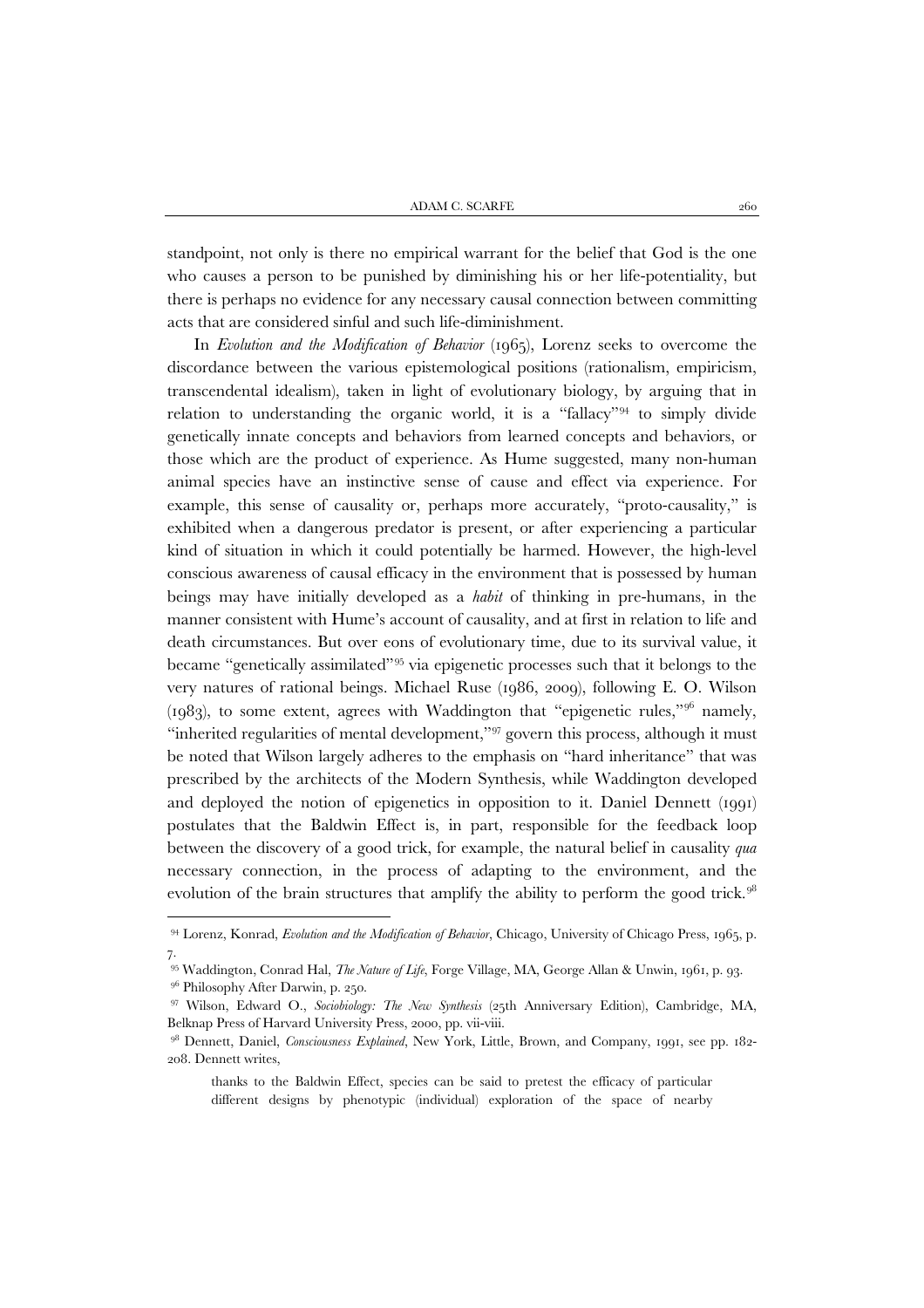Regardless, one must admit that even contemporary biological science has not provided a complete explanation of how it is that such ideas may become genetically assimilated, and how the medium of language may accelerate the replication of such memes. Furthermore, epigenetics and the Baldwin Effect are still relatively new frontiers that are being explored in biology. That said, evolutionary theorists are certain of the general direction of where the answer will lie, and that it will not involve a return to strong Lamarckism.

Today, evolutionary psychologists and ethologists emphasize that the higher organisms both rely on pre-existing habits of thinking and behavior, namely, on the good tricks which have enabled them to survive, and they modify their habits of thinking and behavior in adapting to their environment. Organisms adapt through the interplay of assimilation, by which they rely on their pre-existing conceptual structures and habits of thought and behavior to make sense of their experience, and accommodation, by which they modify their conceptual structures in the face of challenges and adversities in the environment so as to achieve equilibrium. According to Lorenz, genetically innate, instinctive, fixed, species-specific, or more accurately, *a priori* concepts and behaviors may require a particular type of event, experience, stimulus, or an appropriate environmental condition or situation which triggers a release of information encoded in the organism's genes, prompting the organism to realize the genetically innate concept or to perform the biologically indispensable behavior. Lorenz calls these conditions "releasing mechanisms"[99](#page-34-0) and his position commits him to the notion that ideas and behaviors which are deemed to be genetically innate may be realized or triggered at specific stages in the organism's development, requiring only a prompting or an experience of a handful of model cases in order to procure a realization of the concept or behavior in question. Of course, it might be speculated that there is only a biological capacity to grasp or realize such ideas and behaviors. Regardless of this question, Lorenz's position seems similar to Kant's claim that the *a priori* categories may be derived independently of experience, but that they have a certain "mixed status," namely, they concern

possibilities. If a particularly winning setting is thereby discovered, this discovery will create a new selection pressure: organisms that are closer in the adaptive landscape to that discovery will have a clear advantage over those more distant. This means that species with plasticity will tend to evolve faster (and more "clearsightedly") than those without it (p. 186).

For a comprehensive synopsis of the Baldwin Effect, see Scarfe, Adam, 'James Mark Baldwin with Alfred North Whitehead on Organic Selectivity: the "Novel" Factor in Evolution,' *Cosmos and History: The Journal of Natural and Social Philosophy*, vol. 5, no. 2, 2009, pp. 40-107.

<span id="page-34-0"></span><sup>99</sup> *Evolution and Modification of Behavior*, p. 48.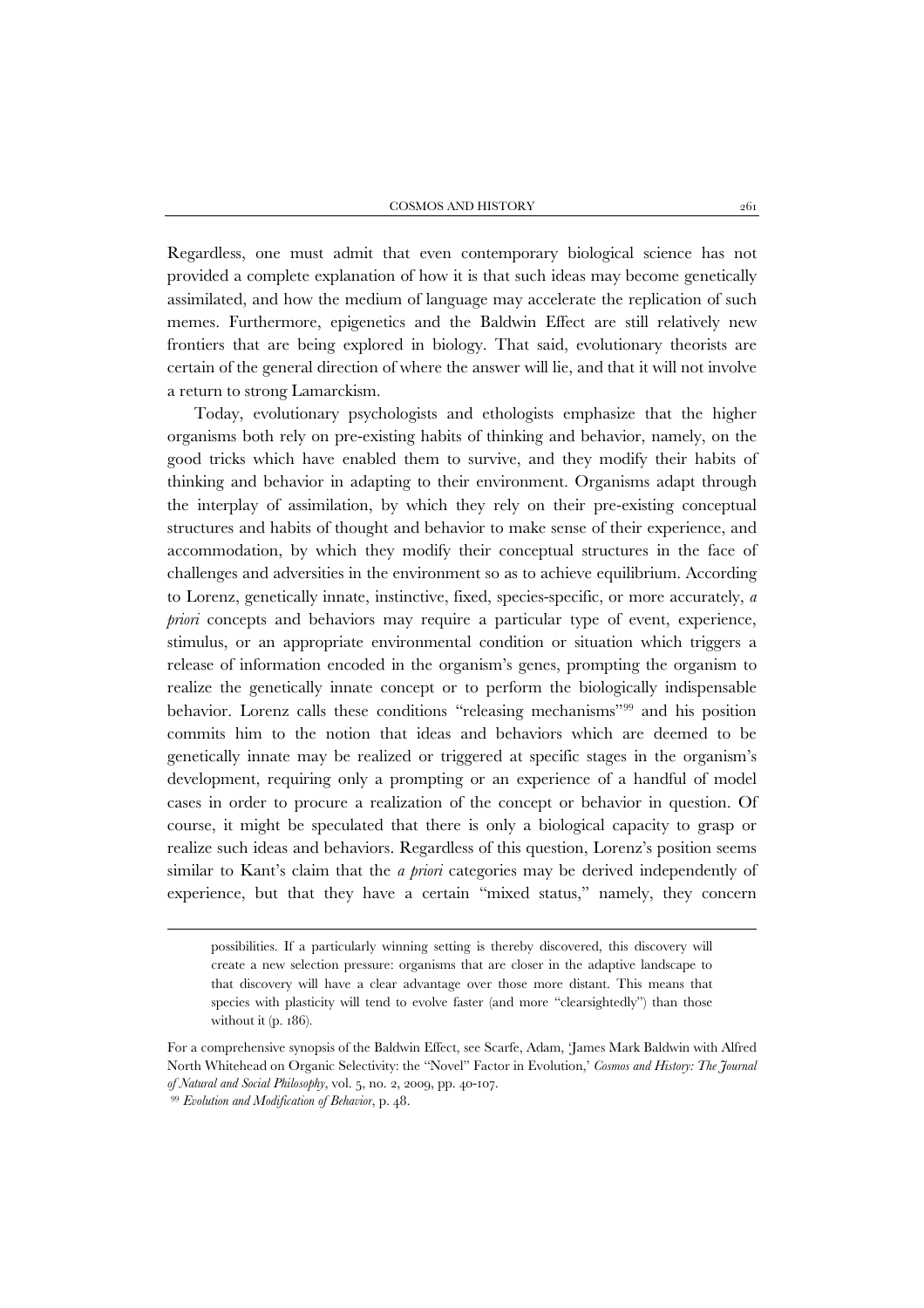experience and objects of experience. As Kant describes, the "first seeds and dispositions" of the transcendental ideas "lie ready" in the understanding "until with the opportunity of experience they are finally developed and exhibited in their clarity by the very same understanding."[100](#page-35-0) Another passage that is suggestive of Lorenz's releasing conditions, is where Kant writes that in searching for "the occasional causes of the generation … the impressions of the senses provide the first occasion for opening the entire power of cognition to them and for bringing about experience."[101](#page-35-1)

Employing a neo-Kantian mode of thinking, Lorenz sees the *a priori* categories as being hardwired in, and/or "burned into the thinking processes"<sup>[102](#page-35-2)</sup> of the rational organism, to differing degrees, in accordance with the unique biological inheritance of each individual. They are enduring structures, having been instilled in us originally through the emergence of indispensable habits of thinking and action in the lives of our ancestors in the evolutionary past, but they are also subject to ongoing evolution and refinement. That is to say, for Lorenz, our biologically inheritable modes of thinking and behavior and/or our conceptual structures may be enduring, but they both had a beginning and are not fixed and final. He argues that there are serious contradictions among them and that they evolve. Logically, here, one might raise the question as to whether postulating that *a priori* categories have been generated by habit and/or can evolve destroys the whole Kantian notion of the categories as selfthought, *a priori* first principles having a purely intellectual origin, belonging as a very condition for the possibility of the experience of rational beings in general, and as neither the product of a process of development, nor subject to one.<sup>[103](#page-35-3)</sup> A partial response to this lacuna might be to suggest that Kant is in general correct about the *a* 

<span id="page-35-0"></span><sup>100</sup> *Critique of Pure Reason*, A66/B91, p. 203.

<span id="page-35-1"></span><sup>&</sup>lt;sup>101</sup> Ibid., A86/B118, p. 220.

<span id="page-35-2"></span><sup>102</sup> Ruse in *Philosophy After Darwin*, p. 252.

<span id="page-35-3"></span><sup>&</sup>lt;sup>103</sup> On this note, Lorenz states,

one must realize that this conception of the "a priori" as an organ means the destruction of the concept: something that has evolved in evolutionary adaptation to the laws of the natural external world has evolved a posteriori in a certain sense, even if in a way entirely different from that of abstraction or deduction from previous experience (Kant's Doctrine, pp. 231-232).

He continues,

our view of the origin of the "a priori" (an origin which in a certain sense is "a posteriori") answers very fittingly Kant's question as to whether the forms of perception of space and time, which we do not derive from experience (as Kant, contrary to Hume, emphasizes quite correctly) but which are a priori in our representation 'were not chimeras of the brain made by us to which no object corresponds, at least not adequately' (Prolegomena)" (p. 233).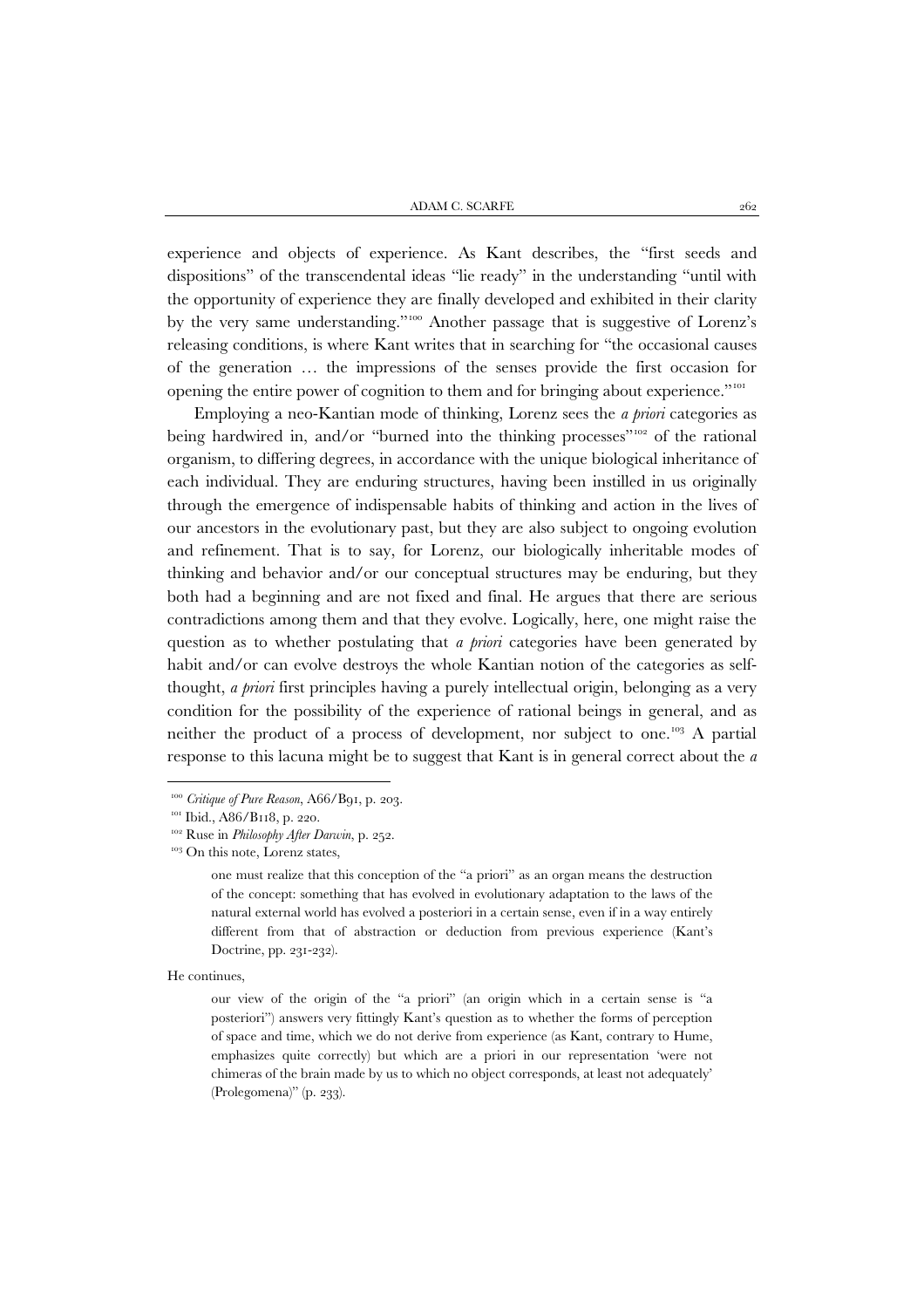*priori* nature of the concepts of the understanding, but he was writing well before Darwin, whose theory of evolution by natural selection had colossal ramifications for metaphysics, epistemology, and ethics that he could not have envisioned. As Nietzsche recognized after Darwin, language, knowledge, religion, science, technology, morality, and even the concept of the truth had to be interpreted as chance inventions of nature, namely, as random products stemming from biological processes over eons of evolutionary time. In this way, to make Kant's appeal to *a priori* concepts of the understanding more relevant after Darwin, biological theory providing a plausible explanation of the origin of such concepts, his philosophy would do well to be adapted to modern biology, the latter being the basis of Lorenz's project. Hume's claim that the concept of causality *qua* necessary connection is indispensable in that it has survival value, as well as his account of causality via the notion of a perceived regularity of accompaniment of like As and Bs are not to be jettisoned here, as they offer insight as to how such a notion as causality might have originally been generated as a habit of thinking in the minds of our ancestors in the evolutionary past, consistent with the biological interpretation.

The interpretation that a sense of causality *qua* necessary connection has been assimilated and become a biologically inheritable trait provides a plausible background for explaining the extrapolative leap from the recognition of a perceived regularity of accompaniment between like As and Bs to a determination of causality *qua* necessary connection. Certainly, Kant might suggest that to be a rational being requires the possession of the *a priori* categories in one's very nature, and that a being is either rational or is not. But considering that biology studies life in all of its manifestations, evolutionary theory is finding that it is very tough to draw such strict and fixed lines around organisms, groups of organisms, their capacities, and the mechanisms underlying biological processes. Also, a human being is not an entirely rational creature, and there are gradations of rationality. Not only is the very definition of rationality a fleeting one, but as Alfred North Whitehead says, "it is said that 'men are rational' … this is palpably false: they are only intermittently rational— merely liable to rationality."<sup>[104](#page-36-0)</sup> And the mechanistic viewpoint which biology embraces in its very methodology is to some extent divorced from what biology exactly studies: life. One might further ask here: are not Hume's skeptical arguments about causality *qua* necessary connection rational? In any event, it would suffice to say that reason cannot be divorced from biological explanation.

<span id="page-36-0"></span><sup>104</sup> Whitehead, Alfred North*, Process and Reality: Corrected Edition*, New York, The Free Press, 1929 / 1978, p. 79.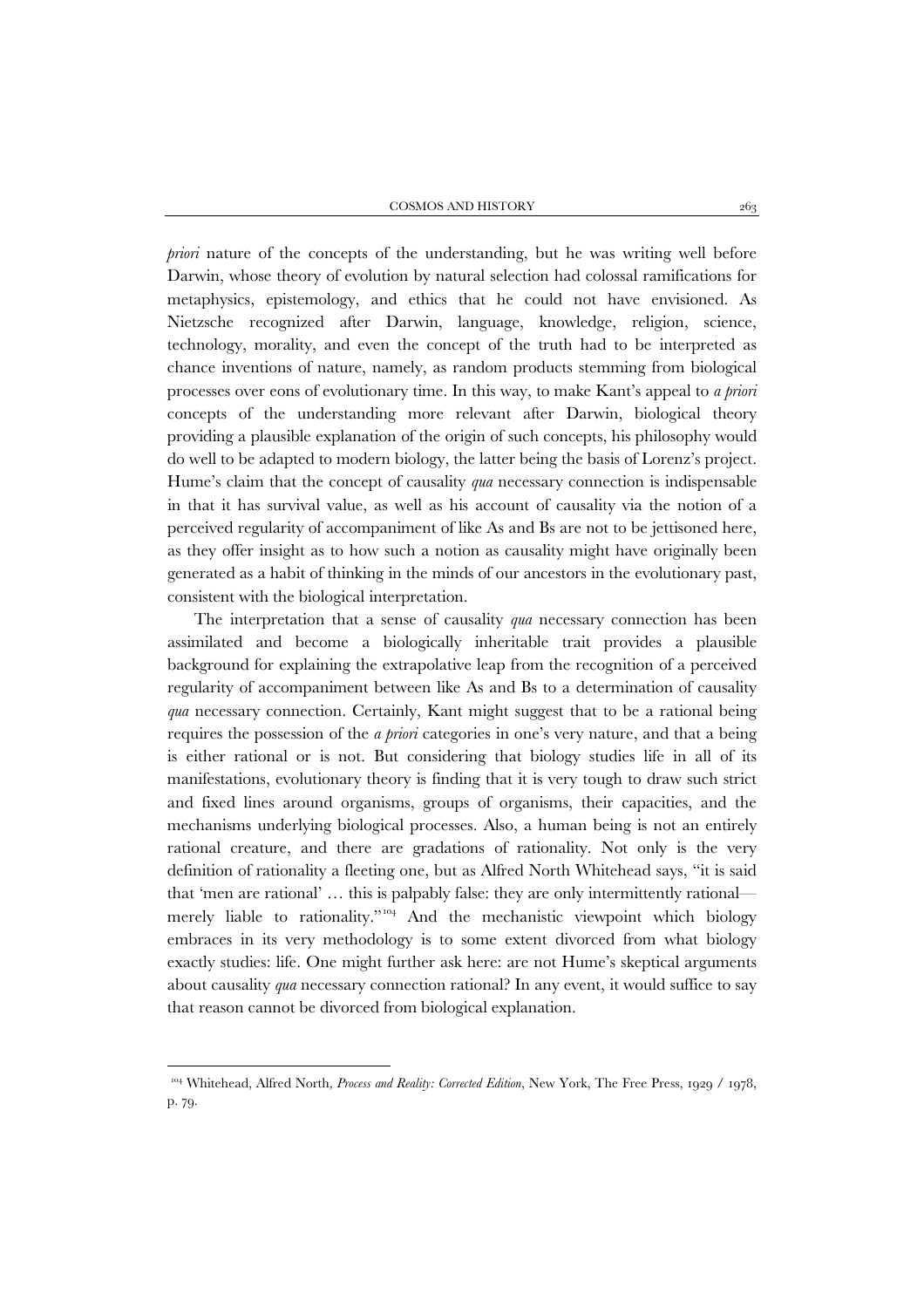ADAM C. SCARFE  $\hspace{1.5mm} 264$ 

Given the Humean claim that the concept of causality *qua* necessary connection is a biologically indispensable habit of thought, although one which is not empirically warranted, to conceive that certain Bs will necessarily succeed from As, and to guide one's actions accordingly, what needs further clarification here is in what respect does such an operation of thinking confer a survival advantage, in contrast to doing so on the basis of perceptions of regularities of accompaniment between like As and Bs. That is to say, regardless of the epistemic abstractions pertaining to the notion of causality *qua* necessary connection that Hume has identified, why exactly would the leap toward a natural belief in causality *qua* necessary connection, and in certain circumstances, of guiding one's actions in accordance with assumptions of strict causal rules and laws, rather than by way of perceptions of regularities of accompaniment between like As and Bs improve the possibility of survival and of reproductive success? Beyond the question of how causality *qua* necessary connection renders the experience of rational organisms possible, one might suggest that the natural belief in causality *qua* necessary connection and the capacity of guiding our actions by way of strict causal rules and laws grounds both knowledge of the world and practical wisdom, provides clear advantages for problem solving, for setting and accomplishing goals, for knowing how to satisfy biological needs and desires, for predicting consequences, for warning others and heeding warnings about environmental dangers (e.g. poisonous organisms, harsh weather, etc…), for instrumental thinking, and for procuring resources from the environment. It may facilitate in relation to establishing norms and a common sense of morality, and social and group cohesion, which endows rational organisms with a multitude of additional survival advantages. The concept of causality *qua* necessary connection may also be examined in respect to whether it facilitates the upbringing of children, which requires order, structure, clarity, and fixed and coherent explanations about the how the world operates. On the contrary, guiding one's actions via perceived regularities of accompaniment of like As and Bs, and in assumptions of probability rather than in presumed necessities (of grey rather than of black and white) in various situations, might heighten the risk of injury or death. Furthermore, it would be safe to suggest that assumptions of necessity are more conducive to taking action than probabilities or mere possibilities. And in various circumstances, regardless of the epistemic problems surrounding the assumed certainty that is involved in the former, the clarity of causal judgments *qua* necessary connection might also make a more efficient use of "brain power" than mitigating our behavior by way of more nebulous way of thinking involved in the latter. Just as Hume realized that although the empirical concreteness of the concept of causality *qua* necessary connection is, indeed, misplaced, his lacuna revealing the finitude and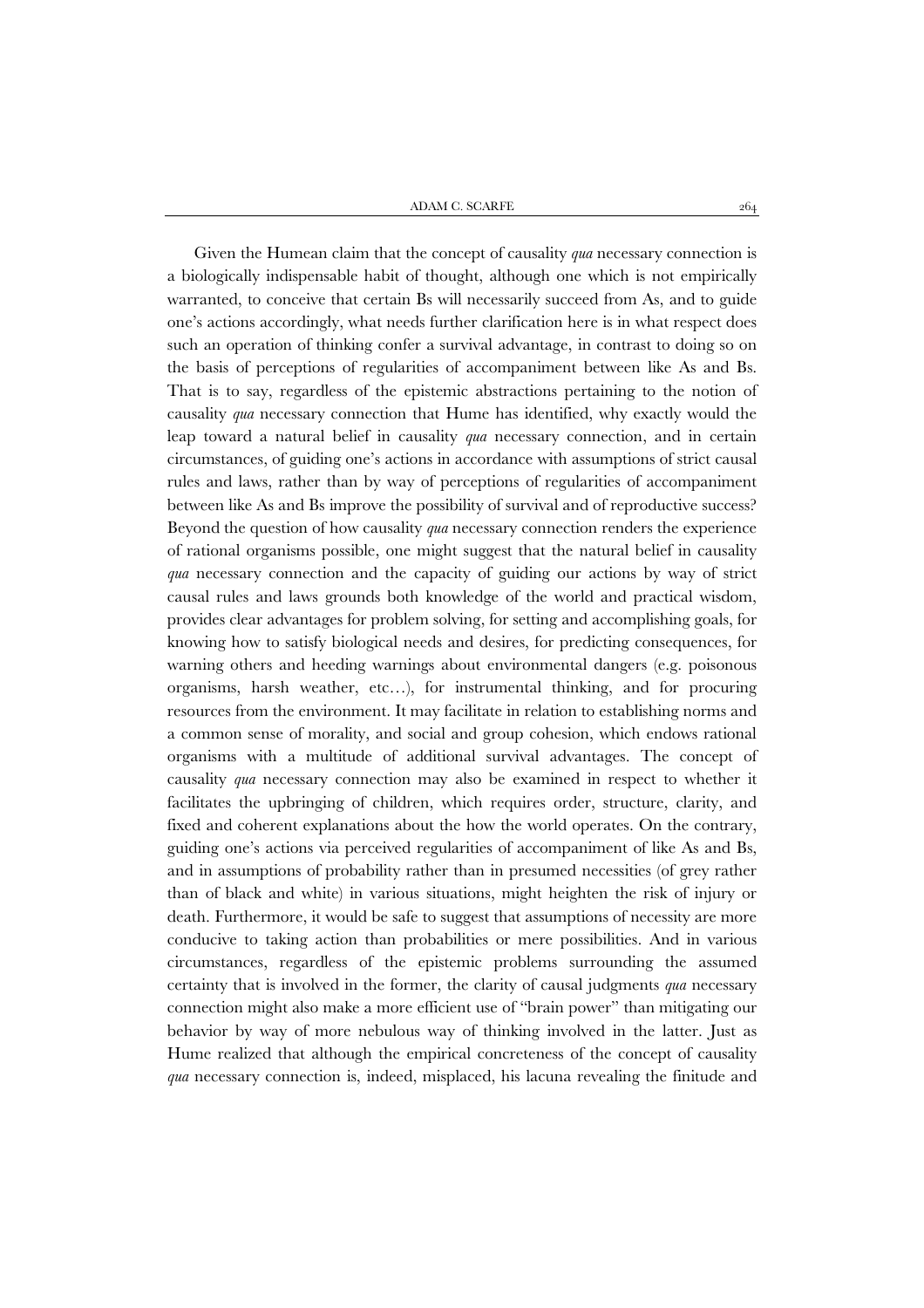the limitations of humanity's reasoning power, the concept causality *qua* necessary connection is biologically indispensable, for Lorenz humankind preserves itself and "lives by the function of the innate category of causality"[105](#page-38-0) *qua* necessary connection. Not only is stamping certain perceived regularities of accompaniment with the character of causality *qua* necessary connection a curious habit of thought, as Hume has described, but habits of thought and behavior, upon which survival and wellbeing seemingly depend, revolve around making determinations of necessary connection between like As and Bs. For purposes of length, a more detailed analysis of the relation between the processes of habit formation in organisms and making determinations of necessary connection, which will draw on the evolutionary psychology of James Mark Baldwin (1861-1934), $^{106}$  $^{106}$  $^{106}$  shall have to be left to a future paper.

It must be noted that Lorenz's evolutionary neo-Kantianism, as expressed in his essay on the nature of the Kantian *a priori*, offers a far from detailed, scholarly interpretation of Kant's overall philosophy, which he attempts to adapt to evolutionary biology. However, Lorenz's evolutionary account does provide a plausible, coherent, easy-to-grasp, and novel way to understand the Kantian system in a manner that synthesizes it with Hume's philosophy into a coherent whole, and renders it relevant to contemporary perspectives. Providing that we, in general, agree with Lorenz's evolutionary reading of Kant, and that we agree that the *a priori* categories have a certain endurance and/or stability as habits in the natures of rational beings, yet are changeable and can evolve as consciousness develops (which Kant himself would be reluctant to accept), it is my contention that Hegel's placement of emphasis on the ongoing progression of the logical Concept (*Begriff*) in accounting

<sup>105</sup> 'Kant's Doctrine of the A Priori,' p. 244.

<span id="page-38-1"></span><span id="page-38-0"></span><sup>&</sup>lt;sup>106</sup> In Baldwin's analysis, novelty in terms of the behavior of organisms is due to the interaction of habit and accommodation, which are active functions of mentality. As he explains,

a mental organism is subject, at any stage, to … Habit and Accommodation … Habit represents what is congenital with what it tends most naturally to do, under the guidance of experiences up to date. Accommodation represents the degree of openness or adaptability, in giving the new reactions, which new stimulations or arrangements of stimulations call upon it to make" (Baldwin, James Mark, *Mental Development in the Child and in the Race: Methods and Processes*, New York, The Macmillan Company / Kessinger Publishing, 1894 / 1906, p. 366).

Since habit "is the tendency of an organism to continue more and more readily processes which are vitally beneficial" (p. 452), conformity to habit, in general, can preserve an organism, under "ordinary" circumstances. Under conditions in which organisms are subject to severe selection pressures, as in moving into a new territory, they may need to break up previous habits and to embrace new behaviors and means of life, for example, hunting for different prey in water rather than on land.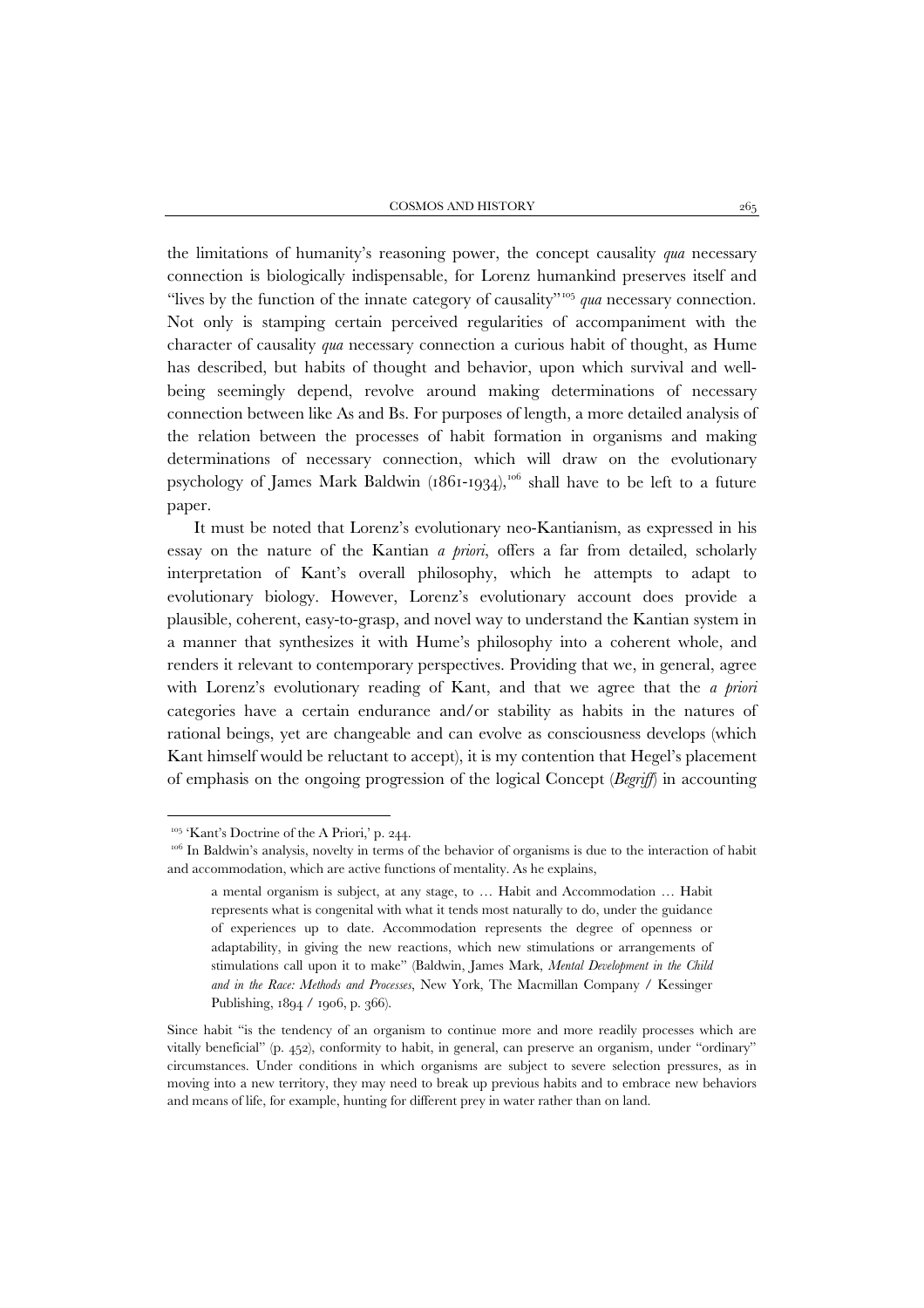for how the concepts of reason are dialectically generated, and crystallize in the understanding; namely, aspects of his system of Absolute Idealism, can facilitate Lorenz's evolutionary interpretation of Kant's *a priori* categories. This thesis may seem surprising, given that Lorenz argues that the *a priori* categories are enduring yet changeable. But as will be shown, to suggest that Hegel's Absolute is absolute in the sense of fixed, final, and/or eternal, comes as the product of a failure to understand Its nature. However, before attempting to integrate aspects of Hegel's system of Absolute Idealism, and most importantly the dialectical generation and crystallization of the categories, into Lorenz's neo-Kantian evolutionary epistemology, first, I shall outline Hegel's response to Hume's skepticism concerning causality.

## V. HEGEL'S RESPONSE TO THE UNMITIGATED HUMEAN SKEPTICISM CONCERNING CAUSALITY

G. W. F. Hegel considered the challenges of Ancient skepticism, with its destructive equipollence method, more daunting than those of Modern skeptics, including, in his assessment, figures like Hume and Schulze.[107](#page-39-0) He also downplayed Hume's contribution to philosophy, suggesting that it "has been given a more important place in history than it deserves" and that "its historic importance is due to the fact that Kant really derives the starting point of his philosophy from Hume."<sup>[108](#page-39-1)</sup> However, a considerable portion of Hegel's metaphysical analyses of causality in the *Science of Logic* (1812-1816) and in the *Encyclopedia Logic* (1830) can be read as an indirect response to the Humean lacuna concerning causality, and Kant's reply. For Hegel, the dialectical progression of the logical Concept (*Begriff*), which, for Hegel, is the motive force in the development of consciousness, pervades the notion of causality *qua* necessary connection in four interconnected ways.

First, in response to Hume's claims that there is nothing that one could point to in experience that is representative of necessary connection between putative causes and effects, and that the mind imposes the notion of necessary connection onto reality, Hegel believes that the causal principle is not merely a product of human subjectivity. Rather, it belongs to how objective states of affairs determine themselves. In Hegel's system, not only is the rational identical with the real, but concepts such as causality

<span id="page-39-0"></span><sup>107</sup> See Hegel 1985; Hegel 1931 / 1991; Forster 1989. Here it is to be qualified that in the *Enquiries* (pp. 149-165) Hume admits that his own skepticism of causality may be seen to lead logically to the excessive skepticism of the Ancient variety, but he argues against the latter.

<span id="page-39-1"></span><sup>108</sup> Hegel, Georg Wilhelm Friedrich, *Lectures on the History of Philosophy* (Vol. 3), eds. E. S. Haldane and F. H. Simson, New Jersey, The Humanities Press, 1805-06 / 1983, p. 269.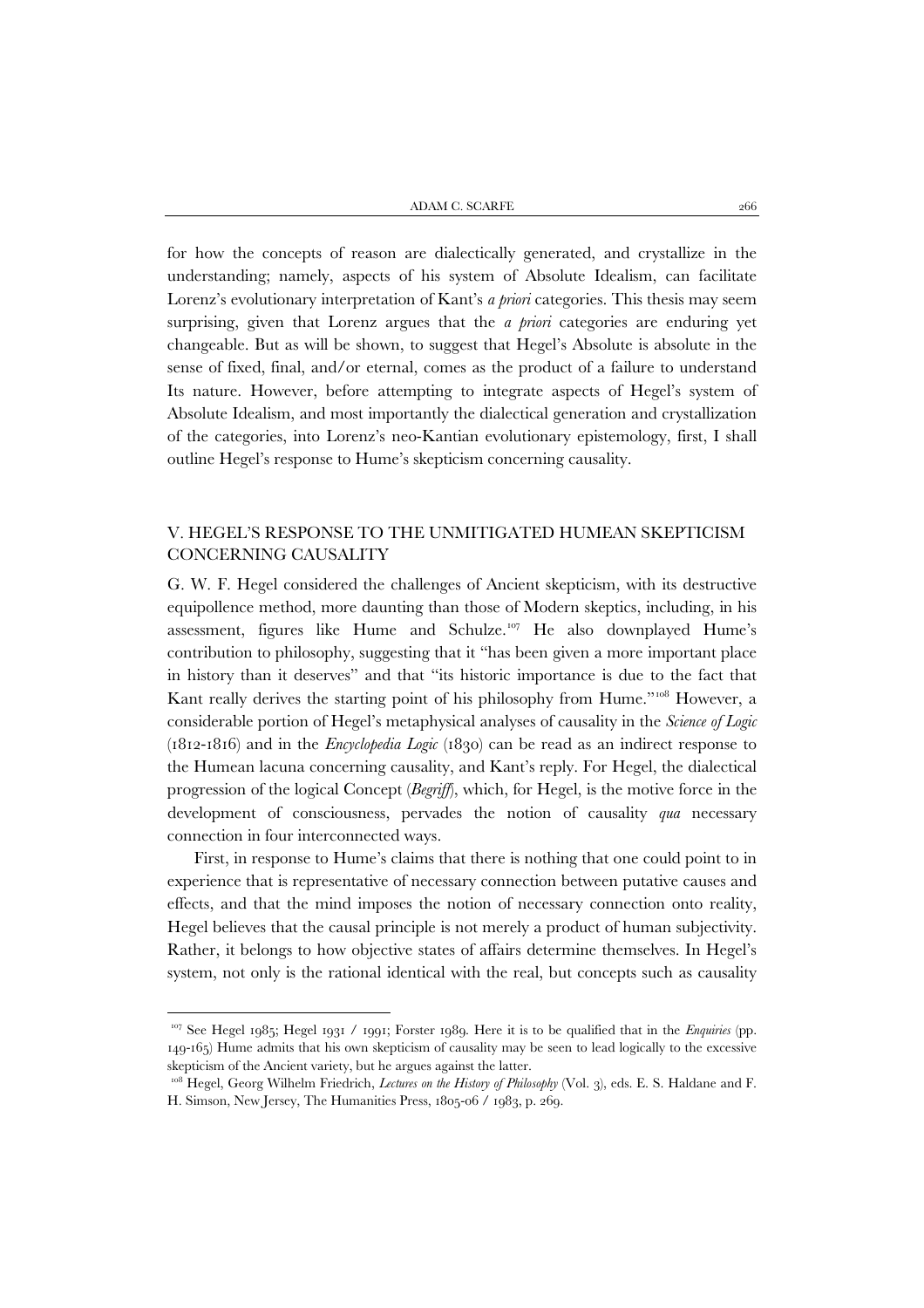belong neither one-sidedly to subjectivity, nor to objectivity. Rather, for Hegel, the content of causality is both subjective and objective. Hegel writes that as regards

two events as standing to one another in the relationship of cause and effect; what is perceived here is the two isolated events, which succeed one another in time. But that one is the cause and the other is the effect (the causal nexus between them) is not perceived; on the contrary, it is present merely for our thinking. Now, although the categories (e.g. unity, cause and effect, etc…) pertain to thinking as such, it does not follow from this that they must therefore be merely something of ours, and not also determinations of objects themselves.<sup>[109](#page-40-0)</sup>

So, while Hegel agrees with Hume that necessary causal connections are not perceived, he feels that this does not warrant the latter's conclusion that the concept of causality is, one-sidedly, the product of thought and subjectivity. Hegel is open to the idea that the proto-objects, which are constituted as objects via the *a priori* concepts of the understanding, "lend" themselves to the manners in which human beings conceive of them, for instance, as causally related to one another, causal efficacy being a part of the very fabric of the objects or substances that we cognize in experience.

Second, according to Hegel, drawing from Fichte's *Foundations of Transcendental Philosophy* (1796 / 1799),<sup>[110](#page-40-1)</sup> the notions of substantiality and causality stand together in

<span id="page-40-0"></span><sup>109</sup> Hegel, Georg Wilhelm Friedrich, *The Encyclopedia Logic*, trans. T. F. Geraets, W. A. Suchting, and H.S. Harris, Indianapolis: Hackett, 1931 / 1991, §42Z3, pp. 85-86.

<span id="page-40-1"></span><sup>&</sup>lt;sup>110</sup> Here, Fichte elucidates the relationship of the concepts of substance and causality, stating,

substantiality cannot be thought of apart from causality, nor can causality be thought of apart from substance. {Admittedly, from Kant's account of these it might seem as if this were possible. This is why Platner (1793) asked how substantiality could exist without causality.} An accident is never anything other than a determinate expression of the inner force, and hence [an instance of] the efficacy of the latter. Substance would be the power to act efficaciously, a power that is always considered capable of producing a variety of different effects. Conversely, efficacy cannot be thought of except in relation to some {inner} force, and the force in question is identical to the innermost core of substance itself. {There is thus no causality apart from substantiality.} The synthesis of these two categories {of causality and substantiality} is the category of reciprocal interaction, which is based upon the necessity of deriving the external power from the pure power, and vice versa. Reciprocal action is the category of categories. Substantiality and causality are coordinated with each other, but both are subordinate to the category of reciprocal interaction. {Everything proceeds from the category of reciprocal interaction. According to what was said above, our every act of thinking of anything is an act of thinking of reciprocal interaction and interrelations} (pp. 421-422).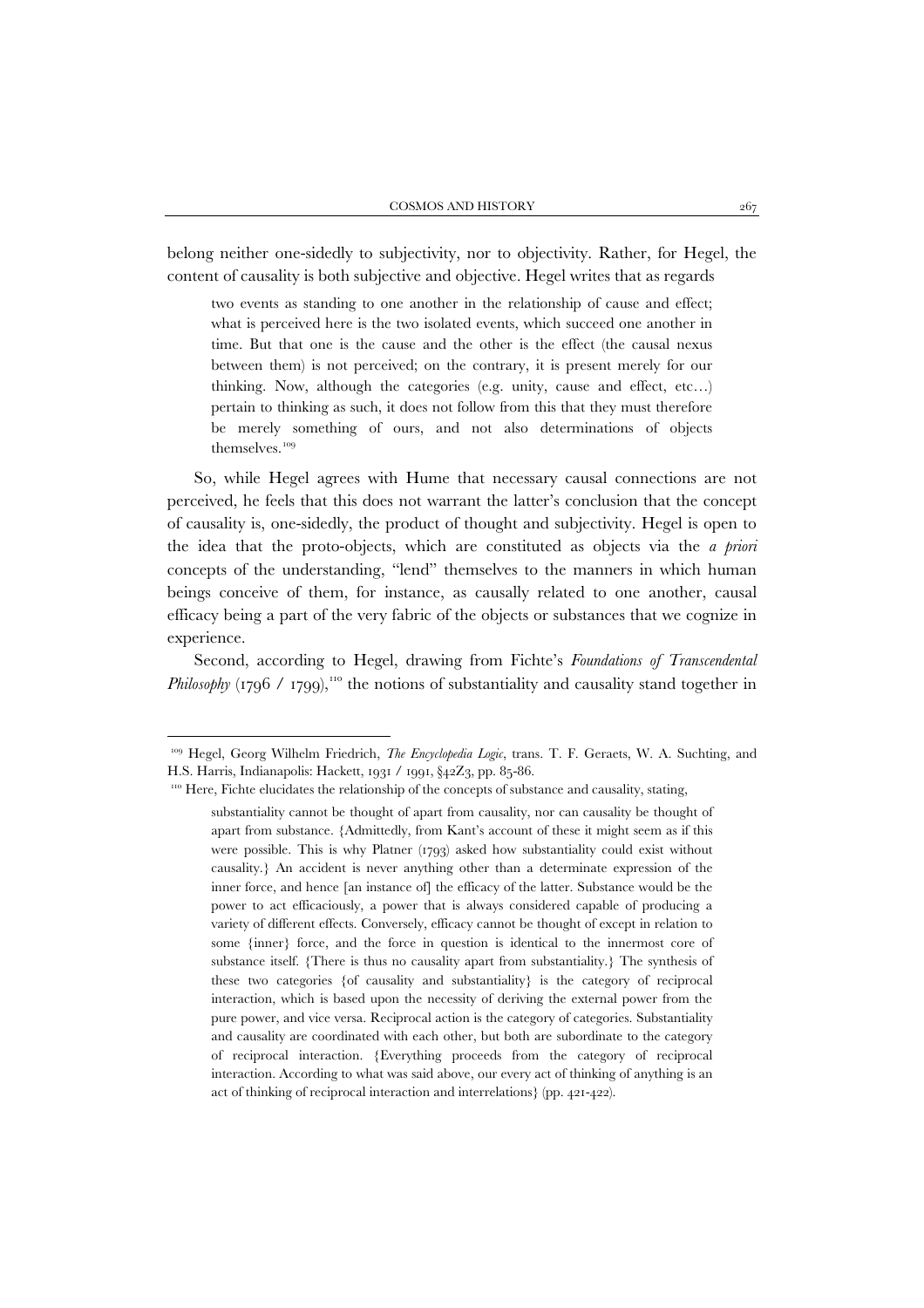their mutual dialectical requirement. That is to say, the notion of causality presupposes the concept of substance and vice versa. As Hegel writes, "substance is relationship (of causality) in the most proper sense ... substance is cause"<sup>111</sup> in so far as "the relation of substantiality passes over into the relation of causality."<sup>[112](#page-41-1)</sup> The concept of causality not only represents how substances are active in deploying or in transferring their variable accidents to other substances, as for example, in the case of rain causing a person's wetness, or in the case of a red pigment causing something to be colored red, but it is also a function of the self-determination of substances in general. Hegel points out how a substance, defined by Aristotle as a unity of form and matter, by Descartes as that which depends only upon itself in order to exist, and/or by Spinoza as a unity of thought and extension and as that which is the cause of itself, determines itself in its independence over against another through the causal relation. A thing comes into its own being (*qua* "power") as a substance via the causal process, the mark of a substance, for Hegel, Plato, and Leibniz, being its causal power. Substances are substances precisely because they cause, occasion, produce, or work on, effects, namely, they have the power or capacity to affect and/or to be affected. As the Visitor from Elea suggests in Plato's *The Sophist*,

I suggest that anything has real being that is so constituted as to possess any sort of power either to affect anything else or to be affected, in however small a degree, by the most insignificant agent, thought it be only once. I am proposing as a mark to distinguish real things that they are nothing but power.<sup>[113](#page-41-2)</sup>

In the causal relationship, the substance that is the putative cause occasions, produces, or works on the effect, determining itself as cause and as substance, precisely through the process of occasioning, producing, or working actively on the effect. However, Hegel describes that in the causal process the active substance that is the cause is sublated in the effect. Even a passive effect is a substance determining itself, as for instance, in relation to a thing produced with reference to its formal, material, efficient, and final causes, substantiality and causality being considered here as metaphysical correlates. In relation to this distinction between active power and

It is clear that Fichte's notion of causality as "reciprocal interaction" here, which Hegel develops fully in the Logic, has its origin in Kant's notion that "all substances, so far as they are simultaneous, stand in thoroughgoing community (i.e., [reciprocal] interaction with one another)," as articulated in the second edition of *The Critique of Pure Reason*, A211/B256, pp. 216, my addition. 111 *Encyclopedia Logic*, §152, p. 227.

<span id="page-41-1"></span><span id="page-41-0"></span><sup>112</sup> Hegel, Georg Wilhelm Friedrich, *Science of Logic*, trans. A. V. Miller, New York, Humanities Press International, 1969, p. 557.

<span id="page-41-2"></span><sup>113</sup> Hamilton, Edith and Cooper, Lane, (eds.), 'Plato's Sophist,' in *The Collected Dialogues of Plato*, New Jersey, Princeton University Press, 1973, section 247e.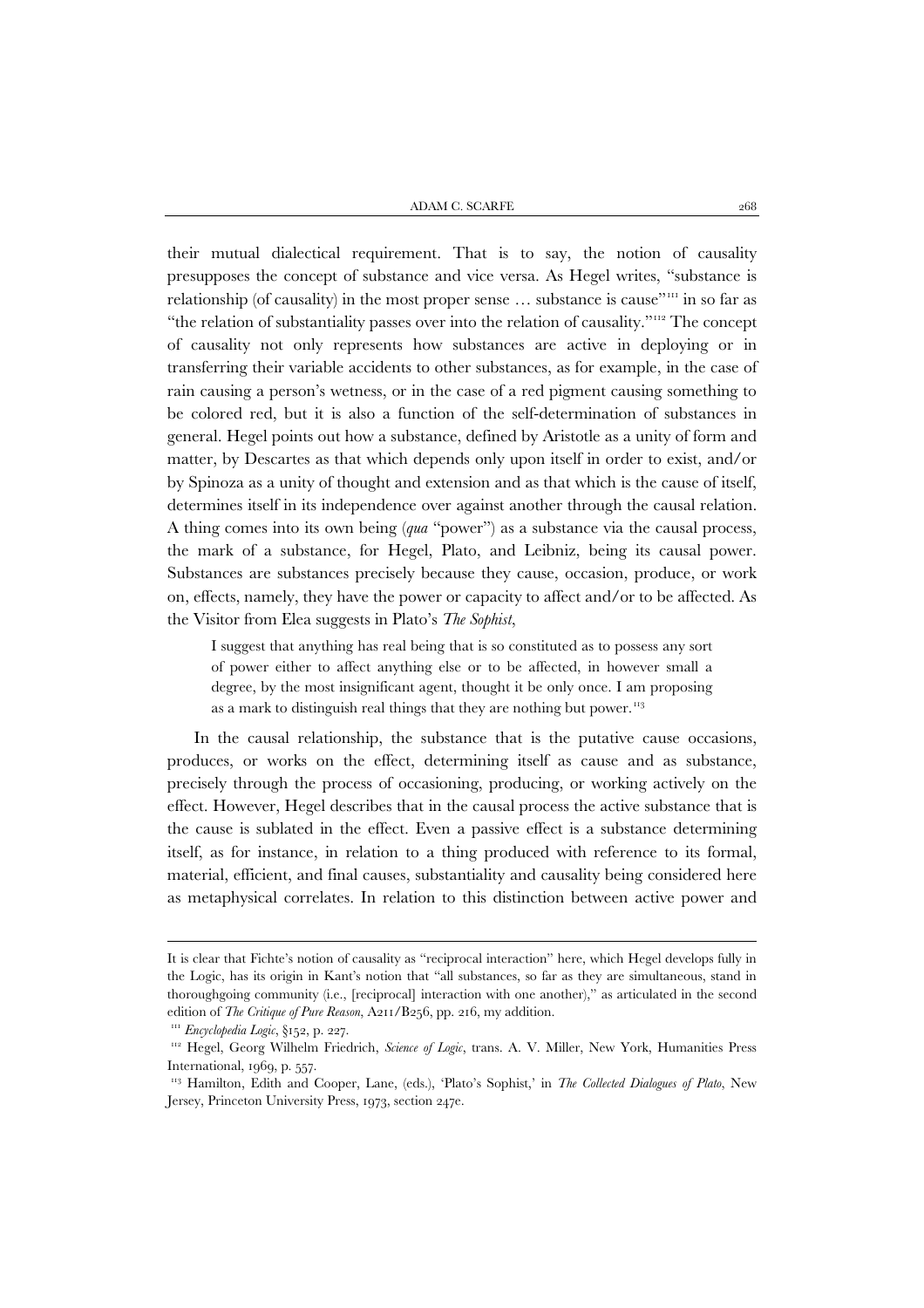passive power, which is also present in Locke's *Essay Concerning Human Understanding* (1689), Hegel writes that the effect is "another substance present, upon which the cause happens to work."[114](#page-42-0) As itself a substance, the effect

sublates the activity of the first substance; but the first substance is likewise this sublation of its immediacy or of the effect posited in it, so that it sublates the activity of the second, too, and reacts. As a result causality has passed over into the relationship of reciprocal action.<sup>[115](#page-42-1)</sup>

Thus, for Hegel, the dialectic pervade the interaction of cause and effect. A cause, in producing its effect, is sublated, namely, it is "surpassed while maintained"; it is "cancelled," "preserved," and "raised up," thereby determining itself as a substance. The cause produces its effect in a determinate manner, yet it is finite, because inasmuch as the cause and the effect are representative as two independent substances, the first substance's determination as a cause is sublated, or extinguished in the process of producing its effect. Hegel states, "the cause has its substantial actuality only in its effect; [but] when this is sublated, its causal substantiality is sublated."<sup>[116](#page-42-2)</sup> Not only does the cause produce its effect, but it is only in virtue of the production of the effect that the first substance may be considered a cause. At the same time, it has its causal substantiality sublated through the causal process. Hegel insists that the effect is equally the cause of the resulting state of the first substance as cause, although for him, it is fallacious for the mind to dwell in a spurious infinite series of causes and effects. Instead, Hegel depicts causality as involving a process of reciprocal action, in which putative causes and effects, both substances, are considered equally determinate, each sublating the other, as in a symmetrical relationship. The notion of reciprocal action implies that the causal process is not an asymmetrical one, in which a cause merely produces an effect and determines itself in its substantiality, but that there is also a converse dialectical movement of passing over from the effect to the cause, which is at the root of the notion of necessary connection. For Hegel, a cause and an effect are engaged in a symmetrical relationship, the one acting on the other and being acted on by the other in the causal process. In addition, as he recounts, there is nothing in the cause that does not belong equally to the effect, and vice versa. As such, while thinking holds the two substances apart, the cause and the effect, it connects them together are in the relationship of causality. While for Hegel, the concept of reciprocal action is the truth of causality, namely, it is that which grounds the notion that the cause and the effect are bound together necessarily,

<span id="page-42-0"></span><sup>114</sup> *Encyclopedia Logic*, §154, p. 229.

<span id="page-42-1"></span><sup>&</sup>lt;sup>115</sup> Ibid., p. 230.

<span id="page-42-2"></span><sup>116</sup> *Science of Logic*, p. 568.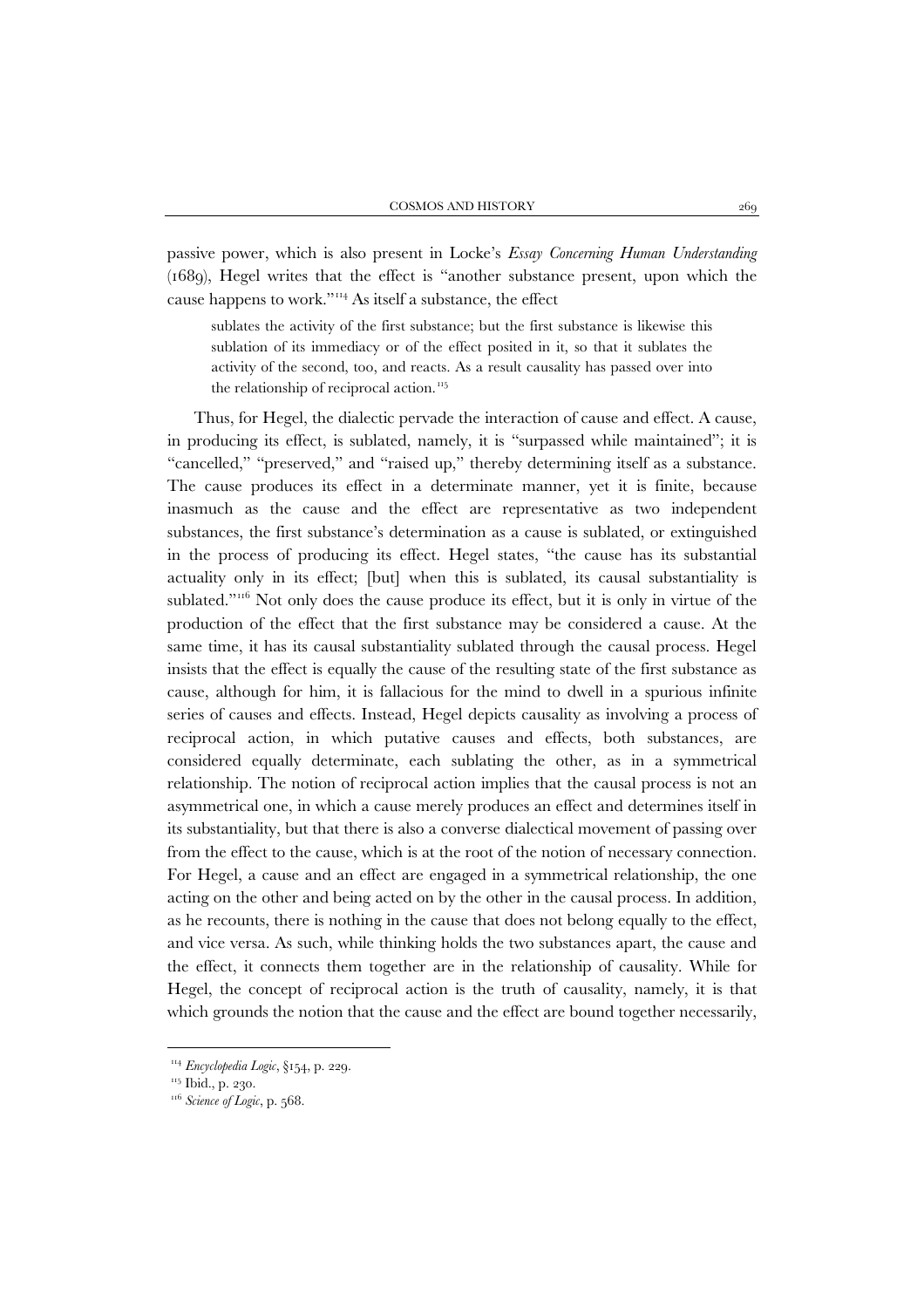in grasping the dialectic of causality, the notions of cause, effect, and reciprocal action, Hegel points out that they form a triad, the dialectical progression of the logical Concept (*Begriff*) having primacy over them.

The mutual sublation of the two substances—the cause and the effect—as represented by the notion of reciprocal action, points to Hegel's claim that whatever is determinate is finite, and hence, determinate substances are finite substances. Essentially, coinciding to a certain extent with the passage from *The Sophist*, for Hegel, *causality is the negative moment belonging to substances in their finite self-determination*, the intrinsic relationship between the concepts of causality and substance having been originally indicated in Kant's *Critique of Pure Reason*. As Hegel states, causality is "the negative relation of substance to itself,"<sup>117</sup> not only pointing to the notion that particular substances are sublated in the causal process, but that substantiality, as a metaphysical concept, requires the notion of causality and vice-versa, these two concepts being dialectically generated out of one another, and synthesized in experience. Hegel's analysis suggests that through the process of their mutual sublation via the causal process, substances are not as metaphysically distinct, selfcontained, fixed, static, and dependent on themselves, as for example, postulated by Descartes. And it may be charged that Hume assumes a substance metaphysic when he attempts to explain the origin of the concept of causality, although admittedly, elsewhere in his writings, Hume questions the whole notion of a substance. Overall, Hegel's analysis of causality serves to show how the dialectic, or more accurately, the logical Concept (*Begriff*) pervades the conceptual and objective grounds of the triad of substantiality, causality, and reciprocal action.

A third point to be made in respect to Hegel's response to Humean skepticism of causal relations involves the notion that the metaphysical notion of substantiality is implicit in the notion of causality. In order to posit a causal relationship, to some extent, putative causes and effects must be conceived of as distinct substances, isolated or separated off from one another, but necessarily connected to each other. While objects of experience lend themselves to the substance concept, and while rational beings make use of the category of substances in constituting their experience, to a certain extent, the notion of a substance is an abstraction. To be sure, in immediate perception, the world is not primitively divided. Rather, from a "purely empirical perspective," if one were even possible, it may be said that, in primitive experience, the world has the character of spatio-temporal extension that is a potentiality for division.<sup>[118](#page-43-1)</sup> Therefore, in response to Hume's skeptical claim that there is no

<span id="page-43-0"></span><sup>&</sup>lt;sup>117</sup> Science of Logic, p. 558.

<span id="page-43-1"></span> $118$  It must be remarked that of course concepts are being prescribed to experience here.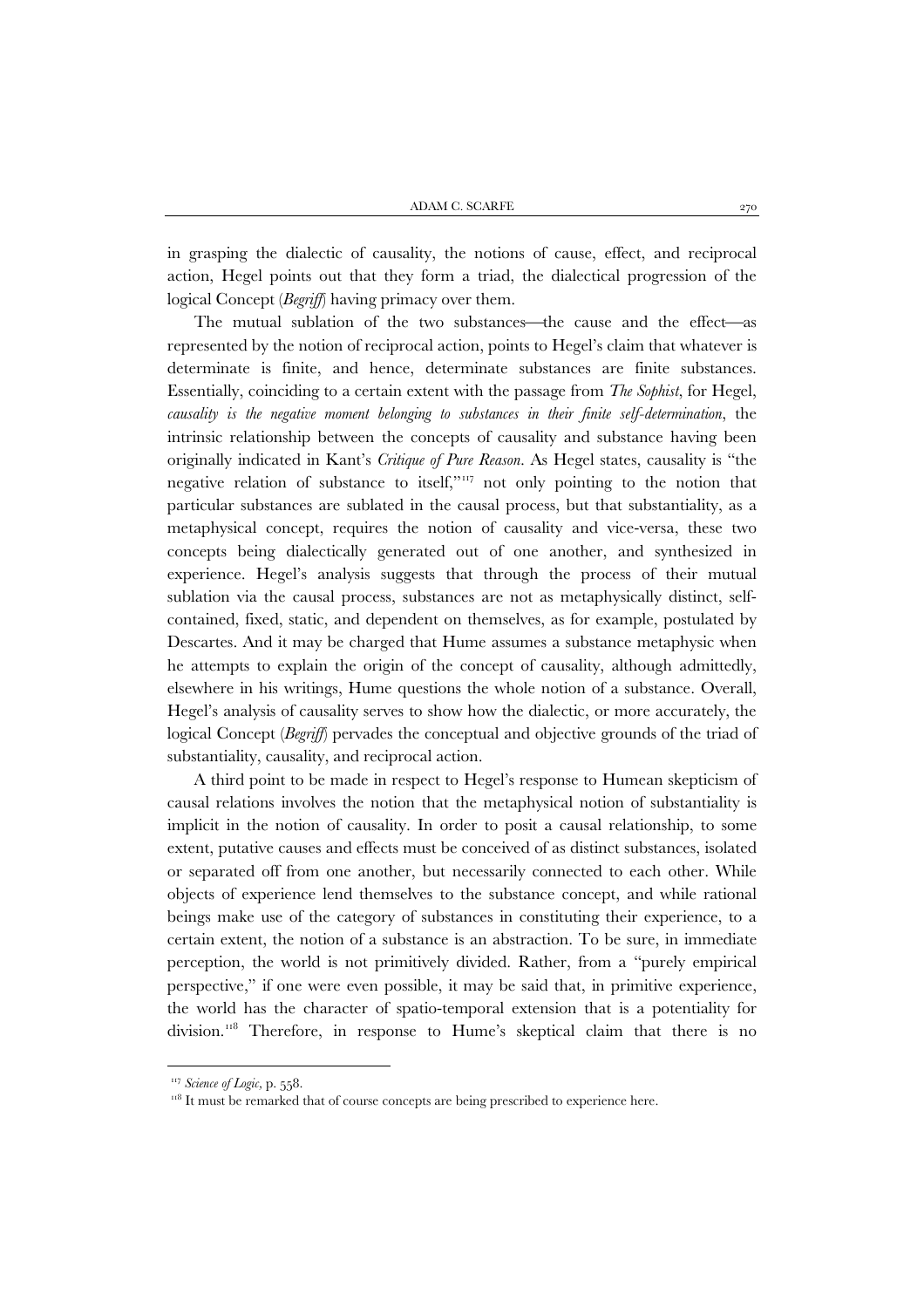impression of any *necessary connection* that binds any putative cause to its effect, it is just as true to say that there is no perception of a *necessary separation* between them. This dialectical response to Hume's skepticism concerning causality would seem to issue directly from Hegel. Surprisingly, however, it is Kant who makes this claim.

In the *Prolegomena*, in attempting to "dispose thoroughly of the Humean doubt"<sup>[119](#page-44-0)</sup> Kant mimics what he feels are Humean pretensions to a "purely empirical perspective," in order to undercut the latter's skepticism of causality *qua* necessary connection. Kant states we have "no insight … into how substances, each of which has its own *separate* existence, should depend on one another, and should indeed do so necessarily." Kant continues, writing in an ironic tone, "I do not have the least concept of such a *connection* of things in themselves, how they could exist as substances or work as causes or be in community with others … for I have no concept of the possibility of such a *connection* of existence."[120](#page-44-1) Again, his point here is to suggest that Hume's skeptical descriptions of the origin of the causal principle presuppose the prescription of *a priori* concepts to experience, and that he cannot somehow escape such concepts to experience something "more real." It must be remarked that Kant's dialectical opposing of the notion of *necessary connection* with that of *necessary separation* to respond to Hume resembles the equipollence method of the Ancient skeptics, in which all truth claims which are articulated are immediately contradicted, leading to a suspension of judgment. For the Ancient skeptics, the result of the dialectic is then taken as an empty negative, the skeptic being able to repose in unperturbed tranquility (*ataraxia*). And it was precisely this empty negative that Hume thought quite objectionable in the Pyrrhonian skepticism, and lead him to claim that "all human life must perish, were [the skeptic's] principles universally and steadily to prevail,"<sup>[121](#page-44-2)</sup> putting him on track to adopt a more mitigated skepticism. But for Hegel, as opposed to the Ancient skeptics, the dialectic does not merely have a negative result. Rather, the dialectic belongs to the process by which thought works out what is true, with possible reference to contradictory assertions about what caused an effect. Hegel's dialectical analysis of the relationship between substantiality and causality, which has been outlined above, offers a partial resolution to the dialectical tension, as alluded to by Kant, between the apparent connection of existence and the division of extension into isolated substances. Determinations of necessary causal connections imply a particular relation between substances, which is distinct from the merely primitive relatedness, or more accurately, the primitive undividedness, that is implied

<span id="page-44-0"></span><sup>119</sup> *Prolegomena*, §27, 4:310, p. 63.

<span id="page-44-1"></span><sup>&</sup>lt;sup>120</sup> *Prolegomena*, §27-28, 4:310-311, pp. 64-65, my emphasis.

<span id="page-44-2"></span><sup>&</sup>lt;sup>121</sup> *Enquiries*, H128, p. 160.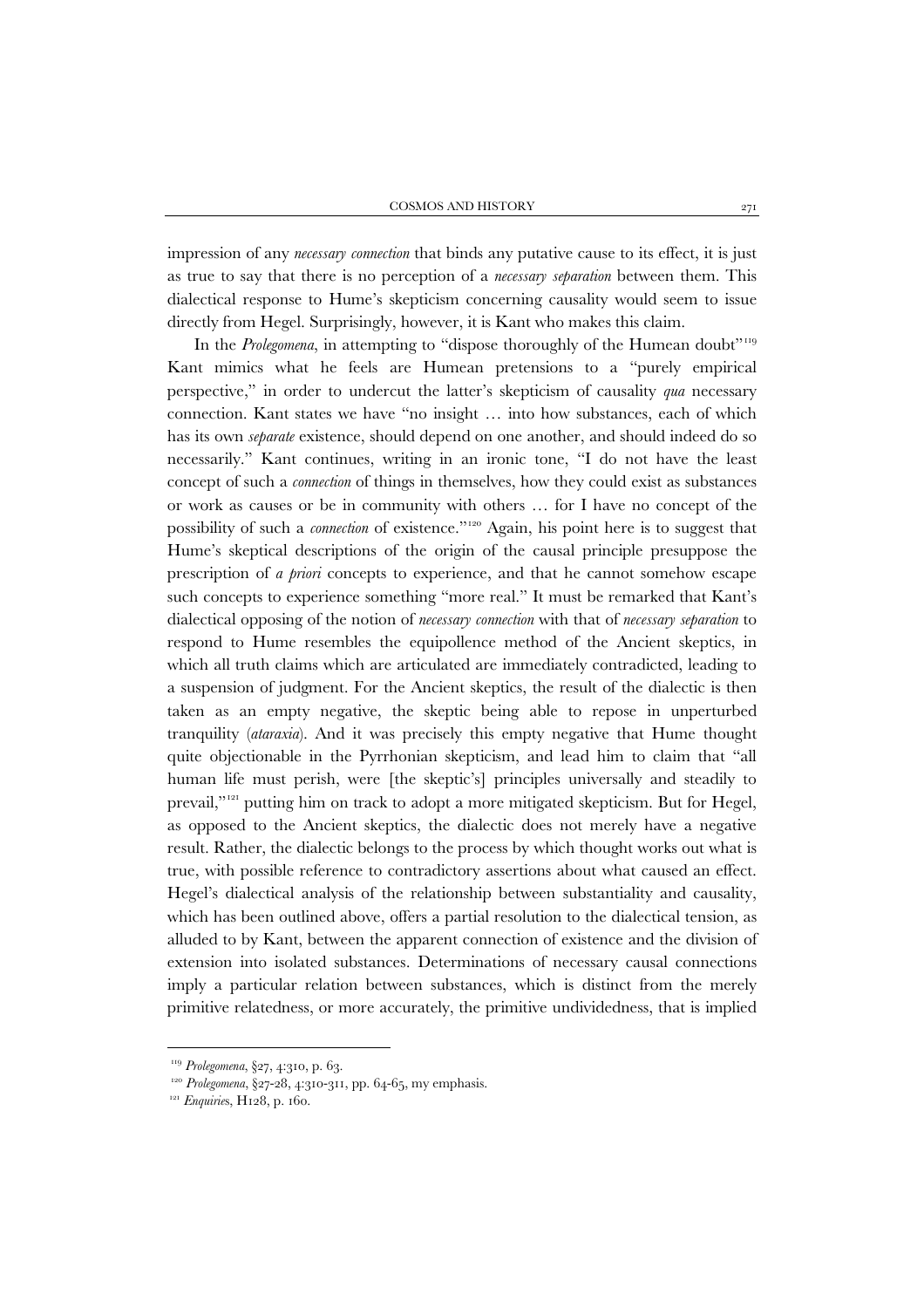in the notion of extension. Accordingly, from a Hegelian point of view, the process by which thinking makes determinations of causal relations can be said to involve a dialectical movement, from the primitive connectedness of extension to the division of extension, in which substances are considered separate and distinct, and finally, to the necessary causal connection of the "separate" substances, namely, of the putative cause and the effect.

Fourth, in the *Encyclopedia Logic*, Hegel distinguishes between three moments constituting the dialectical form of the logical Concept (*Begriff*): that of the understanding; the skeptical moment, and the speculative moment. His intent here is to provide a general description of the process of thinking, by which the concepts of reason (e.g. being, finitude, the one, cause, quality, action, and so on) are generated and deployed in synthetic relation to their opposites (e.g. nothing, infinitude, many, effect, quantity, reaction, and so on), and by which the truth is worked out in respect to any controversy. Hegel associates the understanding with moments of thinking in which finite, abstract, one-sided determinations, concepts, hypotheses, and truth claims are deployed. The skeptical moment is represented as the negatively dialectical moment in which the one-sided determinations and concepts of the understanding overturn into their respective opposites and/or are contradicted by an equal and opposite claim or concept, as in the equipollence method of Ancient skepticism. Here we might recall Hume's statement in the essay, "On the Immortality of the Soul" that "it is an advantage in every controversy to defend the negative"<sup>[122](#page-45-0)</sup> as commensurate with the dialectical moment, and it is such skepticism that can motivate inquiry. Hegel states that the "dialectic is often (considered to be) no more than a subjective seesaw of arguments that sway back and forth,"<sup>[123](#page-45-1)</sup> but he goes to great lengths to show that "the dialectical constitutes the moving soul of scientific progression … [and] is also the soul of all genuinely scientific thought."<sup>[124](#page-45-2)</sup> One might implicate the tension between Hume and Kant in relation to the nature of the notion of causality, which is the theme of this paper as evidence for Hegel's claim of the priority of the dialectic over one-sided determinations.

The third moment of the logical Concept is the speculative moment. It involves the working out of the opposition between the determinations, concepts, hypotheses, and truth claims of the understanding and their skeptical or negatively dialectical counterparts. The speculative moment involves "the apprehen[sion of] the unity of

<span id="page-45-0"></span><sup>122</sup> Hume, David, 'On the Immortality of the Soul,' in *Selected Essays*, eds. S. Copley and A Edgar, New York, Oxford University Press, 1993, p. 331.

<span id="page-45-1"></span><sup>123</sup> *Encyclopedia Logic*, §81, p. 128.

<span id="page-45-2"></span><sup>&</sup>lt;sup>124</sup> Ibid., pp. 128-129.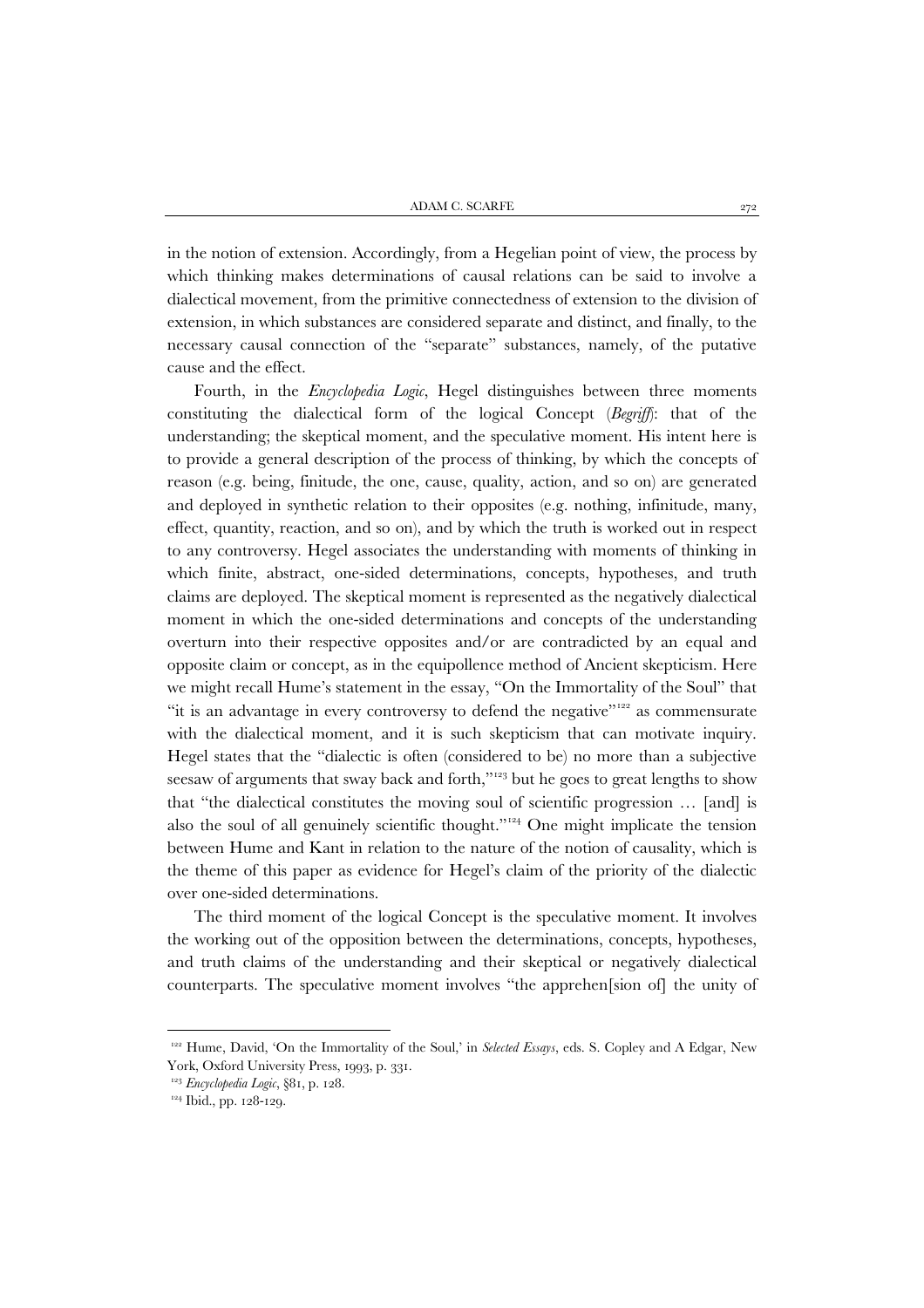COSMOS AND HISTORY 273

the determinations in their opposition.["125](#page-46-0) The speculative moment is the moment of synthesis, namely, of thinking the "unity of distinct determinations."<sup>[126](#page-46-1)</sup> The speculative moment may involve the realization that contradictory determinations and opposed concepts stand together in mutual dialectical requirement, just as has been alluded to in this paper, that the evolutionary interpretation of the Hume-Kant debate over the nature of concept of causality shows them to overlap such that they may be brought together in coming to a novel understanding of this topic. The synthesis of opposed determinations is not always, for Hegel, to be thought of as simplistic, neat, and symmetrical in nature. In fact, the result of the dialectic might be quite complex, messy, and one-sided. The speculative moment involves the mature concurrence of all the relevant knowledge and evidence surrounding a particular controversy, the possibility of arriving at the truth via inquiry into the veracity of competing claims, and the potential working out of the tension between opposed determinations and concepts. As such, in Hegel's view, the dialectic does not end in nullity or in a suspension of judgment in respect to competing claims as to what is true. Stemming from his description of the form of the logical Concept (*Begriff*), Hegel's "overcoming" of skepticism equally involves a preservation of it, for, in Hegel's system, the negatively dialectical or skeptical moment can be described as the dynamic motivating element in the progress of thinking. In relation to hypotheses involving causal relations that are found in the natural sciences, for example, the claim that the large-scale burning of fossil fuels on the part of human beings is the chief cause of global warming, or that the current deficiency of phytoplankton in the oceans is caused by global warming, skepticism can be said to present a challenge which motivates scientists to ensure that their claims are fully corroborated by the evidence and to eliminate unsound hypotheses through ever more precise inquiry.

# VI. INTEGRATING ASPECTS OF HEGEL'S SYSTEM OF ABSOLUTE IDEALISM INTO LORENZ'S NEO-KANTIAN EVOLUTIONARY EPISTEMOLOGY TO ACCOUNT FOR THE ONGOING PROCESS OF DEVELOPMENT IN RELATION TO THE CONCEPTS OF THE UNDERSTANDING

Returning to the previous discussion of the evolutionary significance of the concept of causality and other Kantian categories, it must be reiterated that Hume's and Kant's respective epistemological analyses of causality, as well as Hegel's system of Absolute Idealism are historically pre-Darwinian. It is safe to say that Hegel and Darwin are

<span id="page-46-1"></span><span id="page-46-0"></span><sup>&</sup>lt;sup>125</sup> Ibid., §82, p. 131.

<sup>&</sup>lt;sup>126</sup> Ibid.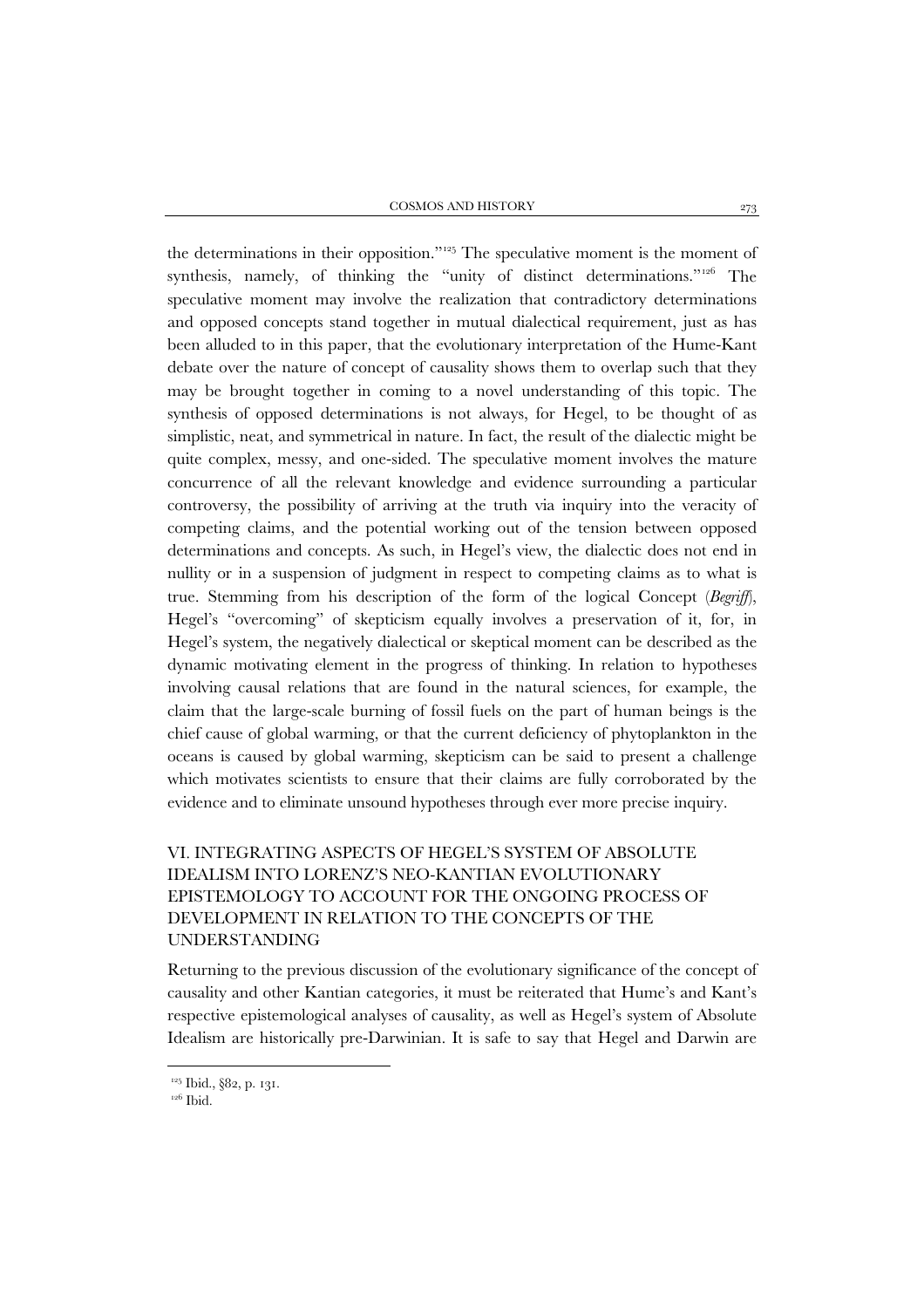not generally considered to be ideal dancing partners. On the one hand, while Hegel was probably very familiar with Lamarckism, in an addition in his *Philosophy of Nature*, he was highly critical of the evolutionary notion of "species developing successively, one after the other, in time"[127](#page-47-0) for the purely philosophical reason that he thought that imagining the chronological progression of the series of forms did not truly explain each form's emergence. This comment might be viewed as a statement that teleology is missing from the mere chronological succession. On the other hand, contemporary evolutionary science does not look favorably on speculative metaphysical edification of the type that Hegel engaged in. It does not look favorably on the latter's attempt to provide proof of the notion that the logical Concept (*Begriff*) pervades nature, nor does it welcome Hegel's emphasis on teleology in nature, something which is generally repudiated by today's mainstream biology, which favors empirical analysis of phenotypic change over time, as well as indeterminacy, randomness, and contingency in the evolutionary process. Nevertheless, as I intend to show in this section, Hegel's emphasis on the dialectic, by which the concepts of the understanding undergo a process of development in the minds of rational beings, does serve to facilitate Lorenz's evolutionary neo-Kantian position, which may be said to bring aspects of the positions of both Hume and Kant together.<sup>[128](#page-47-1)</sup> Of course, as an evolutionary

<span id="page-47-0"></span><sup>127</sup> Hegel, Georg Wilhelm Friedrich, *The Philosophy of Nature*, trans. A. V. Miller, Oxford, Clarendon Press, 1970, §249Z, p. 20.

<span id="page-47-1"></span><sup>128</sup> In explaining the aim of Hegel's *Phenomenology of Spirit* (1807) to hasten the realization of the dialectical process at the root of thinking as human consciousness experiences the world, Weiss (1974) makes an interesting connection between Hegel and biology, stating,

we might … attempt to clarify one very important issue that is most likely to be problematic for the student approaching Hegel's Phenomenology for the first time, and this is the relation between the single consciousness and universal mind. Perhaps the easiest way to grasp this relation is to employ an analogy from current biological theory. The development of the single consciousness may be said to be related to that of the universal mind in the way that ontogenesis (the history of the individual development of an organized being) is believed to be related to phylogenesis (the history of the group or species of which the individual is a member). In biology, most of the evidence for phylogeny is afforded by ontogeny. Individuals of different species are quite diverse in their adult stages; but they appear very like in most of the preadult phases of embryonic development. Hegel would say that this concept of the biologists who associate phylogeny and ontogeny illustrates, rather naively, the objectivization of thought processes. Thought is read into the geological record and into the embryological record, and the objectified thought—that projected thought—is taken for a mass of facts from which to induce the thought of an evolution of the species or universal, which is recapitulated in the development of the individual.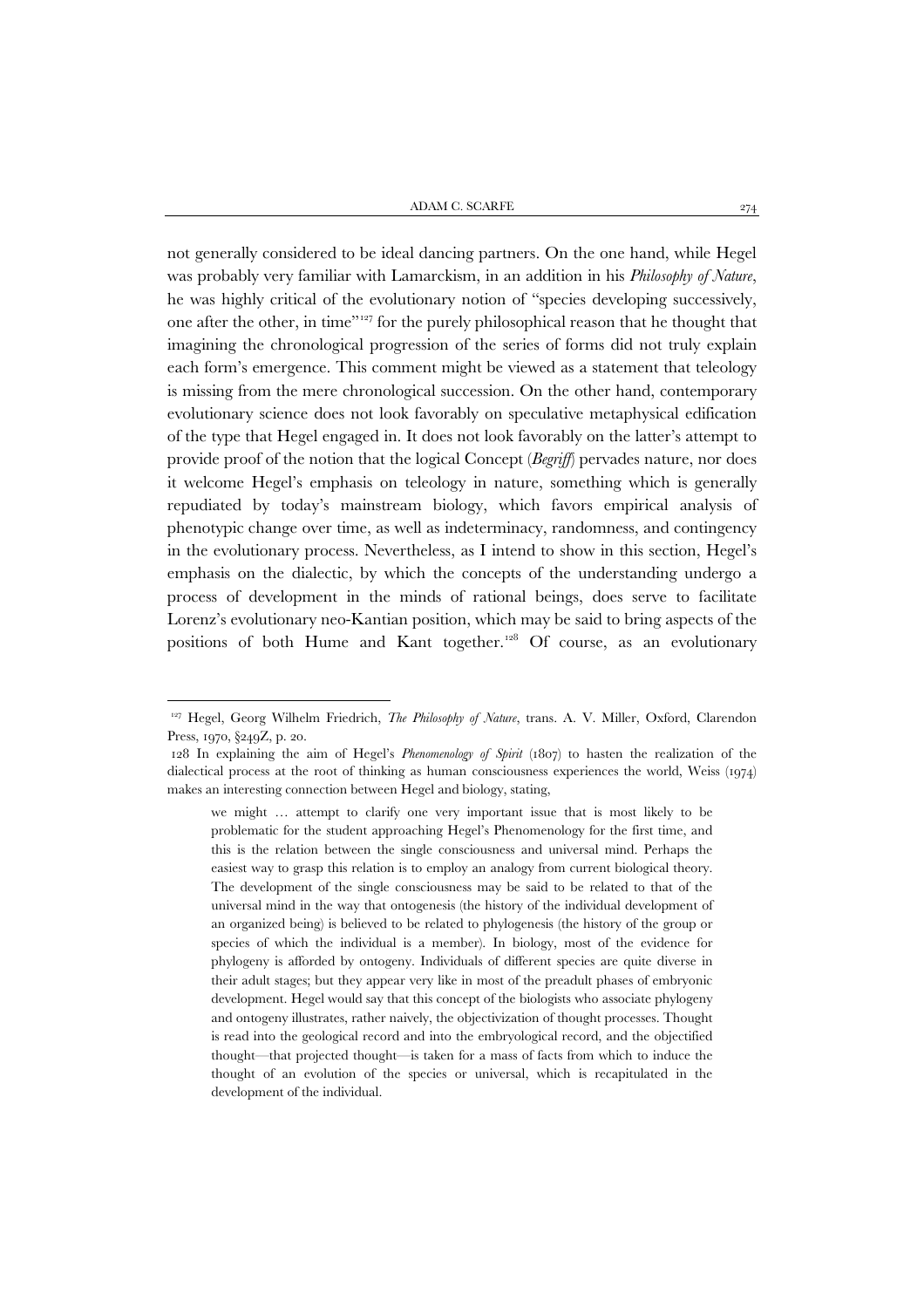psychologist and ethologist, Lorenz's work focuses on what may be called "ethotypic"<sup>[129](#page-48-0)</sup> selection and change over time, involving the structures of mind and behavior, in abstraction from what most evolutionary biologists and geneticists study, namely, "phenotypic" and "genotypic" selection and change over time. So, perhaps it is not so preposterous to bring Hegel into our discussion of evolutionary epistemology after all, providing we make such a distinction.

Drawing from Kant's Third Critique, near the end of the *Science of Logic*, Hegel emphasizes how rational organisms proceed through a teleological process to a realization of the Absolute Idea, organic teleology (i.e. life) being a state-of-affairs that has been rendered possible and has emerged as a result of the grounding conditions provided by mechanical / physical and chemical aspects of the world.<sup>[130](#page-48-1)</sup> Regardless of the controversy of whether any form of teleology, involving appeals to final causation, is commensurate with contemporary evolutionary biology,<sup>[131](#page-48-2)</sup> the accomplishment of purpose by the determinate living, rational organism and/or substance, for Hegel, is itself a causal process. Through purposive activity, whether or not the rational organism is instrumentally setting up a herd of bison to be run off of a cliff, persuading someone to marry them, or writing a novel, it brings about some change of state of affairs in the world, which reciprocally affects him or her. Purposive activity

This inducing of an evolutionary thought that has been projected is fraught with epistemological difficulties which the naturalist can avoid only by ignoring them. But, if the naturalist can understand that the universal pattern of biologically development is recapitulated in each individual animal or plant, he should have no difficulty in understanding what Hegel means when he says that the individual consciousness, on each of the historical levels of human intellectual development, recapitulates the universal development of experience up to his time. The forms of consciousness traced in the Phenomenology are thus a sort of geological record, on each level of which are found the fossils of once-living organisms, each of which was a living whole, but a whole which was to become a part of the "whole" of the next level. This does not, of course, imply steady, linear progress. Even phylogenetic evolution recognizes retrograde development, degeneration or degradation…

Hegel remarks elsewhere that the diversity of the historical record of experiences must not be regarded as fixed and stationary, and composed of what is mutually exclusive; the differences are thoughts, and the various levels, frozen or petrified biographically, like fossils, constitute a development What that development was like we can see by examining our own individual intellectual development (pp. 39-41).

<span id="page-48-0"></span><sup>&</sup>lt;sup>129</sup> Ricklefs, Robert, 'Structures and Transformation of Life-Histories,' *Functional Ecology* 5, 1991, p.174. Ricklefs defines the term "ethotype" as "the behavior, including physiological processes, of the organism."

<span id="page-48-2"></span><span id="page-48-1"></span><sup>&</sup>lt;sup>130</sup> See Kisner (2008) for an account of Hegel's non-reductionistic concepts of mechanism and of chemism.

<sup>&</sup>lt;sup>131</sup> See Weismann 1882; Bergson 1911; Jonas 1966; Dennett 1995, etc...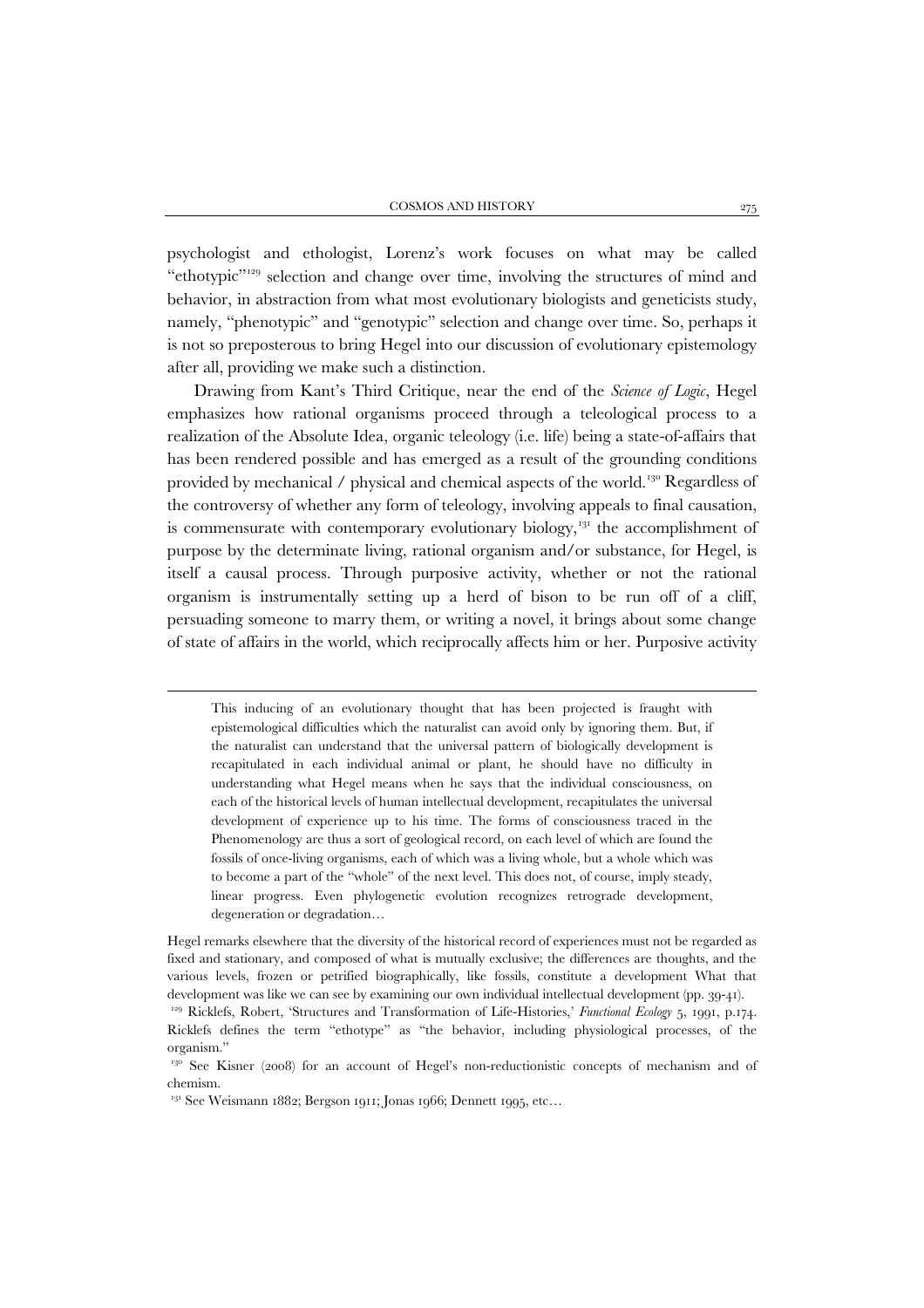is both caused and implies a causal process, a point that Lorenz takes into account in *On Aggression* (1963), where he writes,

the appreciation of the fact that life processes are directed at aims or goals, and the realization of the other fact that they are, at the same time, determined by causality, not only do not preclude each other but they only make sense in combination. If man did not strive toward goals, his questions as to causes would have no sense; if he has no insight into cause and effect, he is powerless to guide effects toward determined goals, however rightly he may have understood the meaning of these goals. $132$ 

Lorenz is open to ethologists and to evolutionary psychologists providing causal physiological explanations of animal behavior, and in fact provides his own examples in respect to the underlying causes of aggression, although those who undertake this form of analysis ought to be careful of the dangers of anthropomorphic abstraction.

The accomplishment of purpose in actuality (which involves the causing of an effect), for Hegel, implies a realization of the Absolute Idea, which is representative of a mature comprehension of the ongoing dialectical progression of the logical Concept (*Begriff*). While what he calls "the Idea" is the "*Subject-Object*, … *the unity of the ideal and the real*, [and] *of the finite and the infinite*,"[133](#page-49-1) the Absolute Idea is the recollected Idea. The Absolute Idea is representative of the mature development of novel conceptual structures via the dialectical process, and/or a state of non-regression that is attained in the accomplishment of any purpose or discovery of any new truth. According to Hegel, there is no "passing-over within (or overturning of) the Absolute Idea,"<sup>[134](#page-49-2)</sup> namely, the 'marks' on human consciousness left by the novel conceptualities involved and/or the truths that are grasped cannot be further overturned, for example, by skepticism, and/or sublated. Rather, the realization of the Absolute Idea is both a byproduct of a process of development and is representative of ineradicable developments in the immortal past. However, Hegel's Absolute differs from the autonomous emergence and absoluteness of the Kantian categories chiefly by the former's explicit reference to the notion that the infinite realization constituting the Absolute Idea results from the dialectical process, involving determinate negativity and the mutual sublation of finite moments, of which it reflects the whole. Hegel's opaque descriptions of the Absolute Idea, however, blur the distinction between the organism's striving to satisfy biological needs and appetites in the struggle for survival and the rational organism's quest for truth, rendering these inseparable, which may

<span id="page-49-0"></span><sup>132</sup> Lorenz, Konrad, *On Aggression*, Orlando, FL, Houghton Mifflin Harcourt Publishing Company, 1963 / 1966, p. 231.

<span id="page-49-1"></span><sup>133</sup> *Encyclopedia Logic*, §214, p. 288.

<span id="page-49-2"></span><sup>&</sup>lt;sup>134</sup> Ibid., §237, p. 303.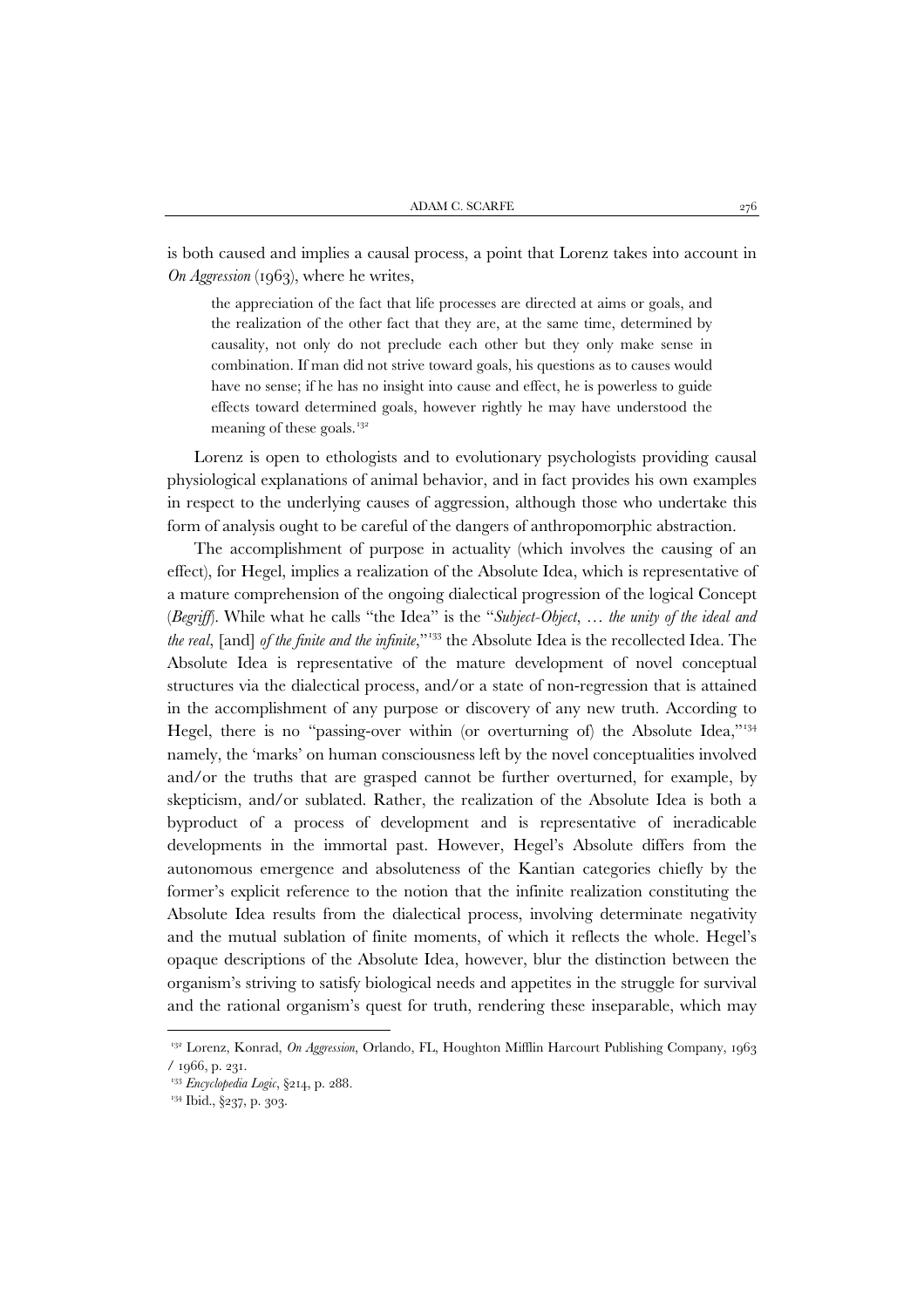be seen to facilitate the integration of the German Idealists with Darwin, Nietzsche, and contemporary evolutionary theory.

To get a sense for what Hegel means by the realization of the Absolute Idea as a product of the dialectical process, one might postulate an analogy to Darwin's *The Origin of Species* in which the theory of natural selection as the chief *efficient cause* of morphological evolution is advanced. Darwin's theory of natural selection was generated through the concurrence of Darwin's experiences on the Beagle, his appropriation of prior biological theories and understandings of the human condition (e.g. Malthus' *Essay on the Principle of Population*), the pressure placed on him to publish by Wallace's 1855 essay "On the Law Which Has Regulated the Introduction of New Species," Darwin's weighing of the evidence for this theory, the resulting dialectical see-saw of ideas in Darwin's mind, his authoring of *The Origin of Species*, the reception and debates surrounding it over the next fifty years, etc… to name just a few factors leading to the theory becoming a central, ineradicable piece of the canon of modern biology and of human culture. While the theory of natural selection may be criticized, denied, refined, or otherwise viewed skeptically, or provide the grounding conditions for the advancement of new understandings and theories, it has identified the chief efficient cause of morphological evolution, and has become an enduring, and largely ineradicable, part of the history of modern biology, namely, to be reckoned with by anyone who wants to understand this domain of thought. In the same sense, the realization of the Absolute Idea involves the mature comprehension that although such novel conceptual structures and truths are enduring and largely ineradicable, they can be refined, and new concepts and truths can be arrived at. The process leading to a realization of the Absolute Idea involves thought working out contradictions between ideas and hypotheses, confirming or disconfirming them in terms of whether they correspond with the real, and arriving at a dialectical unity of subject and object, the ideal and the real, and of the finite and infinite.<sup>[135](#page-50-0)</sup>

Analogously, in this respect, from a Hegelian point of view, no matter how habitual the concepts, categories, and structures of thinking that are developed by rational organisms become in respect to the ways that they constitute their experience, how necessary they seem to be for the purposes of survival, and/or how influential they become in grounding their behavior, they are generated, become solidified, evolve, and are refined through the dialectical process. For Hegel, the Absolute Idea is not representative of a dogmatic, fixed, and final end point of all thinking. On the contrary, the realization of the Absolute Idea involves a reference to all of the finite moments that lead up to arriving at a novel concept, insight, or

<span id="page-50-0"></span><sup>&</sup>lt;sup>135</sup> Ibid., §214, p. 288.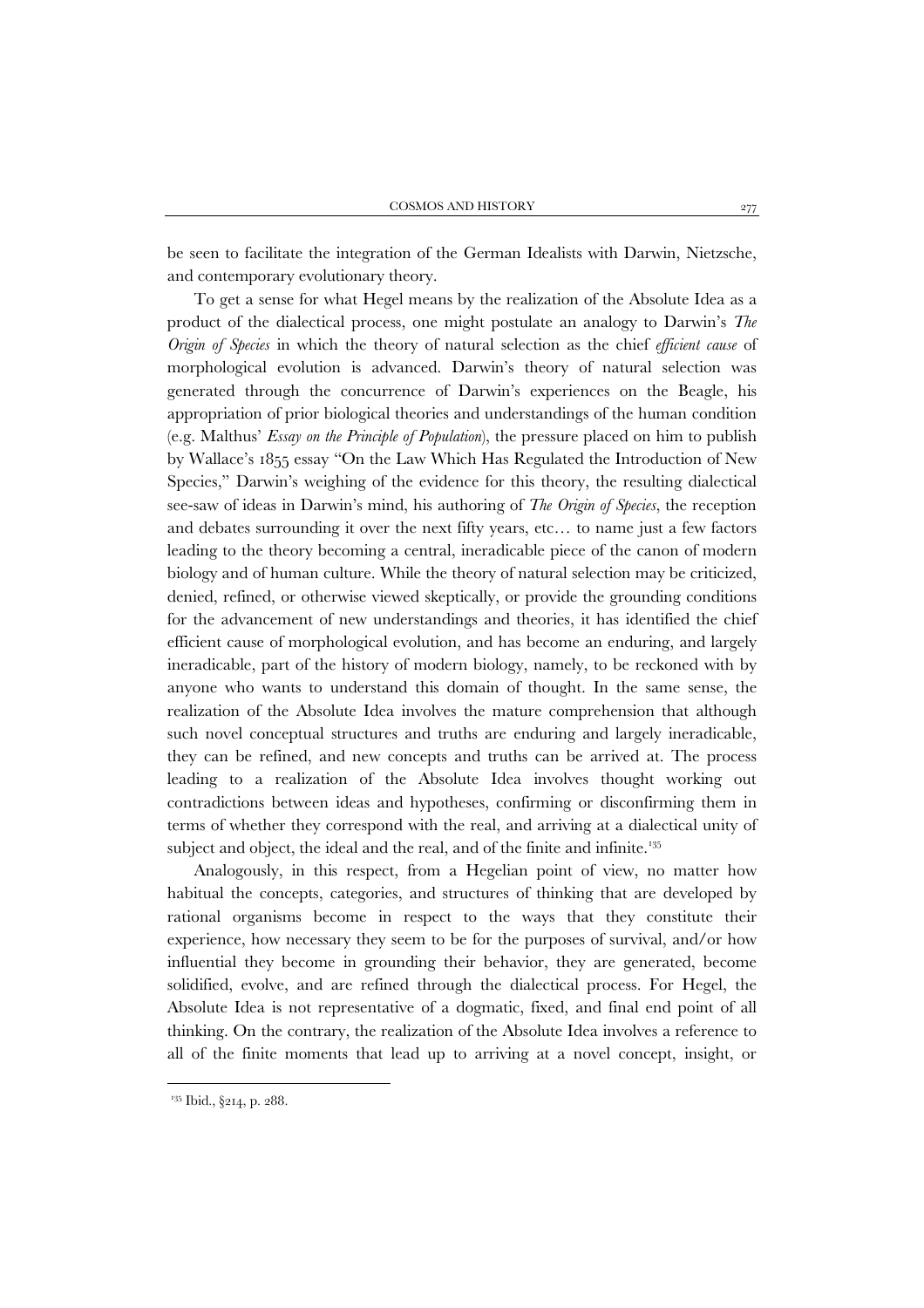solidified truth, as well as to the possibility of the refinement of the novel concept, insight, or truth. As he writes,

when the expression 'absolute idea' is used, people may think that it is only here that we meet with what is right, that here everything must be given up. It is certainly possible to sing the hollow praises of the absolute, far and wide; in the meantime, its true content is nothing but the entire system, the development of which we have been considering so far.<sup>[136](#page-51-0)</sup>

The analogy to the theory of natural selection is not meant to imply that it is possible for a complex theory of this type to be genetically assimilated by members of the human species. Rather, it must be learned anew by each individual, although considered as a reflection by an organism on the conditions of its own existence, a realization of some of the ramifications of the theory of natural selection will certainly prove advantageous in life.

Hegel's emphasis on the ongoing dialectical progression of the logical Concept (*Begriff*), which is the vital force in the development of consciousness, namely in the process by which thinking generates novel conceptual structures and by which they evolve and crystallize, deviates from the Kantian position which seemingly holds that the *a priori* categories are fixed conceptual structures belonging equally and uniformly to all rational beings. Hegel's standpoint, which has its origin in the Kantian critical philosophy, provides a picture of the *a priori* categories can be integrated with Lorenz's neo-Kantian evolutionary epistemology, so as to preserve the view that the concepts and structures of thinking belonging to rational beings, even those which are the most habitual, deeply rooted, indispensable, and biologically hardwired, such as that of causality *qua* necessary connection, are subject to an ongoing process of evolution. Extending Hegel's insights to fit with Lorenz's evolutionary epistemology allows for the possibility that the conceptual structures of rational beings can evolve and be further refined. As such, Hegel's account of the development of such mental structures involves a careful equilibrium between habit and creative novelty. From this vantage point, Kant's *a priori* categories, including the concept of causality, can be said to comprise the enduring, biologically inherited, conceptual framework by which rational beings actively constitute their experience in our contemporary epoch. Such conceptual structures or habits of thought may have been selected for over eons of evolutionary time, but they are still provisional and subject to continual challenge by subsequent thinking, and hence, they are in flux, dynamic, plastic, and creative, rather than fixed and final. To the neo-Kantian who would suggest that the *a priori* concepts of the understanding are absolute in the sense of fixed and final, one might

<span id="page-51-0"></span><sup>&</sup>lt;sup>136</sup> Ibid., §237Z, p. 304.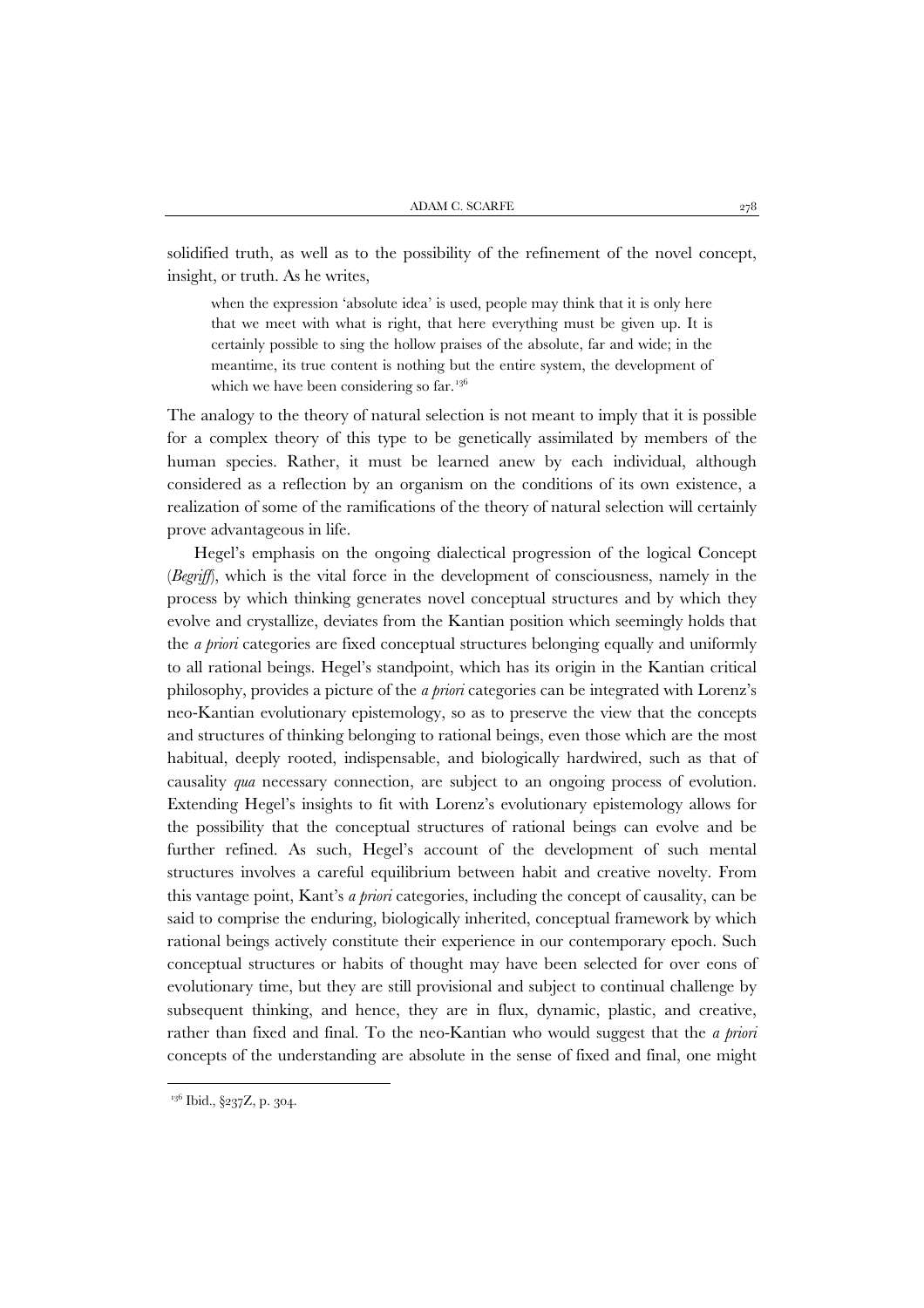reply that such a position presents a dogmatic challenge to the possibility of progress by rational organisms in relation to their comprehension of the world and of themselves, as well as their comprehension of the conditions for their comprehension, something that Kant himself certainly would probably never have agreed to providing that his questioning concerning the future of metaphysics were otherwise taken seriously. Yet, the Hegelian emphasis on the development of consciousness and on the dialectical progression of the logical Concept (*Begriff*) may perhaps be said to provide a more adequate correlate for Kant's analogy to weak epigenesis than the latter's own transcendental idealism.

Overall, as consistent with Lorenz's Kantian evolutionary epistemology, a careful reading of Hegel's writings reveals that his system of Absolute Idealism is not to be construed either as a one-sided idealism or as the most extreme form of idealism, as it is commonly understood. Rather, Hegel is chiefly concerned to examine the dialectical interplay of the ideal / conceptual and the real / perceptual in the lifeprocesses of rational organisms. And in the *Logic*, Hegel provides phenomenological descriptions not only of how Spirit passes over into Nature, and determines it, but also how Spirit is sublated by Nature, and issues from it, these dialectical processes being mediated by Logic. Such descriptions may be compared with the active processes of assimilation (adapting the environment to cognitive structures) and accommodation (adapting cognitive structures to the environment) in order to achieve equilibrium that have long been studied by evolutionary psychologists.<sup>[137](#page-52-0)</sup> While Hegel and Darwin are incommensurate in numerous respects, some aspects of the former's system are conducive to be woven into the Lorenzian evolutionary interpretation of the Kant in order to mitigate the apparent inconsistency between Kant's emphasis on the categories as self-thought, *a priori* first principles belonging to all rational beings, making their experience possible and the requirements of an evolutionary perspective. In any event, I pass now to a discussion of the evolutionary significance of critical thought and skepticism, which further highlights the importance of Hegelian modes of thinking to evolutionary epistemology.

# VII. THE EVOLUTIONARY SIGNIFICANCE OF CRITICAL THOUGHT AND SKEPTICISM: INTELLECTUAL SELECTION

Drawing from the preceding analysis of the responses of Kant and Hegel to Humean skepticism concerning causal relations, from the perspective of Lorenz's neo-Kantian evolutionary epistemology, skepticism itself can be interpreted as a biological

<span id="page-52-0"></span> $137$  For example, see Baldwin 1902 / 2005; Piaget 1950.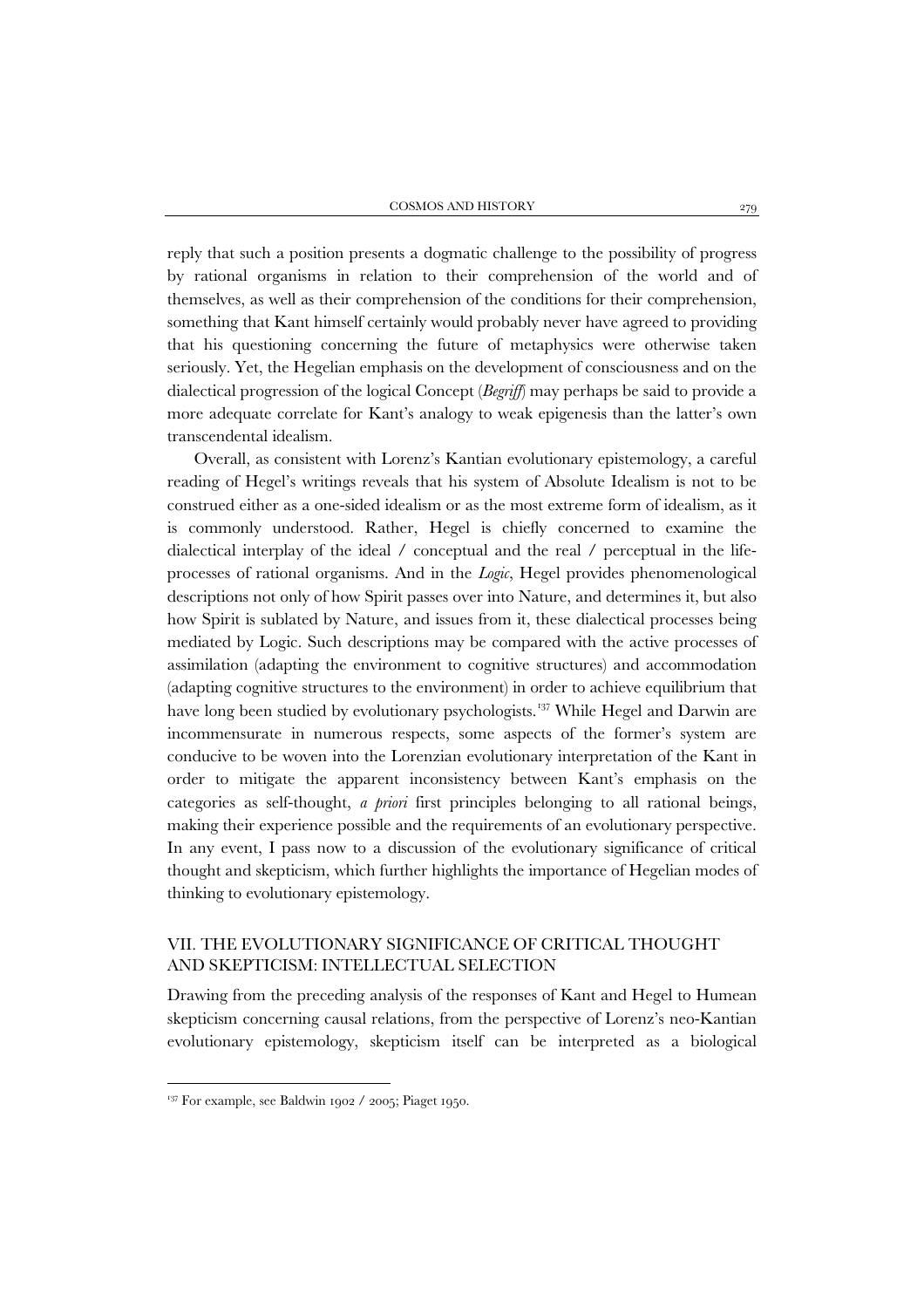ADAM C. SCARFE  $\hspace{1.5mm}$  280

phenomenon, its role being a chief selective mechanism by which the mettle of ideas, hypotheses, theories, concepts (including the Kantian categories), knowledge claims, is tested (and pre-tested) critically by individuals and by communities of rational beings, and is the means by which such ideas may be thrown creatively into fresh combinations. Hegel's dialectic can be understood as a loose and imperfect analogue for this process of "intellectual selection," that may be at the root of the development and refinement of the Kantian framework of categories. For instance, in addition to the dialectic between Hume versus Kant in relation to the legitimacy of the principle of causality *qua* necessary connection, the tension over the legitimacy of teleological explanations of the growth and development of organisms in biology, thinkers such as Hume, Whitehead, and contemporary ecologists have advanced serious and critical inquiries regarding the adequacy of the metaphysical concept of substances in its capacity to represent the real things of the world.[138](#page-53-0) And on the basis of critical inquiries such as these, rational beings may seek to accept, reject, alter, or refine their ways of thinking concerning these concepts (i.e. causality, teleology, substance) accordingly. To a certain extent analogous to the role of skepticism as the negative or dialectical moment in Hegel's logical Concept (*Begriff*), it is through the selective mechanisms of critical thinking and skepticism that rational organisms make judgments concerning the usefulness, the merit, and the truth of their ideas, hypotheses, theories, concepts, linguistic structures, symbols, values, and knowledge claims, some being "selected and preserved,"[139](#page-53-1) others being eliminated, discarded, and/or rendered inoperative. Skeptical judgment and critical thinking are processes of intellectual selection, helping to identify what is problematic and what calls for reconstruction, so that rational beings can rewire themselves in responding to changing environments and circumstances, and/or transmit their realizations to future generations. Even the norms concerning the criteria of selection may be subject to such processes of selection, as for example, in relation to the aforementioned question concerning the extent to which metaphysical knowledge claims that cannot be justified empirically ought to be admitted. It should not be accepted that this last claim necessitates recourse to either epistemic or moral relativism. Rather, it simply

<span id="page-53-0"></span><sup>&</sup>lt;sup>138</sup> Whitehead (1929) suggests that the metaphysical concept of a substance should be mitigated or replaced by the notion of an event, an actual occasion, and/or an actual entity. He does so largely the basis of the Cartesian description of a substance as "a thing which exists in such a way as to depend on no other thing for its existence" (Descartes 1644 / 1988, 177), which, for him, creates unfounded materialist-mechanistic abstractions in the way that human beings represent the real.

<span id="page-53-1"></span><sup>&</sup>lt;sup>139</sup> Richards, Robert, *Darwin and the Emergence of Evolutionary Theories of Mind and Behavior*, Chicago, University of Chicago Press, 1987, p. 576.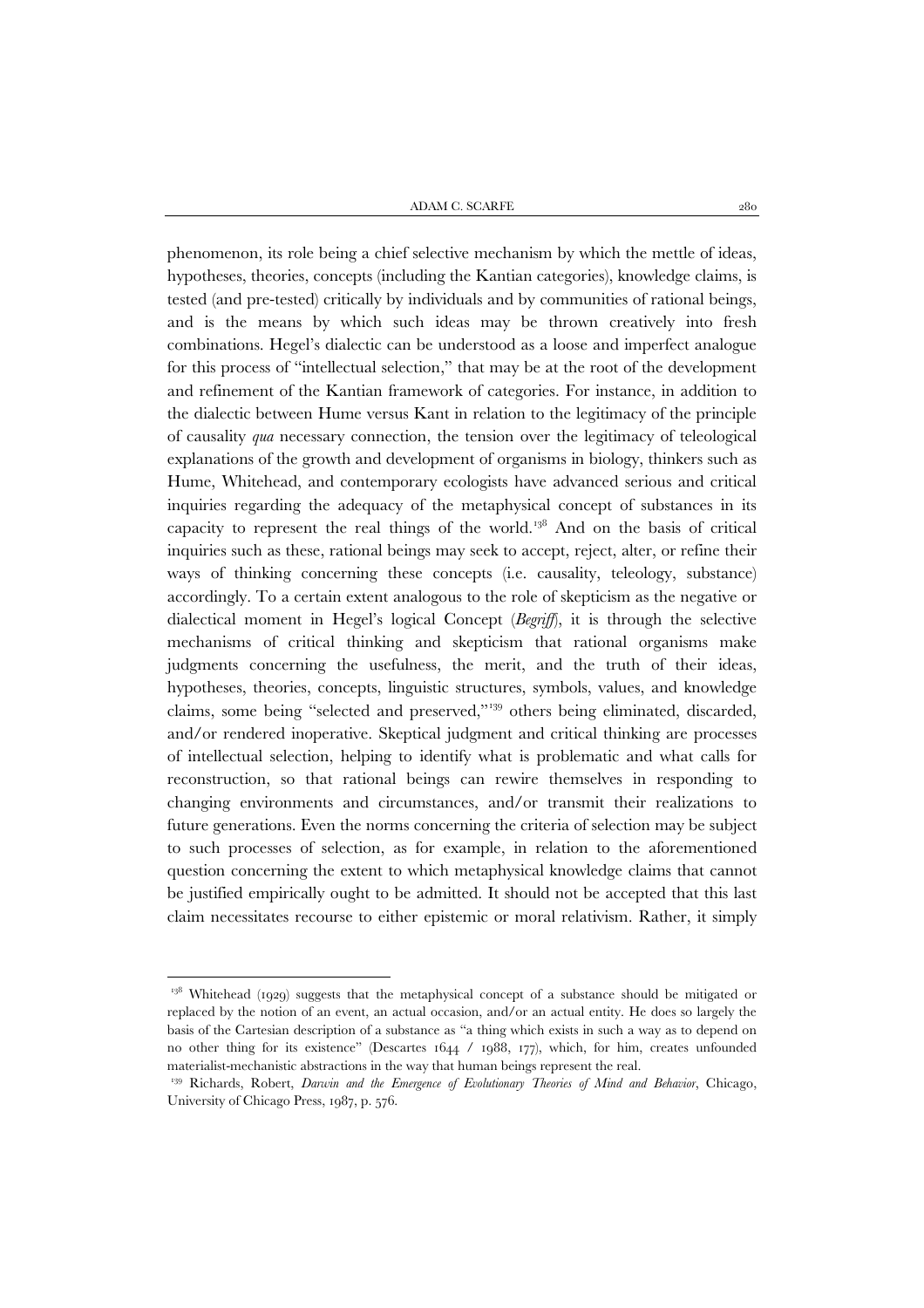means that enduring criteria of selection may be reviewed and/or refined and new norms and methods of assessment can be established.

"Successful" ideas and theories may enter into the intellectual canon of the human species, some becoming habits of thought and grounds for behavior, perhaps being passed down to subsequent generations of human beings through education and learning. One might recall that for the unmitigated Hume, stamping perceived regularities of accompaniment with the character of causality *qua* necessary connection is described as a *habit* of thought that is not warranted by any empirical evidence. But the most successful and indispensable concepts in terms of the biological survival of our species may be so valuable and advantageous that they become learned and transmitted via language or proto-language, assimilated, habitual, biologically hardwired, and inheritable, such that future generations of people are genetically pre-disposed to them. That said, structures of thinking and behavior that have become habitual, for example, the habit of large-scale fossil fuel burning by human beings, can also be challenged via skeptical negativity.

The evolutionary interpretation is open to the notion that longstanding habits of thought which structure the experience and the behavior of rational organisms can be broken up, undone, or reformed via critical thinking and/or by skepticism, as can evolutionarily-hardwired, biologically innate ideas, and/or the Lorenzian neo-Kantian *a priori* categories of thought. One must recall that Hume's skeptical questioning in relation to our curious habit of causal thinking helped to revolutionize our understanding of inductive reasoning and of the scientific method. Yet skeptical negativity of a radical sort can also lead to a stubborn rejection of those principles that preserve the human species. One might further implicate the rigid skepticism of those who do not believe that the large-scale burning of fossil fuels is the chief cause *qua* necessary connection of climate change as another example. If humanity abided in a complete skepticism, for example, in relation to the causal connection between fossil fuel overuse and global warming, and guided its actions accordingly, potentially, then new meaning would be given to the Humean notion that "all human life must perish, were [the skeptic's] principles universally and steadily to prevail."<sup>[140](#page-54-0)</sup> Furthermore, various skeptical methods and types of skepticism are also equally subject to this type of intellectual selection. Here, we might consider intellectual selection to be a subordinate form of biological selection to that of natural selection, and perhaps commensurate with contemporary memetic theory. In any case, it is through the selective mechanism of critical thinking and/or moderate skepticism that rational beings in our contemporary epoch continuously remold, recast, and/or refine the

<span id="page-54-0"></span><sup>140</sup> *Enquiries*, H128, pp. 160.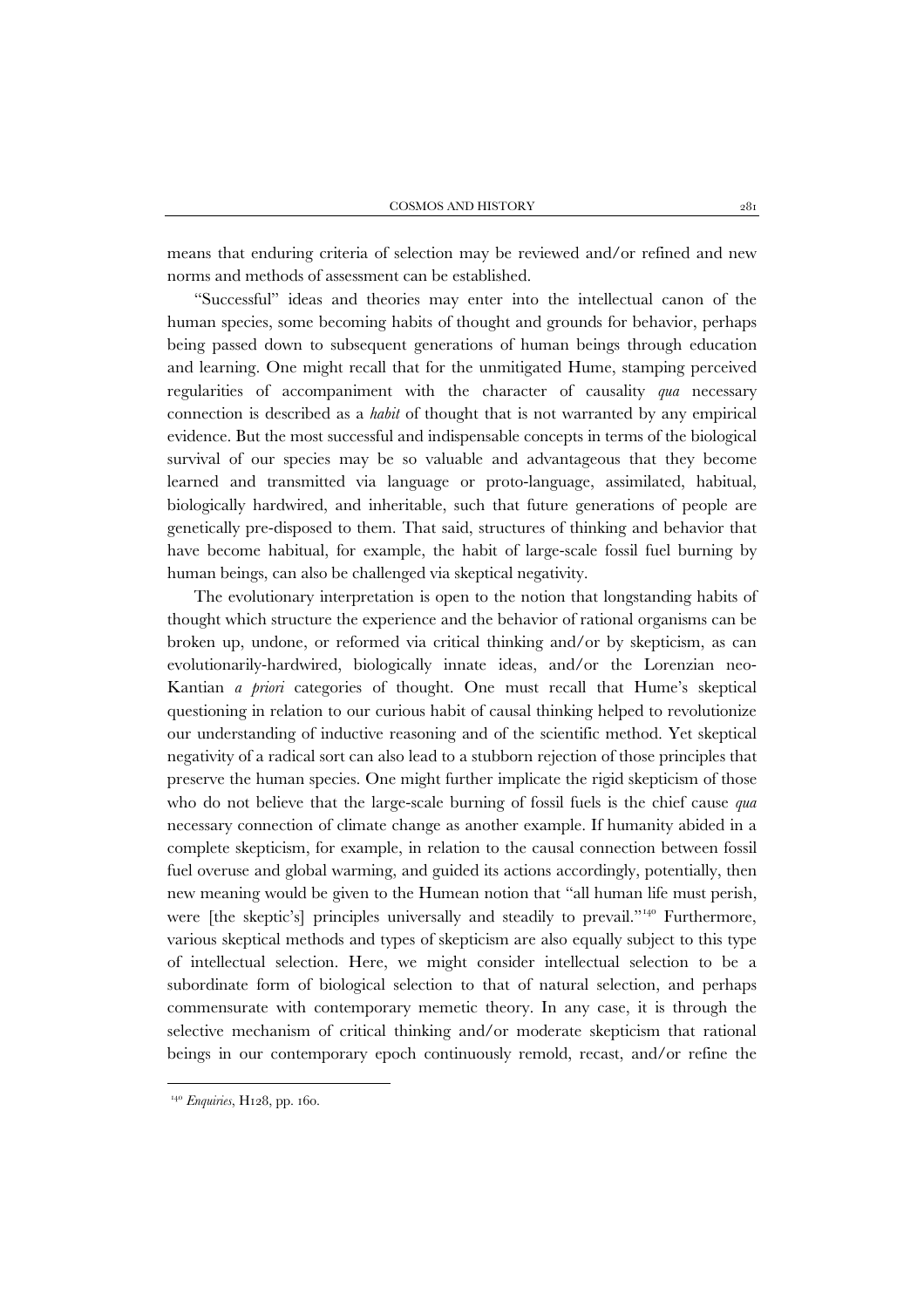conceptual framework by which our species constitutes its experience and upon which it grounds both behavior and societal norms. Critical thinking and/or a moderate degree of skepticism is what encourages learning and/or adaptive plasticity.

All of this is not to suggest that every development in the various fields of inquiry, such as in the humanities, the social sciences, and the natural sciences are simply reducible to biology. Rather, it just means that they cannot escape from an evolutionary interpretation—that reasoning with a view to finding out the truth in relation to any subject matter of inquiry takes place within a biological context. And, in light of Kant and Hegel's philosophies, as merged with evolutionary epistemology, our conceptual framework by which we do so not only has an active subjective ground by which ideas are selected for and against on the basis of their practical utility and of their biological indispensability, but it also has an objective ground which aims to ensure that they are selected for in terms of their truth, perhaps even beyond their adaptive indispensability; both sides being interconnected. A synthesis of correspondence and pragmatist theories of truth might be assumed here.<sup>[141](#page-55-0)</sup> In addition, human beings are the dominant selective agents on the planet, not only shaping the lives of their fellows and the evolutionary destiny of their own species, but also determining the evolutionary fates of most of the other beings on the planet. Operations of intellectual selection are at the root of ethical deliberation, judgment, and decision-making, but, in turn, particular habits and modes of intellectual selection ought to be subject to critical moral scrutiny.

My point in the last parts of this essay has been to acknowledge the evolutionary significance of critical thinking and/or skepticism, namely, their role in the process of intellectual selection by which the conceptual structures of rational beings are scrutinized critically and transformed over time, as in what Julian Huxley (1964) calls "psychosocial evolution," which involves a mechanism that he calls, "psychosocial selection."<sup>[142](#page-55-1)</sup> For Huxley, "psychosocial evolution" involves a phase of human evolution that is not centered explicitly on the "survival of the fittest" in terms of morphological traits, but on the appropriation, exchange, transmission, critique, and

<span id="page-55-0"></span> $141$  As articulated by William James,

any idea that helps us to deal, whether practically or intellectually, with reality, that doesn't entangle our progress in frustrations, that fits, in fact, and adapts our life to the reality's whole setting, will agree sufficiently to meet the requirement [of truth] … The true, to put it briefly, is only the expedient in our way of thinking, just as the right is only the expedient in our way of behaving ('Pragmatism's Conception of Truth,' The Writings of *William James: A Comprehensive Edition*, ed. John McDermott, Chicago, University of Chicago Press, 1977, pp. 435, 438.

<span id="page-55-1"></span><sup>&</sup>lt;sup>142</sup> Huxley, *Julian, Evolutionary Humanism*, Amherst, NY, Prometheus Books, 1964, pp. 76, 33.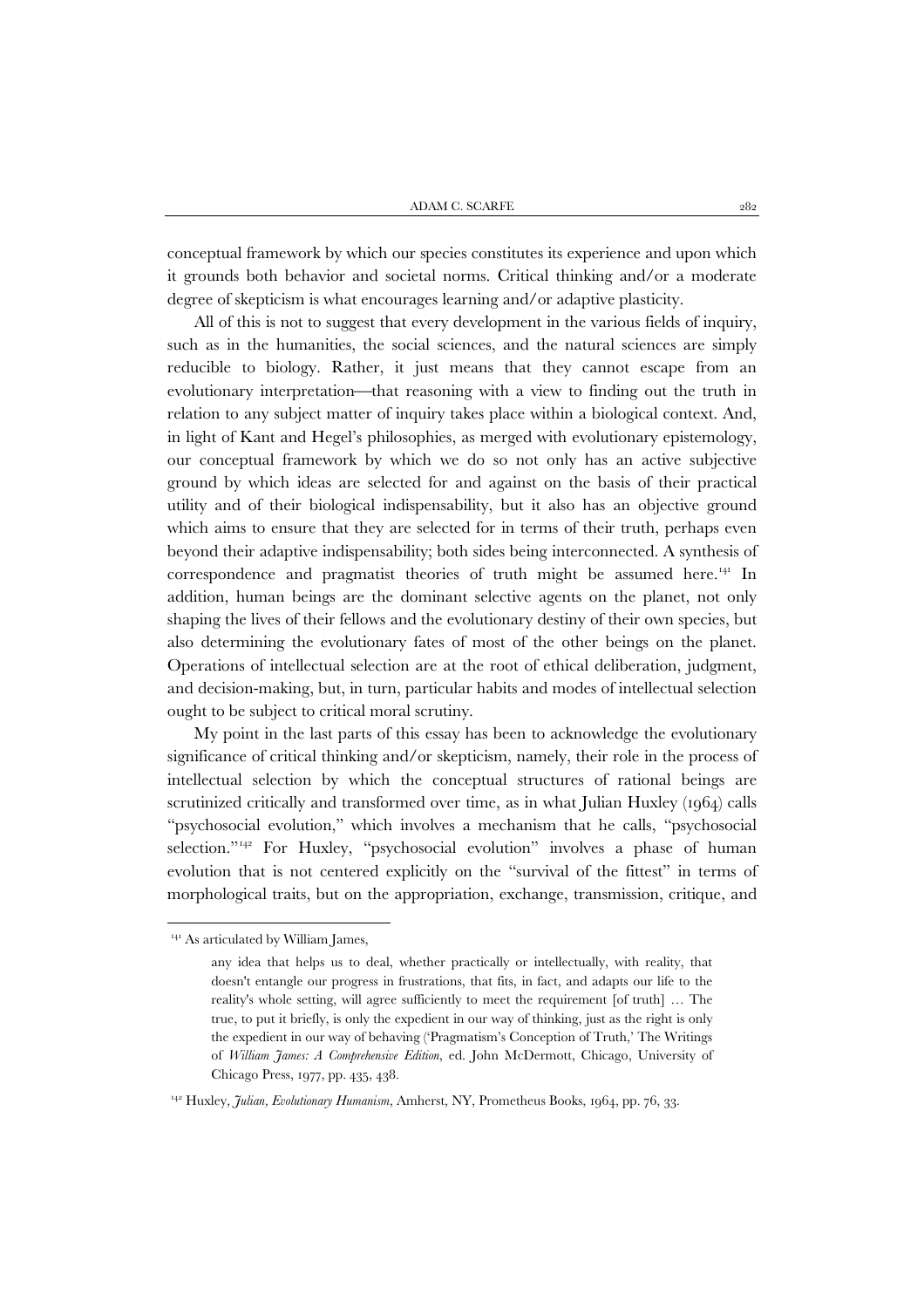selection of ideas that achieve "breakthroughs to new dominant patterns of mental organization"[143](#page-56-0) which, in turn, drives cultural change. In any case, overall, from the perspective of evolutionary epistemology, critical thinking and/or skepticism can indeed be interpreted, as Hegel suggests, as constituting the "moving soul"[144](#page-56-1) of reason, or alternatively, as an efficient cause in the evolution of the conceptual structures by which rational organisms constitute the world in our contemporary epoch.

> Department of Philosophy, University of Winnipeg, 515 Portage Ave, Winnipeg, Manitoba, Canada R3B 2E9 a.scarfe@uwinnipeg.ca

#### BIBLIOGRAPHY

- Agassi, Joseph, 'A Note on Smith's Term 'Naturalism',' *Hume Studies*, vol. 12, 1986, pp. 92-98.
- Allison, Henry, *Kant's Transcendental Idealism: An Interpretation and Defense*, New Haven, Yale University Press, 1983.
- Bailey, Alan and O'Brien, Dan, *Hume's Enquiry Concerning Human Understanding: A Reader's Guide*, New York, Continuum International Publishing, 2006.
- Baldwin, James Mark, *Mental Development in the Child and in the Race: Methods and Processes*, New York, The Macmillan Company / Kessinger Publishing, 1894 / 1906.
- Baldwin, James Mark, *Development and Evolution: Including Psychophysical Evoluion, Evolution by Orthoplasy, and the Theory of Genetic Modes*, New York, The Macmillan Company / Elibron Classics, 1902 / 2005.

<span id="page-56-1"></span><span id="page-56-0"></span><sup>&</sup>lt;sup>143</sup> Ibid., p. 76.

<sup>144</sup> *Encyclopedia Logic*, p. 128.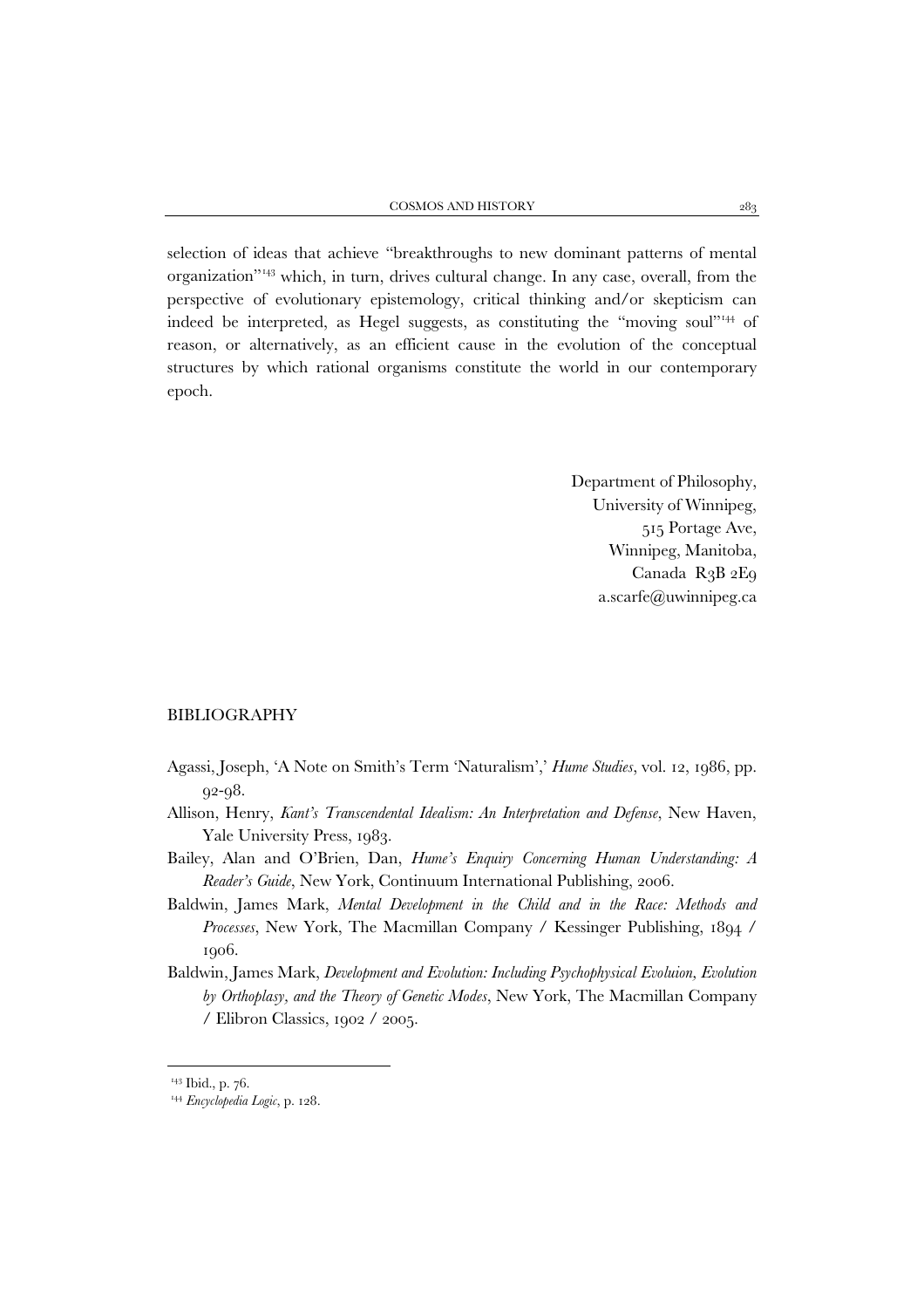Bard, Jonathan, 'Waddington's Legacy to Developmental Theoretical Biology,' *Biological Theory*, vol. 3, no. 3, 2008, pp. 188-197.

Bergson, Henri, *Creative Evolution*. Mineola, NY, Dover Publications, Inc., 1911 / 1998.

- Bayne, Steven, *Kant on Causation: On the Five Routes to the Principle of Causation*, New York, S.U.N.Y. Press, 2004.
- Beck, Lewis White, *Essays on Kant and Hume*, New Haven, Yale University Press, 1978.
- Beiser, Frederick, (ed.), *The Cambridge Companion to Hegel*, New York, Cambridge University Press, 1993.
- Bowne, Borden Parker, *Kant and Spencer: A Critical Exposition*, Port Washington, NY, Kennikat Press, Inc., 1967.
- Cornford, Francis, *Plato's Theory of Knowledge*, London, Kegan Paul, 1935.
- Critchley, Simon, *Continental Philosophy: A Very Short Introduction*, New York, Oxford University Press, 2001.
- Dennett, Daniel, *Consciousness Explained*, New York, Little, Brown, and Company, 1991.
- Dennett, Daniel, *Darwin's Dangerous Idea*, New York, Simon & Schuster, 1995.
- De Pierris, Graciela and Friedman, Michael, 'Kant and Hume on Causality,' *Stanford Encyclopedia of Philosophy*, 2008: [http://plato.stanford.edu/entries/kant-hume](http://plato.stanford.edu/entries/kant-hume-causality/)[causality/.](http://plato.stanford.edu/entries/kant-hume-causality/)
- Descartes, René, *Selected Philosophical Writings*, trans. J. Cottingham, R. Stoothoff, and D. Murdoch, New York, Cambridge University Press, 1988.
- Dicker, George, *Hume's Epistemology and Metaphysics: An Introduction*, New York, Routledge, 1998.
- Dicker, George, *Kant's Theory of Knowledge: An Analytical Introduction*, New York, Oxford University Press, 2004.
- Fenves, Peter, *Late Kant: Towards Another Law of the Earth*, New York, Routledge, 2003.
- Fichte, Johann Gotlieb, *Foundations of Transcendental Philosophy*, trans. and ed. D. Breazeale, Ithaca, NY, Cornell University Press, 1796 / 1799 / 1992.
- Forster, Michael, *Hegel and Skepticism*, New York, Harvard University Press, 1989.
- Forster, Michael, *Kant and Skepticism*, New Jersey, Princeton University Press, 2008.
- Friedman, Michael, 'Causal Laws and the Foundations of Natural Science,' in *The Cambridge Companion to Kant*, ed. P. Guyer, New York, Cambridge University Press, 1992, pp. 161-199.
- Genova, Anthony, 'Kant's Epigenesis of Pure Reason,' *Kant-Studien*, 65.1-4, pp. 259- 274.
- Hamilton, Edith and Cooper, Lane, (eds.), 'Plato's Sophist,' in *The Collected Dialogues of Plato*, New Jersey, Princeton University Press, 1973.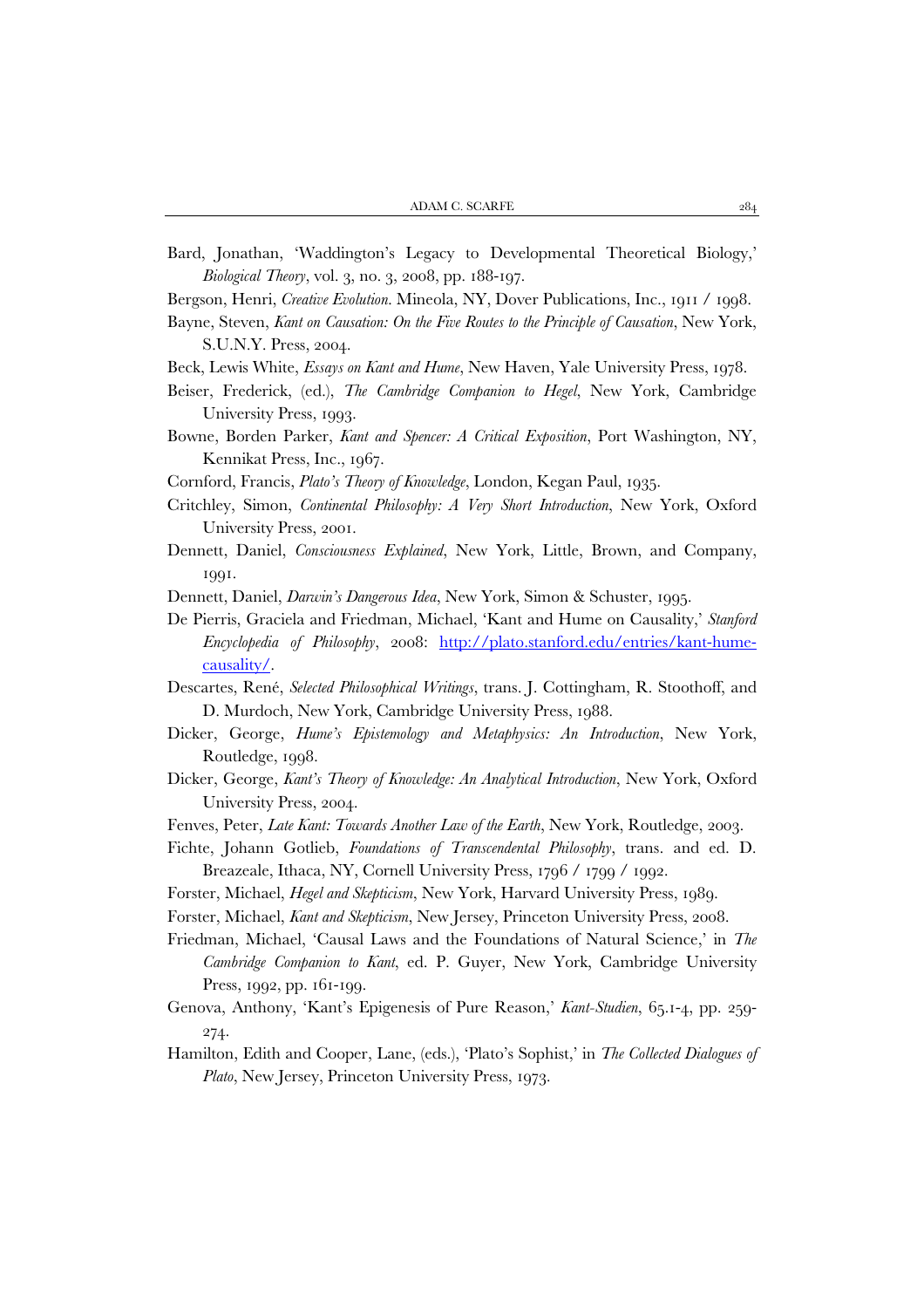- Harris, Errol, *An Interpretation of the Logic of Hegel*, New York, University Press of America, 1983.
- Hegel, Georg Wilhelm Friedrich, 'The Relationship of Scepticism to Philosophy,' in *Between Kant and Hegel: Texts in the Development of Post-Kantian Idealism*, trans. and eds. G. di Giovanni and H. S. Harris, Albany: S.U.N.Y. Press, 1985.
- Hegel, Georg Wilhelm Friedrich, *The Science of Logic*, trans. A. V. Miller, New York, Humanities Press International, 1969.
- Hegel, Georg Wilhelm Friedrich, *The Science of Logic*, trans. G. di Giovanni, New York, Cambridge University Press, 2010.
- Hegel, Georg Wilhelm Friedrich, *The Philosophy of Nature*, trans. A. V. Miller, Oxford, Clarendon Press, 1970.
- Hegel, Georg Wilhelm Friedrich, *Lectures on the History of Philosophy* (Vol. 3), eds. E. S. Haldane and F. H. Simson, New Jersey, The Humanities Press, 1805-06 / 1983.
- Hegel, Georg Wilhelm Friedrich, *The Encyclopedia Logic*, trans. T. F. Geraets, W. A. Suchting, and H. S. Harris, Indianapolis: Hackett, 1931 / 1991.
- Heidegger, Martin, 'The Question Concerning Technology,' in *Basic Writings*, New York, Harper San Francisco, 1954 / 1977, pp. 287-322.
- Hill, Austin Bradford, 'The Environment and Disease: Association or Causation?,' *Proceedings of the Royal Society of Medicine*, vol. 58, 1965, pp. 295-300.
- Hume, David, *A Treatise of Human Nature*, eds. D. F. Norton and M. J. Norton, New York, Oxford University Press, 1739-1740 / 2000.
- Hume, David, *A Treatise of Human Nature, Volume 1*, Eds. D. F. Norton and M. J. Norton, Oxford University Press, 1739-1740 / 2007.
- Hume, David, *Enquiries Concerning Human Understanding and Concerning Principles of Morals*, eds. L. A. Selby-Bigge and P. H. Nidditch, New York, Oxford University Press, 1777 / 1975.
- Hume, David, *Dialogues Concerning Natural Religion*, ed. D. Coleman, New York, Cambridge University Press, 1779 / 2007.
- Hume, David, 'On the Immortality of the Soul,' in *Selected Essays*, eds. S. Copley and A. Edgar, New York, Oxford University Press, 1993.
- Hundert, Edward, *Philosophy, Psychiatry, and Neuroscience—Three Approaches To the Mind: A Synthetic Analysis of the Varieties of Human Experience*, New York, Oxford University Press, 1990.
- Huneman, Philippe, (ed.), *Understanding Purpose: Kant and the Philosophy of Biology*, North American Kant Society Studies in Philosophy, vol. 8, Rochester, NY, University of Rochester Press, 2007.
- Huxley, Julian, *Evolutionary Humanism*, Amherst, NY, Prometheus Books, 1964.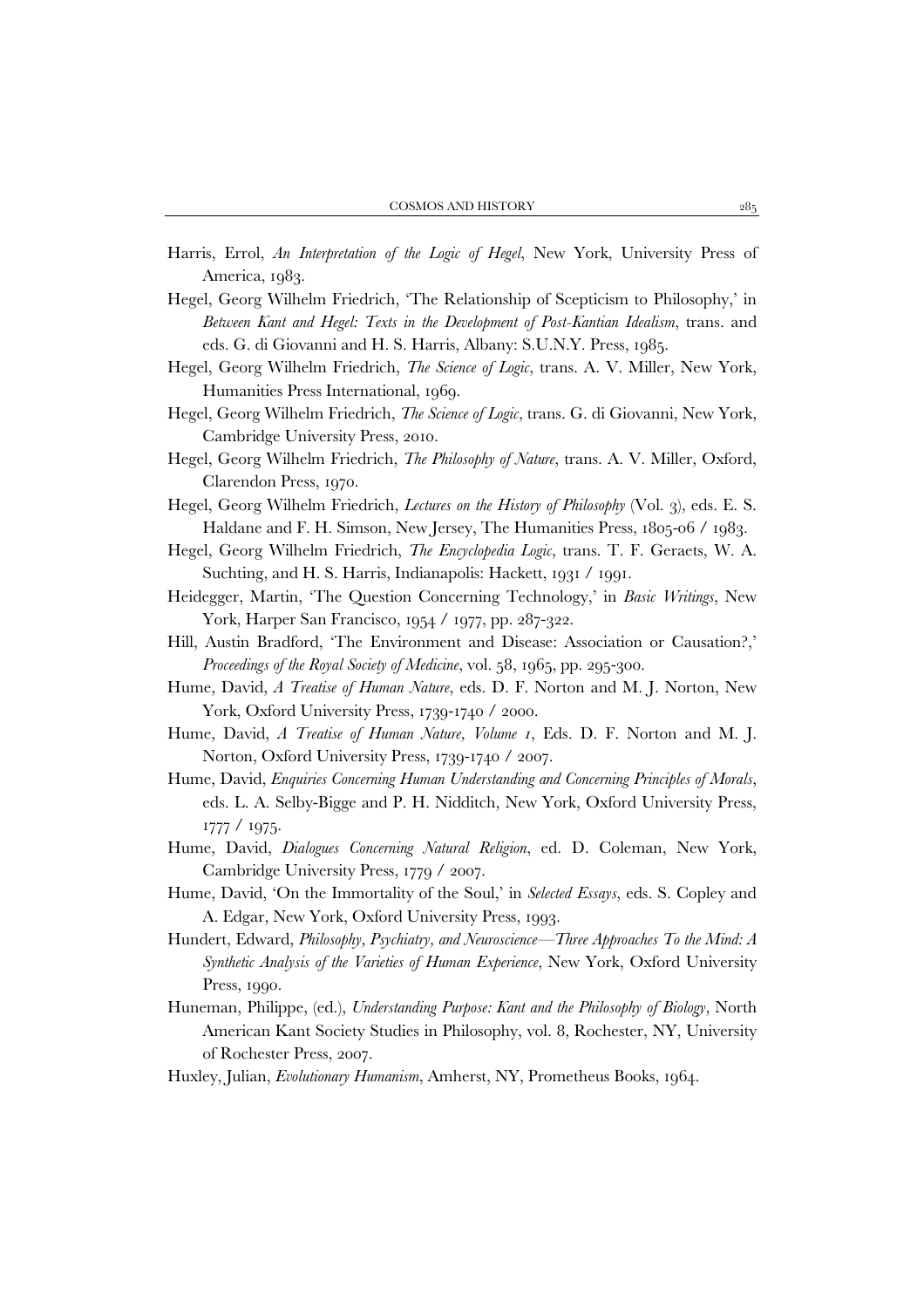- James, William, *The Writings of William James: A Comprehensive Edition*, ed. John McDermott, Chicago, University of Chicago Press, 1977.
- Johnson, Dirk, *Nietzsche's Anti-Darwinism*, New York, Cambridge University Press, 2010.
- Jonas, Hans, *The Phenomenon of Life: Toward a Philosophical Biology*, Evanston, IL, Northwestern University Press, 1966.
- Kant, Immanuel, *Critique of Pure Reason*, trans. and eds. P. Guyer and A. W. Wood, New York, Cambridge University Press, 1781 / 1998.
- Kant, Immanuel, *Prolegomena to Any Future Metaphysic*, ed. G. Hatfield, New York, Cambridge University Press, 1783 / 1997.
- Kant, Immanuel, *Critique of the Power of Judgment*, ed. and trans. P. Guyer and E. Matthews, New York, Cambridge University Press, 1790 / 2000.
- Kisner, Wendell, 'The Category of Life, Mechanistic Reduction, and the Uniqueness of Biology,' *Cosmos and History: The Journal of Natural and Social Philosophy*, vol. 4, no. 1-2, 2008, pp. 113-153.
- Kreines, James, 'The Logic of Life: Hegel's Philosophical Defense of Teleological Explanation of Living Beings', in Beiser, Frederick, (ed.), *The Cambridge Companion to Hegel and Nineteenth-Century Philosophy*, New York, Cambridge University Press, 2008, pp. 344-377.
- Levy, Ken, 'Hume, the New Hume, and Causal Connections,' *Hume Studies*, vol. 26, no. 1, April 2000, pp. 41-75.
- Longuenesse, Beatrice, *Kant and the Capacity to Judge: Sensibility and Discursivity in the Transcendental Analytic of the Critique of Pure Reason*, trans. C. T. Wolfe, Princeton, Princeton University Press, 2000.
- Lorenz, Konrad, 'Kant's Doctrine of the A Priori in the Light of Contemporary Biology," (1941 / 1962) in *Philosophy After Darwin: Classic and Contemporary Readings*, ed. M. Ruse, New Jersey, Princeton University Press, 2009, pp. 231-247.
- Lorenz, Konrad, *On Aggression*, Orlando, FL, Houghton Mifflin Harcourt Publishing Company, 1963 / 1966.
- Lorenz, Konrad, *Evolution and Modification of Behavior*, Chicago, University of Chicago Press, 1965.
- Mader, Mary Beth, 'Editor's Introduction to the Proceedings of the 2009 Spindel Conference - The Sexes of Evolution: Continental Philosophy, Feminist Philosophy, and Evolutionary Theory,' *The Southern Journal of Philosophy*, vol. 48, no. 1, 2010, pp. 1-188.
- Markham, Ian, *Against Atheism: Why Dawkins, Hitchens, and Harris are Fundamentally Wrong*, West Sussex, UK, Wiley-Blackwell, 2010.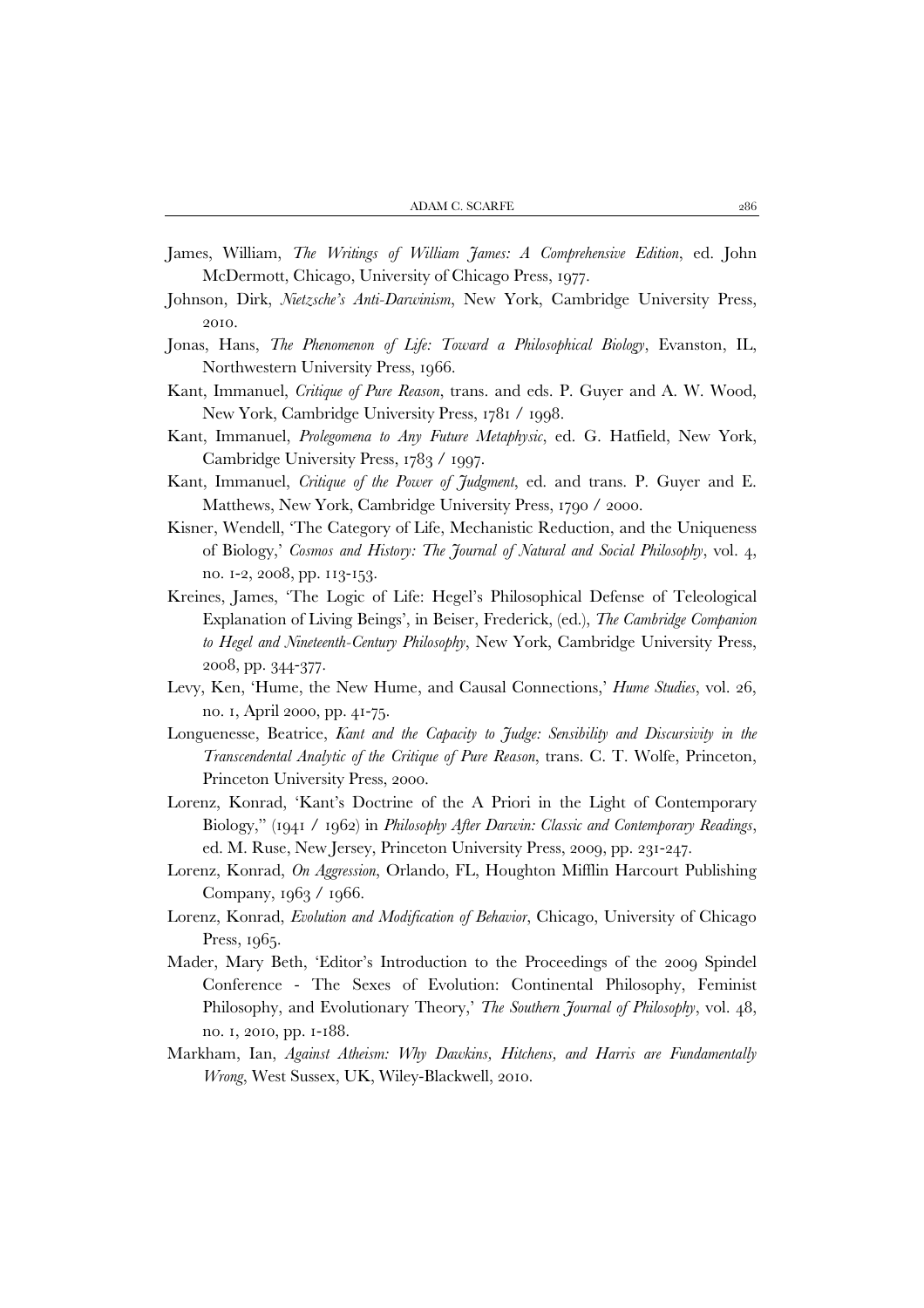- Mayr, Ernst, *The Evolutionary Synthesis: Perspectives on the Unification of Biology*, Cambridge, MA, Harvard University Press, 1980.
- Millican, Peter and Beebee, Helen, 'Humes Old and New,' *Proceedings of the Aristotelian Society*, Suppl. Vol. LXXXI, pp. 163-199.
- Millican, Peter, 'Hume, Causal Realism, and Causal Science,' *Mind*, vol. 118, July 2009, pp. 647-712.
- Moore, Gregory, *Nietzsche, Biology and Metaphor*, New York, Cambridge University Press, 2002.
- Müller-Sievers, Helmut, *Self-Generation: Biology, Philosophy, and Literature Around 1800*, Stanford, CA, Stanford University Press, 1997.
- Norton, David Fate and Taylor, Jacqueline, *The Cambridge Companion to Hume, 2nd Edition*, New York, Cambridge University Press, 2009.
- Piaget, Jean, *The Psychology of Intelligence*, trans. M. Piercy and D. E. Berlyne, New York, Routledge and Kegan Paul, 1950 / 2001.
- Pinker, Steven, *The Language Instinct: How the Mind Creates Language*. New York, Harper Collins, 1994.
- Pinker, Steven, *How the Mind Works*. New York, W.W. Norton & Company, 2009.
- Popkin, Richard, *The High Road to Pyrrhonism*, Indianapolis, Hackett Publishing, 1980.
- Popper, Karl, *The Logic of Scientific Discovery*, New York, Routledge, 1959 / 2002.
- Johnson, Oliver, *The Mind of David Hume: A Companion to Book I of A Treatise of Human Nature*, Chicago, University of Illinois Press, 1995.
- Read, Rupert and Richman, Kenneth (eds.), *The New Hume Debate: Revised Edition*, New York, Routledge, 2000.
- Richards, Robert, *Darwin and the Emergence of Evolutionary Theories of Mind and Behavior*, Chicago, University of Chicago Press, 1987.
- Richardson, John, *Nietzsche's New Darwinism*, New York, Oxford University Press, 2004.
- Richie, David George, *Darwin and Hegel*, New York, Macmillan and Co., 1893.
- Ricklefs, Robert, 'Structures and Transformation of Life-Histories,' *Functional Ecology* 5, 1991, pp. 174-183.
- Ruse, Michael, (ed.), *Philosophy After Darwin: Classic and Contemporary Readings*, New Jersey, Princeton University Press, 2009.
- Scarfe, Adam, 'James Mark Baldwin with Alfred North Whitehead on Organic Selectivity: the 'Novel' Factor in Evolution,' *Cosmos and History: The Journal of Natural and Social Philosophy*, vol. 5, no. 2, 2009, pp. 40-107.
- Sloan, Phillip, 'Preforming the Categories: Kant and Eighteenth-Century Generation Theory,' *Journal of the History of Philosophy*, vol. 40.2, 2002, pp. 229-253.